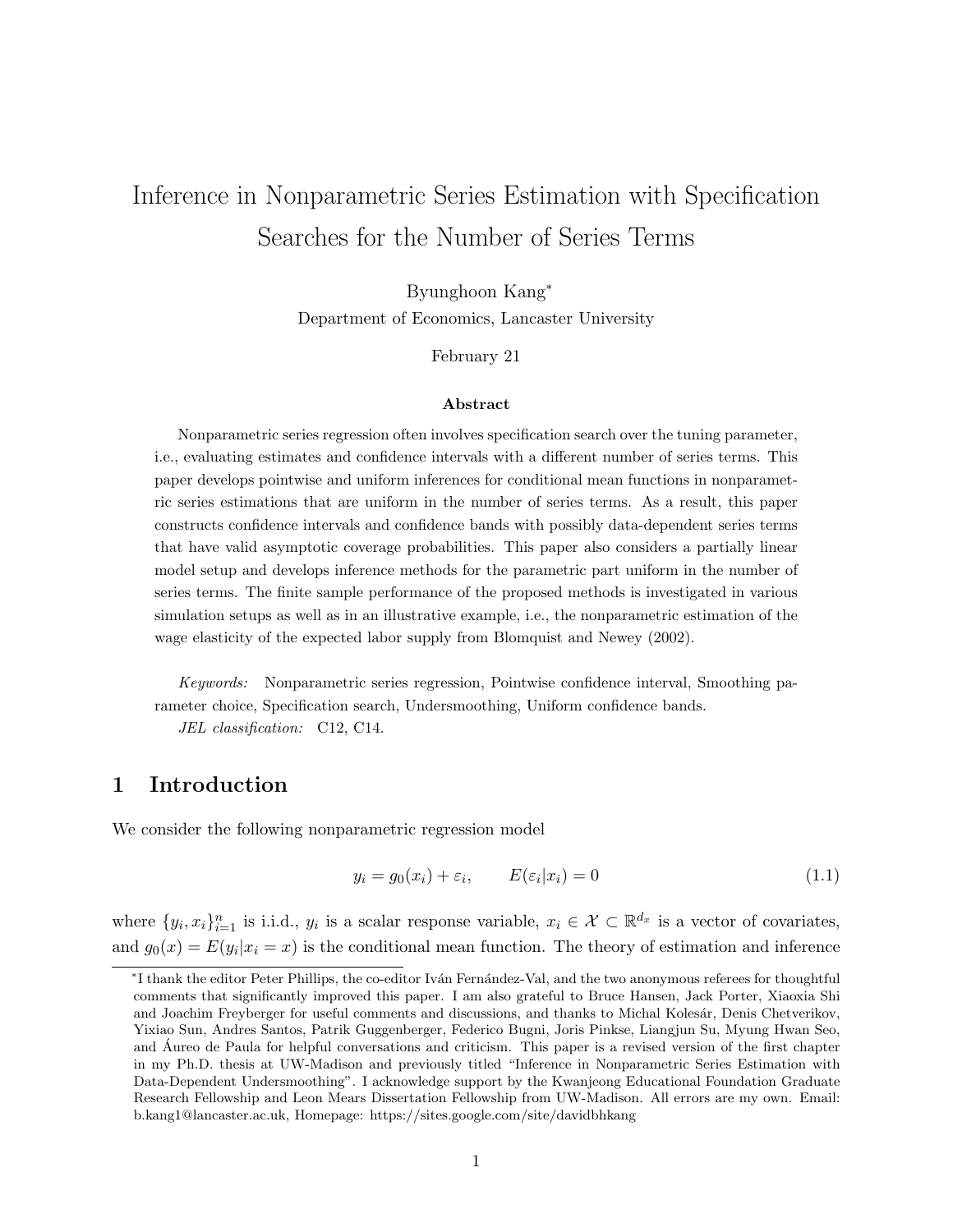is well developed for nonparametric series (sieve) methods in a large body of econometrics and statistics literature. Series estimators have also received attention in applied economics because they have many appealing features, e.g., they can easily impose shape restrictions such as additive separability and monotonicity. Once the basis function is chosen (e.g., polynomial or regression spline series of fixed order), implementation requires a choice of the number of series terms  $K = K_n$ where  $K$  denotes the order of the polynomials or the number of knots in the splines. However, this often involves some ad-hoc specification searches over  $K \in \mathcal{K}_n$ . For example, when  $x_i \in \mathbb{R}^{d_x}$  is vector valued, researchers often evaluate the different numbers of terms in each dimension separately and construct a set of bases with different powers and cross-products of covariates. Although specification search seems necessary in some cases, it may lead to misleading inference without considering the first-step specification search or series term selection.[1](#page-1-0)

Existing theory for the asymptotic normality of t-statistics and valid inference imposes a socalled undersmoothing (i.e., overfitting) condition that is a faster rate of  $K$  than the mean-squared error (MSE) optimal convergence rates, and many papers in the literature typically suggest ruleof-thumb rules that give the desired level of undersmoothing. Among many others, Newey (2013) suggested increasing  $K$  until the standard errors are large relative to small changes in objects of interest. Newey, Powell, and Vella (1999) suggested using more terms than that chosen by crossvalidation. Horowitz and Lee  $(2012)$  suggested increasing K until the integrated variance suddenly increases and then adding additional terms.

In this paper, we formally justify these rule-of-thumb methods or "plug-in" methods with undersmoothed  $\hat{K}$  for valid inference in nonparametric series regression. Specifically, we provide pointwise inference for  $g_0(x)$  with possibly data-dependent (undersmoothed)  $\hat{K} \in \mathcal{K}_n$ , i.e., constructing  $100(1 - \alpha)$ % confidence interval (CI),

<span id="page-1-1"></span>
$$
\liminf_{n \to \infty} P(g_0(x) \in [\widehat{g}_n(\widehat{K}, x) \pm \widehat{c}_{1-\alpha}(x) \sqrt{\widehat{V}_n(\widehat{K}, x)/n}]) \ge 1 - \alpha,
$$
\n(1.2)

with an estimator  $\widehat{g}_n(K, x)$ , variance  $\widehat{V}_n(K, x)$  using K series terms, and critical values  $\widehat{c}_{1-\alpha}(x)$ from the supremum of the t-statistics. For this result, we first develop a uniform distributional approximation theory of the absolute value of the supremum of the t-statistics over different series terms to construct asymptotically valid confidence intervals, which are uniform in  $K \in \mathcal{K}_n$ ,

<span id="page-1-2"></span>
$$
P(g_0(x) \in [\widehat{g}_n(K, x) \pm \widehat{c}_{1-\alpha}(x)\sqrt{\widehat{V}_n(K, x)/n}], \quad K \in \mathcal{K}_n) = 1 - \alpha + o(1). \tag{1.3}
$$

The critical values  $\hat{c}_{1-\alpha}(x)$  can be easily implemented using simple simulation or weighted bootstrap methods.

<span id="page-1-0"></span>Furthermore, this paper develops the construction of confidence bands for  $g_0(x)$  with asymp-

<sup>&</sup>lt;sup>1</sup>As a referee noted, the bias and MSE of the series estimator depend on not only K but also the specific bases or sieve spaces, e.g., the order of the splines. In this paper, we fix the basis function, and we do not allow searching over the specific bases or sieve spaces.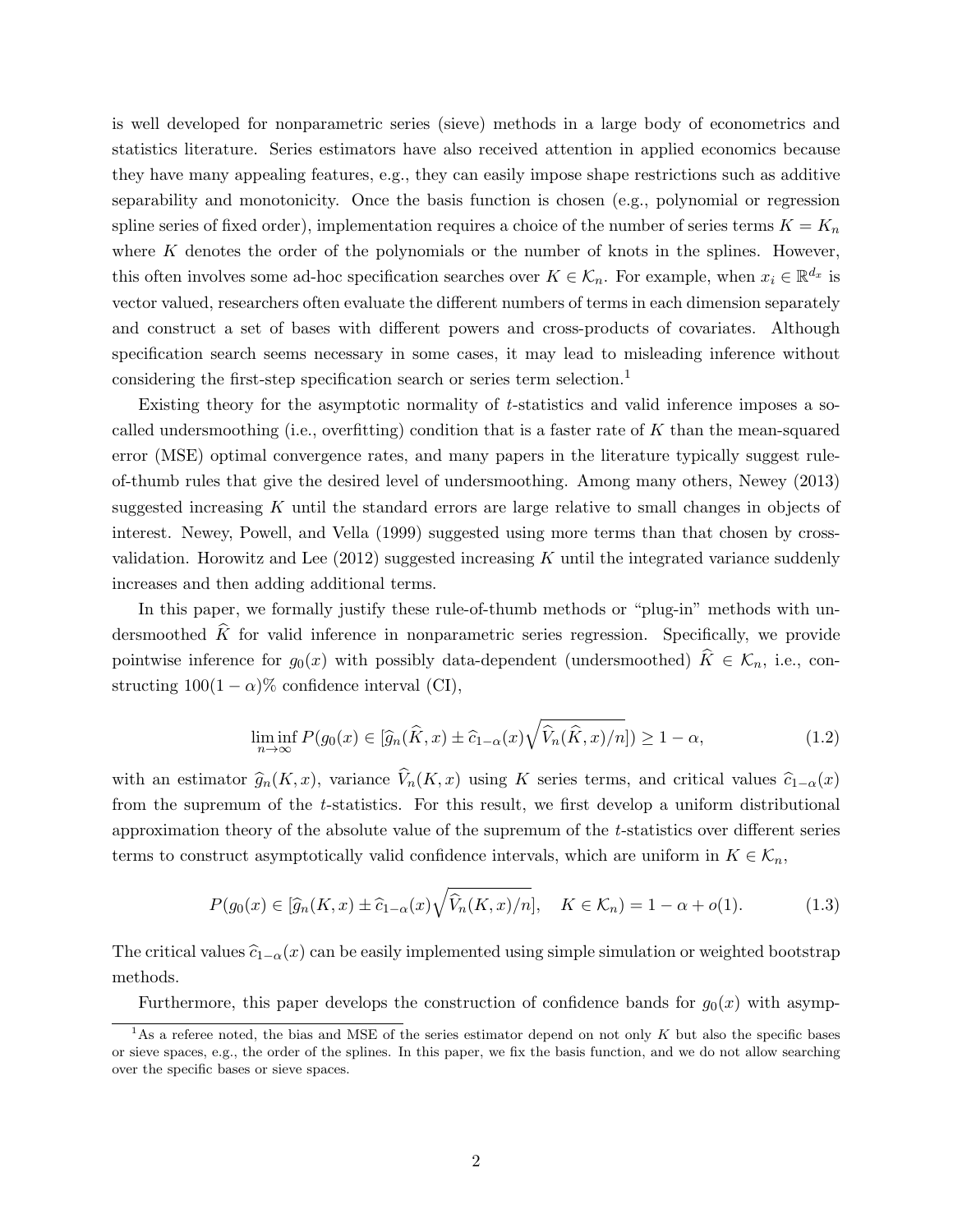totically uniform (in  $K \in \mathcal{K}_n$ ) coverage with critical values  $\hat{c}_{1-\alpha}$  chosen to satisfy

<span id="page-2-0"></span>
$$
P(g_0(x) \in [\widehat{g}_n(K, x) \pm \widehat{c}_{1-\alpha}\sqrt{\widehat{V}_n(K, x)/n}], \quad K \in \mathcal{K}_n, x \in \mathcal{X}) = 1 - \alpha + o(1). \tag{1.4}
$$

Analogous to the pointwise inference in [\(1.2\)](#page-1-1), we can show the validity of confidence bands with the data-dependent  $\hat{K}$ . Even in pointwise inference, deriving a uniform asymptotic distribution theory for all sequences of t-statistics over  $K \in \mathcal{K}$  may not be possible unless  $p = |\mathcal{K}_n|$  is finite. Allowing  $p \to \infty$  as  $n \to \infty$ , results in this paper build on coupling inequalities for the supremum of the empirical process developed by Chernozhukov, Chetverikov, and Kato (2014a, 2016) combined with anti-concentration inequality in Chernozhukov, Chetverikov, and Kato (2014b).

We also provide inference methods in a partially linear model setup focusing on the common parametric part. Unlike the nonparametric object of interest that has a slower convergence rate than  $n^{1/2}$  (e.g., regression function or regression derivative), the t-statistics for the parametric object of interest are asymptotically equivalent for all sequences of  $K$  under standard rate conditions  $K/n \to 0$  as  $n \to \infty$ . To account for the dependency of the t-statistics with the different sequences of K in this setup, we consider a faster rate of K that grows as fast as the sample size  $n$ , as in Cattaneo, Jansson, and Newey (2018a, 2018b), and develop an asymptotic distribution of the tstatistics over  $K \in \mathcal{K}_n$ . Then, we discuss methods to construct confidence intervals that are similar to the nonparametric regression setup and provide uniform (in  $K \in \mathcal{K}_n$ ) coverage properties.

We investigate finite sample coverage and length properties of the proposed CIs and uniform confidence bands in various simulation setups. As an illustrative example, we revisit nonparametric estimation of labor supply function using the entire individual piecewise-linear budget set as in Blomquist and Newey (2002). Imposing additive separability, which is derived by economic theory, Blomquist and Newey (2002) estimate the conditional mean of labor supply function using series estimation and report wage elasticity of the expected labor supply as well as other welfare measures with various specifications of the different number of series terms.

Several important papers have investigated the asymptotic properties of series (and sieve) estimators, including papers by Andrews (1991a); Eastwood and Gallant (1991); Newey (1997); Chen and Shen (1998); Huang (2003); Chen (2007); Chen and Liao (2014); Chen, Liao, and Sun (2014); Belloni, Chernozhukov, Chetverikov, and Kato (2015); and Chen and Christensen (2015), among many others. This paper extends inference based on the t-statistic under a single sequence of K to the sequences of K over a set  $\mathcal{K}_n$  and focuses both on the pointwise and uniform inferences on  $g_0(x)$ , which is irregular (i.e., slower than a rate of  $n^{1/2}$ ) and a linear functional, under an i.i.d. setup.

The supremum t-statistics have been used as a correction for multiple-testing problems and to construct simultaneous confidence bands, and the importance of multiple-testing problems (data mining or data snooping) has long been noted in various other contexts (see Leamer (1983), White (2000), Romano and Wolf (2005), Hansen (2005)).

There is also a growing literature on data-dependent series term selection and its impact on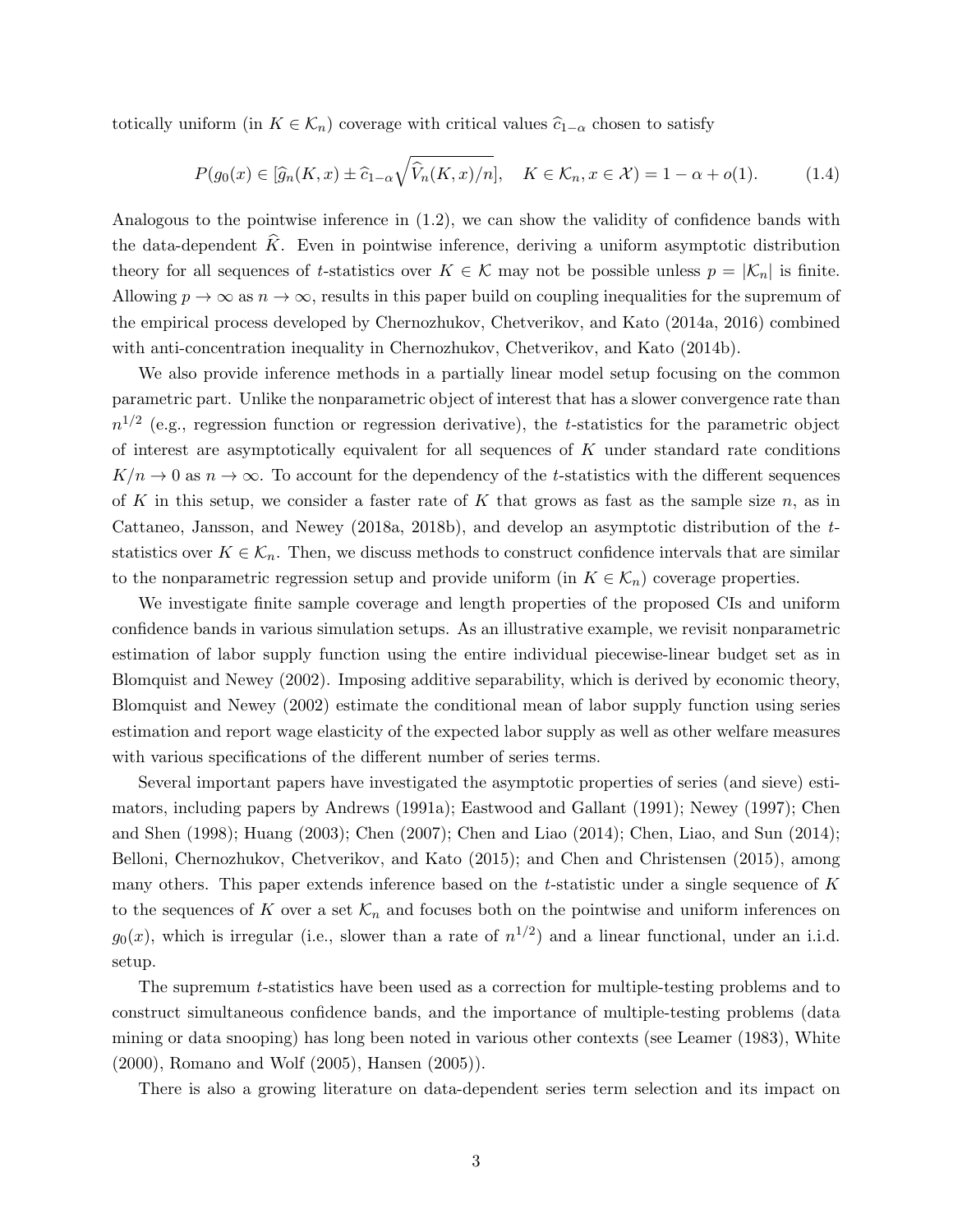estimation and inference in econometrics and statistics. Asymptotic optimality results of crossvalidation have been developed, e.g., in papers by Li (1987), Andrews (1991b), and Hansen (2015). Horowitz (2014) develops data-driven methods for choosing the sieve dimension in the nonparametric instrumental variables (NPIV) estimation such that resulting NPIV estimators attain the optimal sup-norm or  $L^2$  norm rates adaptive to the unknown smoothness of  $g_0(x)$ . Although we do not pursue adaptive inference in this paper, there is also a large statistical literature on adaptive inference. For example, Giné and Nickl (2010), Chernozhukov, Chetverikov, and Kato (2014b) construct adaptive confidence bands in the density estimation problem (see Giné and Nickl (2015, Section 8) for comprehensive lists of references). However, once data-driven choice is obtained for adaptive estimation (e.g., Lepski (1990)-type procedures), one still requires an undersmoothing condition for inference to eliminate asymptotic bias terms (see Theorem 1 of Giné and Nickl (2010)), and this may result in similar specification search issues when choosing sufficiently "large" K in practice.

We can, in principle, consider kernel-based estimation where several data-dependent bandwidth selections or explicit bias corrections have been proposed.<sup>[2](#page-3-0)</sup> However, there exist many examples estimating  $g_0(x)$  using (global) series estimation and imposing shape constraints easily (such as additive separability to reduce dimensionality) that are also interested in both pointwise and uniform inference. Given the issues of specification search, our paper is closely related to a recent paper by Armstrong and Kolesár (2018) which considers a bandwidth snooping adjustment for kernel-based inference.

Unlike kernel-based methods, little is known about the statistical properties of data-dependent selection rules and explicit bias formulas for general series estimation. Zhou, Shen, and Wolfe (1998) and Huang (2003) are two of the few exceptions. A recent paper, Cattaneo, Farrell, and Feng (2019), develops novel explicit asymptotic bias/integrated mean squared error (IMSE) formulas and asymptotic theory of the bias-correction methods for general partitioning-based series estimators. The results in Cattaneo, Farrel, and Feng (2019) can be used as an alternative to the undersmoothing approach to avoid specification search issues.

The remainder of the paper is organized as follows. Section [2](#page-4-0) introduces the basic nonparametric series regression setup and the candidate set  $\mathcal{K}_n$ . Section [3](#page-6-0) provides the pointwise inference, and Section [4](#page-9-0) provides uniform inference in  $x \in \mathcal{X}$ . Section [5](#page-11-0) extends our inference methods to the partially linear model setup. Section [6](#page-14-0) summarizes Monte Carlo experiments in various setups, and Section [7](#page-15-0) illustrates an empirical example as in Blomquist and Newey (2002). Then, Section [8](#page-17-0) concludes the paper. Appendix [A](#page-22-0) includes the main proofs, and Appendix [B](#page-33-0) includes figures and tables. Additional supporting lemmas and simulation results are provided in the Online Supplementary Material available at Cambridge Journals Online (journals.cambridge.org/ect).

<span id="page-3-0"></span><sup>&</sup>lt;sup>2</sup>See Härdle and Linton (1994), Li and Racine (2007) for references. See also Hall and Horowitz (2013), Calonico, Cattaneo, and Farrell (2018), Schennach (2015) and references therein for various recent works on related bias issues and inference for kernel estimators.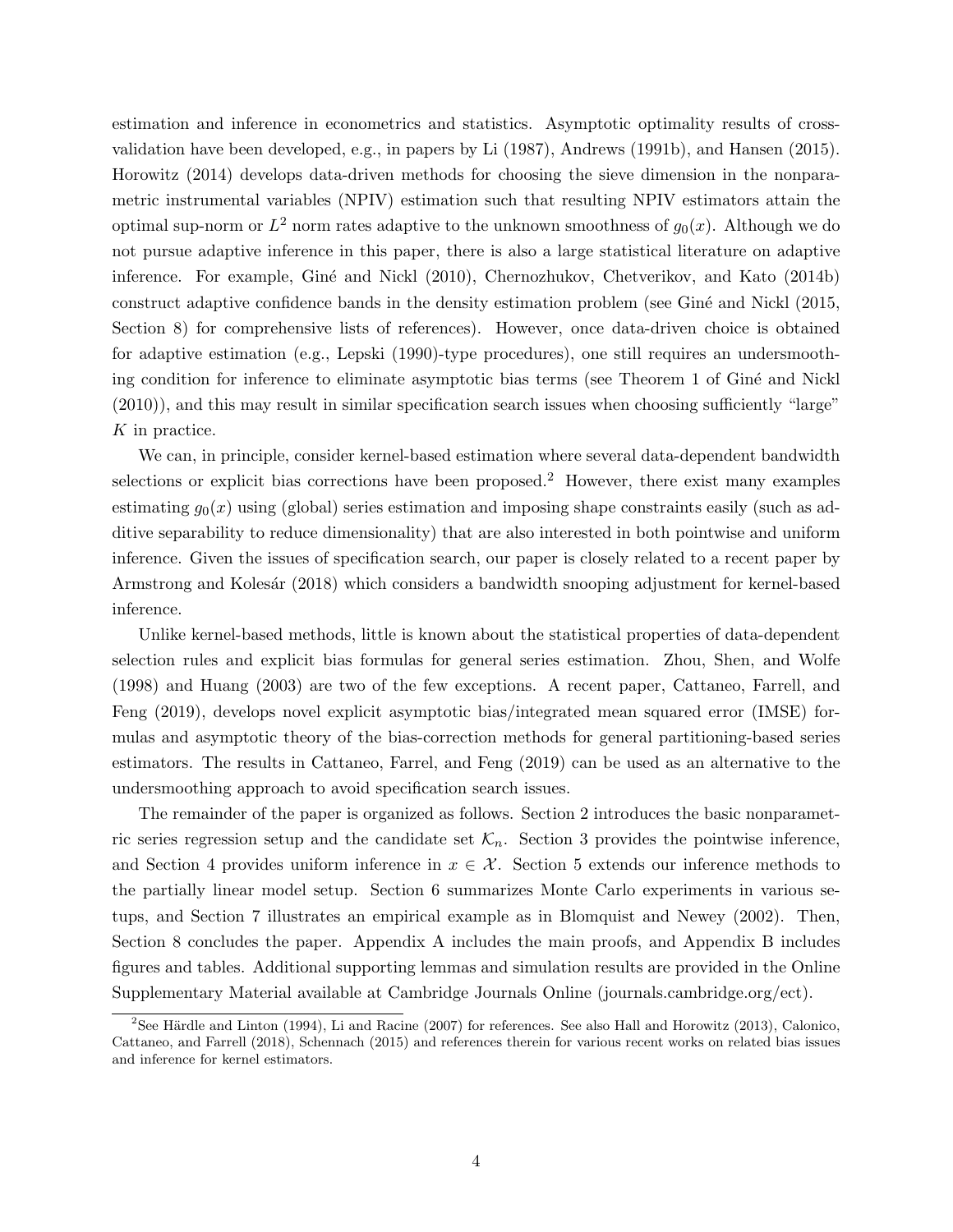#### 1.1 Notation

||A|| denotes the spectral norm, which equals the largest singular value of a matrix A, and  $\lambda_{min}(A)$ ,  $\lambda_{max}(A)$  denote the minimum and maximum eigenvalues of a symmetric matrix A, respectively.  $o_p(\cdot)$  and  $O_p(\cdot)$  denote the usual stochastic order symbols,  $\stackrel{d}{\longrightarrow}$  denotes convergence in distribution, and  $\Rightarrow$  denotes weak convergence. Let  $a \wedge b = \min\{a, b\}$ ,  $a \vee b = \max\{a, b\}$  and denote  $|a|$  as the largest integer less than the real number a. For two sequences of positive real numbers  $a_n$  and  $b_n$ ,  $a_n \lesssim b_n$  denotes  $a_n \leq cb_n$  for all n sufficiently large with some constant  $c > 0$  that is independent of n.  $a_n \simeq b_n$  denotes  $a_n \lesssim b_n$  and  $b_n \lesssim a_n$ . Furthermore,  $a_n \lesssim_P b_n$  denotes  $a_n = O_p(b_n)$ . For a given random variable  $\{X_i\}$  and  $1 \leq p < \infty$ ,  $L^p(X)$  is the space of all  $L^p$ -norm bounded functions with  $||f||_{L^p} = [E||f(X_i)||^p]^{1/p}, \ell^{\infty}(X)$  denotes the space of all bounded functions under the sup-norm, and  $||f||_{\infty} = \sup_{x \in \mathcal{X}} |f(x)|$  for the bounded real-valued functions f on the support X.

## <span id="page-4-0"></span>2 Setup

We introduce the nonparametric series regression setup in the model  $(1.1)$ . Given a random sample  ${y_i, x_i}_{i=1}^n$ , we are interested in inference on the conditional mean  $g_0(x) = E(y_i|x_i = x)$  at a particular point  $x \in \mathcal{X} \subset \mathbb{R}^{d_x}$  or uniform in  $x \in \mathcal{X}$ .

Let  $\widehat{g}_n(K, x)$  be an estimator of  $g_0(x)$  using  $K = K_n \ge 1$  series terms  $P(K, x) = (p_1(x), \dots, p_n(x))$  $p_K(x)$ , which is a vector of basis functions that can change with n. Standard examples for the basis functions are power series, Fourier series, orthogonal polynomials, splines and wavelets. The series estimator is then obtained by the least square (LS) estimation of  $y_i$  on regressors  $P(K, x_i)$ 

$$
\widehat{g}_n(K,x) = P(K,x)'\widehat{\beta}_K, \qquad \widehat{\beta}_K = (P^{K'}P^K)^{-1}P^{K'}Y \qquad (2.1)
$$

where  $P^K = [P_{K1}, \dots, P_{Kn}]'$ ,  $P_{Ki} \equiv P(K, x_i) = (p_1(x_i), p_2(x_i), \dots, p_K(x_i))'$ ,  $Y = (y_1, \dots, y_n)'$ . Define the least square residuals as  $\widehat{\varepsilon}_{Ki} = y_i - P'_{Ki} \widehat{\beta}_{Ki}$ ,

$$
\widehat{V}_n(K, x) = P(K, x)'\widehat{Q}_K^{-1}\widehat{\Omega}_K\widehat{Q}_K^{-1}P(K, x), \n\widehat{Q}_K = \frac{1}{n}\sum_{i=1}^n P_{Ki}P'_{Ki}, \quad \widehat{\Omega}_K = \frac{1}{n}\sum_{i=1}^n P_{Ki}P'_{Ki}\widehat{\varepsilon}_{Ki}^2,
$$
\n(2.2)

and consider the t-statistic

<span id="page-4-2"></span>
$$
\widehat{T}_n(K,x) \equiv \frac{\sqrt{n}(\widehat{g}_n(K,x) - g_0(x))}{\widehat{V}_n(K,x)^{1/2}}.
$$
\n(2.3)

Under standard regularity conditions (discussed in the next section), the t-statistic can be decomposed as follows:

<span id="page-4-1"></span>
$$
\widehat{T}_n(K,x) = \frac{1}{\sqrt{n}} \sum_{i=1}^n \frac{P(K,x)'Q_K^{-1} P_{Ki} \varepsilon_i}{\widehat{V}_n(K,x)^{1/2}} - \frac{r_n(K,x)}{\sqrt{\widehat{V}_n(K,x)/n}} + o_p(1)
$$
\n(2.4)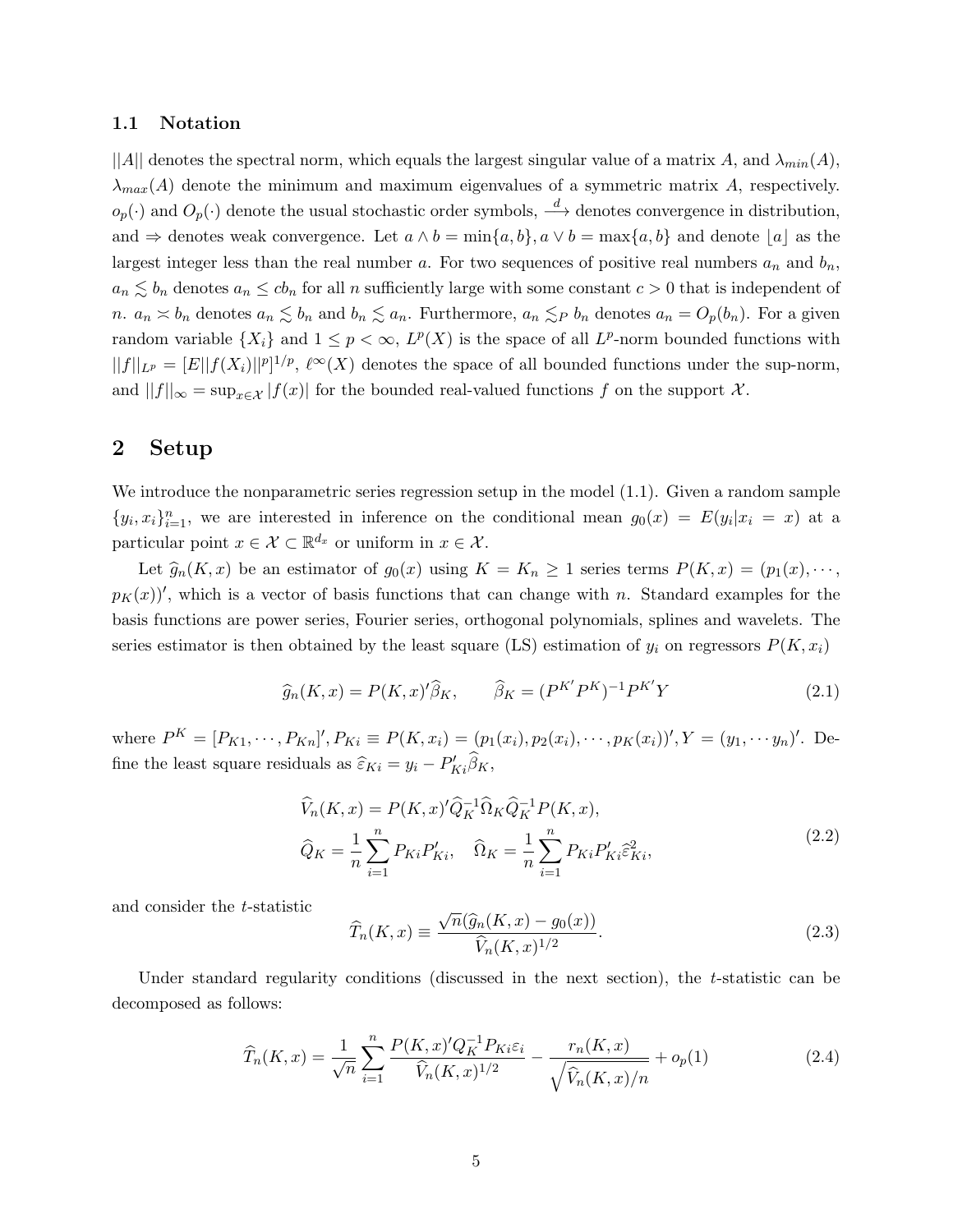where  $Q_K = E(P_{Ki}P'_{Ki})$ ,  $r_n(K, x) = g_0(x) - P(K, x)'\beta_K$ , and  $\beta_K \equiv E[P_{Ki}P'_{Ki}]^{-1}E[P_{Ki}y_i]$  is the best linear  $L^2$  projection coefficient. The first term in the decomposition [\(2.4\)](#page-4-1) converges to a standard normal distribution for the deterministic sequence  $K \to \infty$  as  $n \to \infty$ , and the second term does not necessarily converge to 0 due to approximation errors  $r_n(K, x)$ . The second term can be ignored with an undersmoothing assumption, and the asymptotic distribution of the t-statistic,  $\widehat{T}_n(K, x) \stackrel{d}{\longrightarrow} N(0, 1)$ , is well known in the literature (see, for examples, Andrews (1991a), Newey (1997), Belloni et al. (2015), and Chen and Christensen (2015), among many others). Then, the  $100(1 - \alpha)\%$  confidence interval for  $q_0(x)$  can be easily constructed using the normal critical value  $z_{1-\alpha/2}$ 

<span id="page-5-0"></span>
$$
\left[\widehat{g}_n(K,x) \pm z_{1-\alpha/2}\sqrt{\widehat{V}_n(K,x)/n}\right].\tag{2.5}
$$

However, it is not clear whether the conventional CI using normal critical values [\(2.5\)](#page-5-0) has a correct coverage probability with a possibly data-dependent  $\hat{K}$  such as cross-validation or IMSEoptimal selection. First,  $\widehat{T}_n(\widehat{K}, x) \stackrel{d}{\to} N(0, 1)$  may not hold with a random sequence of  $\widehat{K}$ , even if we assume the asymptotic bias is negligible. Second, it is well known that some data-dependent rules  $\overline{K}$  do not satisfy the undersmoothing rate conditions, which can lead to a large asymptotic bias and coverage distortion of the standard CI. For example, suppose that the researcher uses  $\hat{K} = \hat{K}_{c\text{v}}$ selected by cross-validation; then,  $\hat{K}_{c\mathbf{v}}$  is typically too "small" and violates the undersmoothing assumption needed to ensure the asymptotic normality without bias terms and the valid inference.

As discussed in the introduction, the undersmoothing assumption involves possibly ad-hoc methods to choose series terms K over a *candidate set*  $\mathcal{K}_n$  for a valid inference, and cross-validation methods naturally involve specification search over a set of the different number of series terms.

The following set assumption on  $\mathcal{K}_n$  is constructed to allow a broad range of K such that  $\mathcal{K}_n$ can allow (unknown) an optimal MSE rate of K as well as an undersmoothing rate that increases faster than the optimal MSE rate.

<span id="page-5-1"></span>**Assumption 2.1.** (Set of number of series terms) Assume the candidate set as  $\mathcal{K}_n = \{K_i : 1 \leq$  $j \leq p$ , where  $\underline{K} = K_1 \to \infty$  and  $\overline{K} = K_p \to \infty$  as  $n \to \infty$ .

Here, we consider a possibly growing set of the number of series terms, and a similar assumption is used in the literature, for example, in Newey (1994a, 1994b). Suppose  $g_0(x)$  belongs to the Hölder space of smoothness  $s > 0$ ,  $\Sigma(s, \mathcal{X})$ ; then, we obtain optimal  $L^2$  convergence rates  $O_p(n^{-s/(2s+d_x)})$ with  $K \asymp n^{d_x/(d_x+2s)}$ . Assumption [2.1](#page-5-1) allows having optimal  $L^2$  rates of K in a large set of classes of functions. By setting  $\mathcal{K}_n = [\underline{K}, \overline{K}] \cap \mathbb{N}, \overline{K} \times n^{\overline{\phi}}$  and  $\underline{K} \times n^{\underline{\phi}}$  with  $\overline{\phi} = d_x/(d_x+2\underline{s}), \phi = d_x/(d_x+2\overline{s}),$ Assumption [2.1](#page-5-1) contains the number of series terms that obtain an optimal  $L^2$  rate of convergence for  $g_0(x) \in \bigcup_{s \in S} \Sigma(s, \mathcal{X}), S = [\underline{s}, \overline{s}].$  A similar assumption is used in the literature on adaptive inference, although we do not pursue this direction in the current paper.

Assumption [2.1](#page-5-1) gives flexible choices of  $K$ , as we only assume the rates of  $K$ , for example,  $\overline{K} = Cn^{\overline{\phi}}, \underline{K} = cn^{\phi}$ , where c and C can be set arbitrarily small or large. We only require rate restrictions uniformly over  $K \in \mathcal{K}$  to guarantee the linearization of the t-statistic in [\(2.4\)](#page-4-1) and the rates of the cardinality  $p = |\mathcal{K}_n|$ . Since  $K \in \mathcal{K}_n$  is a positive integer and  $p \leq \overline{K}$ , p is growing at a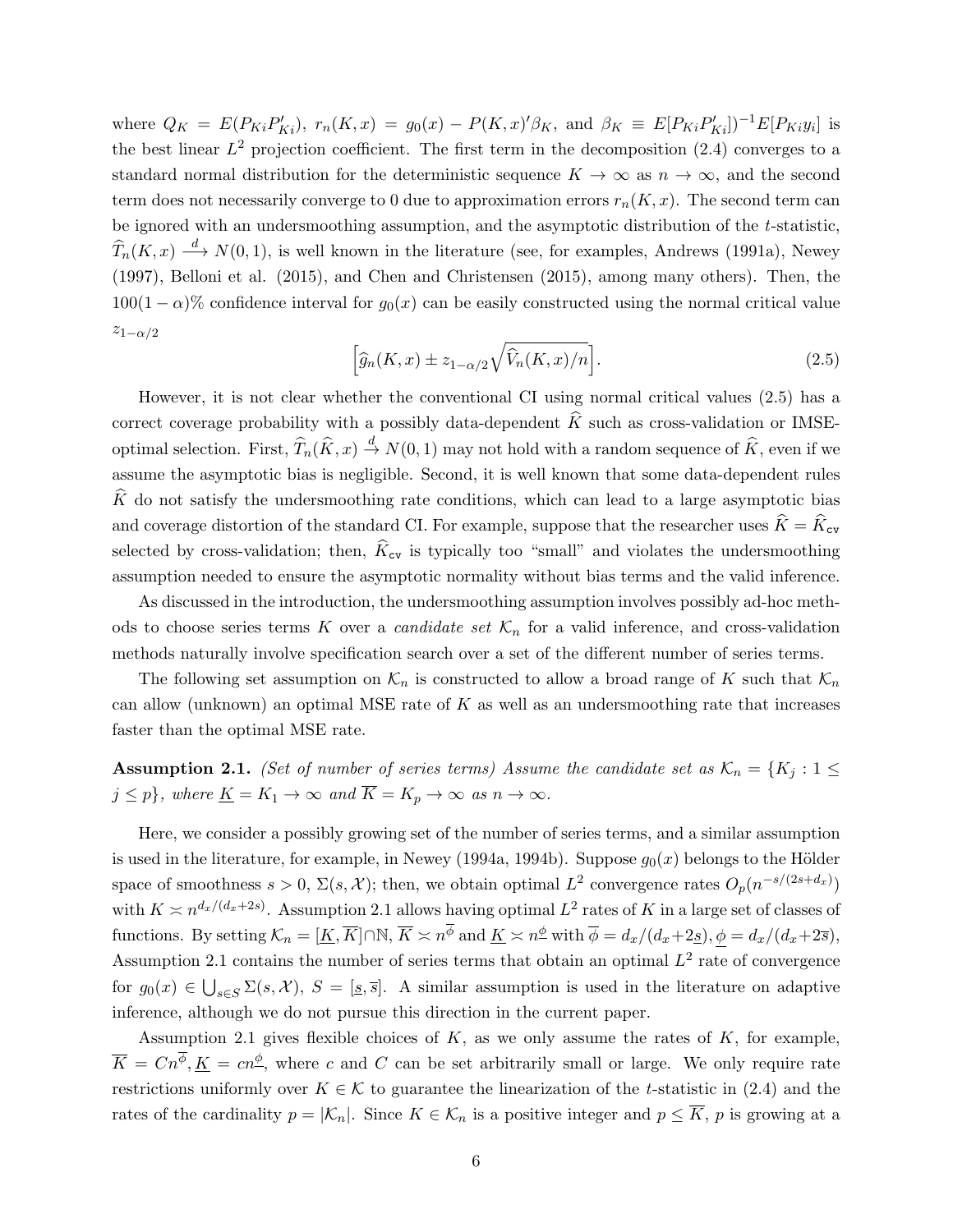rate much slower than *n* under the rate restrictions in Section [3.](#page-6-0)

**Remark 2.1** ( $\mathcal{K}_n$  and the largest K). As a referee noted, specification search is often performed over a simple pre-defined set in practice. For example, a researcher may only use quadratic, cubic, or quartic terms in polynomial regression or try only a few different numbers of knots in regression splines to observe how the estimate and standard error change. In the nonparametric estimation of the Mincer equation (Heckman, Lochner, and Todd (2006)), researchers may consider a regression of log wages on experience with polynomials of order  $K = 1$  (linear) to  $\overline{K} = 4$  (quartic).<sup>[3](#page-6-1)</sup>

However, it may not be clear how to define a priori  $\mathcal{K}_n$  in practice. One must first consider a set of pre-selected models over which to search. As discussed earlier and suggested by many papers in the literature, some formal data-dependent methods to obtain optimal  $L^2$  norm or sup-norm rates, such as cross-validation, can be a useful guideline for  $\mathcal{K}_n$ . For example, one can consider a reasonable set  $\widetilde{\mathcal{K}}_n$  first, choose  $\widehat{\mathcal{K}}_{c\mathbf{v}} \in \widetilde{\mathcal{K}}_n$  by cross-validation, and then consider  $\mathcal{K}_n = [\widehat{\mathcal{K}}_{c\mathbf{v}}, c_1\widehat{\mathcal{K}}_{c\mathbf{v}}]$ or  $[\hat{K}_{cv}, \hat{K}_{cv}n^{c_2}]$  for some constants  $c_1, c_2 > 0$ . One can also search  $\underline{K}$  and  $\overline{K}$  sequentially by calculating changes in cross-validation or standard errors from the initial candidate set. Extending results developed in this paper with data-dependent  $\mathcal{K}_n$  are beyond the scope of the paper.

## <span id="page-6-0"></span>3 Pointwise Inference

In this section, we focus on pointwise inference for  $g_0(x)$ . The goal of this section is to provide a uniform distributional approximation theory of  $\widehat{T}_n(K, x)$  over a set  $\mathcal{K}_n$  and provide uniform (in  $K \in \mathcal{K}_n$  coverage properties of confidence intervals for  $g_0(x)$  in [\(1.2\)](#page-1-1), [\(1.3\)](#page-1-2) with the construction of critical values.

From the decomposition of the t-statistic in  $(2.4)$ , we first consider the (infeasible) test statistic

$$
\max_{K \in \mathcal{K}_n} |t_n(K, x)| = \max_{1 \le j \le p} |t_n(K_j, x)| \tag{3.1}
$$

where  $t_n(K,x) = n^{-1/2} \sum_{i=1}^n P(K,x)' Q_K^{-1} P_{Ki} \varepsilon_i / V_n(K,x)^{1/2}$  with the series variance  $V_n(K,x)$  $P(K, x)Q_K^{-1}\Omega_KQ_K^{-1}P(K, x), \Omega_K = E(P_{Ki}P'_{Ki}\varepsilon_i^2)$ . In general,  $t_n(K, x), K \in \mathcal{K}_n$  does not have a limiting distribution because it is not asymptotically tight under Assumption [2.1](#page-5-1) unless  $|\mathcal{K}_n|$  is finite or under the restrictive assumption on  $\mathcal{K}_n$ .<sup>[4](#page-6-2)</sup> However, we show below that there exists a sequence of random variables  $\max_{1 \leq j \leq p} \sum_{i=1}^n |Z_{ij}|$  such that  $\big| \max_{K \in \mathcal{K}_n} |t_n(K, x)| - \max_{1 \leq j \leq p} \sum_{i=1}^n |Z_{ij}| \big| =$  $O_p(a_n)$  for a sequence of constants  $a_n \to 0$ , where  $Z_i = (Z_{i1}, ..., Z_{ip})'$  is a Gaussian random vector in  $\mathbb{R}^p$  such that  $Z_i \sim N(0, \frac{1}{n} \Sigma_n)$  with  $(j, l)$  elements of the variance-covariance matrix

<span id="page-6-3"></span>
$$
\Sigma_n(j,l) = E[t_n(K_j, x)t_n(K_l, x))] = \frac{P(K_j, x)Q_{K_j}^{-1}\Omega_{K_j, K_l}Q_{K_l}^{-1}P(K_l, x)}{V_n(K_j, x)^{1/2}V_n(K_l, x)^{1/2}},
$$
\n(3.2)

<span id="page-6-1"></span><sup>&</sup>lt;sup>3</sup>All of our results continue to hold with fixed p; however, it may be preferred to use larger sets  $\mathcal{K}_n$  with  $p \to \infty$ to give greater flexibility to the candidate models as the sample size  $n$  increases.

<span id="page-6-2"></span><sup>&</sup>lt;sup>4</sup>In an earlier version of the paper, we provide the weak convergence of a series process under the same rates of  $K \in \mathcal{K}_n$  and high-level assumptions. This can be viewed as an analogous result in the kernel estimation literature (see Section 2 of Armstrong and Kolesár (2018) and other references therein).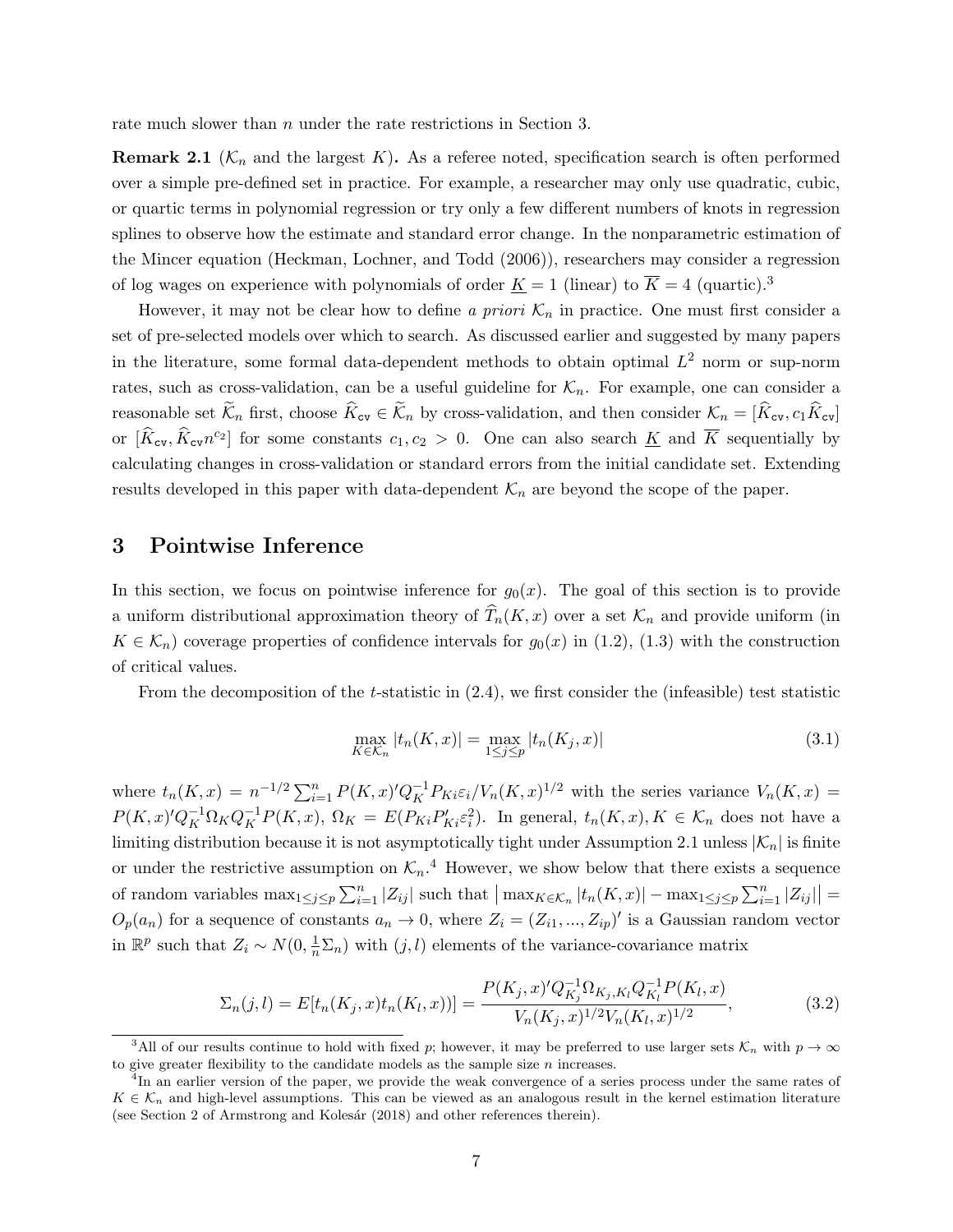$\Omega_{K_j,K_l} = E(P_{K_ji}P'_{K_li}\varepsilon_i^2).$ 

By replacing unknown  $\Sigma_n$ ,  $V_n(K, x)$  with consistent estimators  $\widehat{\Sigma}_n$ ,  $\widehat{V}_n(K, x)$ , we show below that we can approximate  $\max_{K \in \mathcal{K}_n} |\widehat{T}_n(K, x)|$  by  $\max_{1 \leq j \leq p} \sum_{i=1}^n |Z_{ij}|$  and then obtain critical values by using a simulation-based method to provide valid coverage properties in [\(1.2\)](#page-1-1) and [\(1.3\)](#page-1-2). We define  $\widehat{c}_{1-\alpha}(x)$  as follows:

<span id="page-7-2"></span>
$$
\hat{c}_{1-\alpha}(x) \equiv (1-\alpha) \text{ quantile of } \max_{1 \le j \le p} \sum_{i=1}^{n} |\hat{Z}_{ij}|, \text{ where } \hat{Z}_i = (\hat{Z}_{i1}, ..., \hat{Z}_{ip})' \sim N(0, \frac{1}{n}\hat{\Sigma}_n),
$$
  

$$
\hat{\Sigma}_n(j,j) = 1, \quad \hat{\Sigma}_n(j,l) = \frac{\hat{V}_n(K_j, K_l, x)}{\hat{V}_n(K_j, x)^{1/2} \hat{V}_n(K_l, x)^{1/2}},
$$
  

$$
\hat{V}_n(K_j, K_l, x) = P(K_j, x)'\hat{Q}_{K_j}^{-1}\hat{\Omega}_{K_j, K_l}\hat{Q}_{K_l}^{-1}P(K_l, x), \hat{\Omega}_{K_j, K_l} = \frac{1}{n}\sum_{i=1}^{n} P_{K_ji}P'_{K_li}\hat{\varepsilon}_{K_ji}\hat{\varepsilon}_{K_li}
$$
\n(3.3)

where  $\widehat{\Sigma}_n$  is a consistent estimator of the variance-covariance matrix  $\Sigma_n$  defined in [\(3.2\)](#page-6-3),  $\widehat{V}_n(K, x)$ is the simple plug-in estimator for  $V_n(K, x)$  as in [\(2.2\)](#page-4-2), and  $\hat{\varepsilon}_{Ki} = y_i - P'_{Ki} \hat{\beta}_K, \forall K \in \mathcal{K}_n$ . One can compute  $\hat{c}_{1-\alpha}(x)$  by simulating B (typically  $B = 1000$  or 5000) i.i.d. random vectors  $\hat{Z}_i^b \sim N(0, 15)$  $\frac{1}{n}\widehat{\Sigma}_n$ ) and by taking a  $(1-\alpha)$  sample quantile of  $\{\max_{1 \leq j \leq p} \sum_{i=1}^n |\widehat{Z}_{ij}^b| : b = 1, \cdots, B\}$ . Alternatively, we can use weighted bootstrap methods. See Section  $\frac{1}{4}$  $\frac{1}{4}$  $\frac{1}{4}$  for the implementation and the validity of bootstrap procedures in the construction of confidence bands.

To establish our main results, we impose mild regularity conditions uniform in  $K \in \mathcal{K}_n$ . For each  $K \in \mathcal{K}_n$ , define  $\zeta_K \equiv \sup_{x \in \mathcal{X}} ||P(K, x)||$  as the largest normalized length of the regressor vector and  $\lambda_K \equiv (\lambda_{min}(Q_K))^{-1/2}$  for  $K \times K$  design matrix  $Q_K = E(P_{Ki}P'_{Ki})$ .

<span id="page-7-0"></span>Assumption 3.1. (Regularity conditions - model)

- (i)  $\{y_i, x_i\}_{i=1}^n$  are i.i.d random variables satisfying the model [\(1.1\)](#page-0-0).
- (ii)  $\max_{K \in \mathcal{K}_n} \lambda_K \lesssim 1$ , and for each  $K \in \mathcal{K}_n$ , as  $K \to \infty$ , there exists  $c_K, \ell_K$  such that

$$
\sup_{x \in \mathcal{X}} |r_n(K, x)| \le \ell_K c_K, \quad E[r_n(K, x)^2]^{1/2} \le c_K,
$$

where 
$$
r_n(K, x) = g_0(x) - P(K, x)'\beta_K
$$
,  $\beta_K = (E[P_{Ki}P'_{Ki}])^{-1}E[P_{Ki}y_i].$ 

<span id="page-7-1"></span>Assumption 3.2. (Regularity conditions - pointwise inference)

- (*i*)  $\max_{K \in \mathcal{K}_n}$  $\sqrt{\zeta_K^2 \log K \log^2 p / n} (1 + \sqrt{K} \ell_K c_K) + \ell_K c_K \log p \to 0 \text{ as } n \to \infty.$
- (ii)  $\sup_{x \in \mathcal{X}} E(|\varepsilon_i|^3 | x_i = x) < \infty$ ,  $\inf_{x \in \mathcal{X}} E(\varepsilon_i^2 | x_i = x) > 0$ , and either of the following conditions hold: (a)  $\sup_{x \in \mathcal{X}} E[|\varepsilon_i|^q | x_i = x] < \infty$  for  $q \ge 4$  or (b) there exists a constant  $C > 0$  such that  $\sup_{x \in \mathcal{X}} E[\exp(|\varepsilon_i|/C)|X_i = x] \leq 2.$

$$
(iii) \ \max_{K \in \mathcal{K}_n} |\frac{V_n(K,x)}{\widehat{V}_n(K,x)} - 1| = o_p(1/\log p), \ \max_{1 \leq j,l \leq p} |\widehat{\Sigma}_n(j,l) - \Sigma_n(j,l)| = o_p(1/\log^2 p).
$$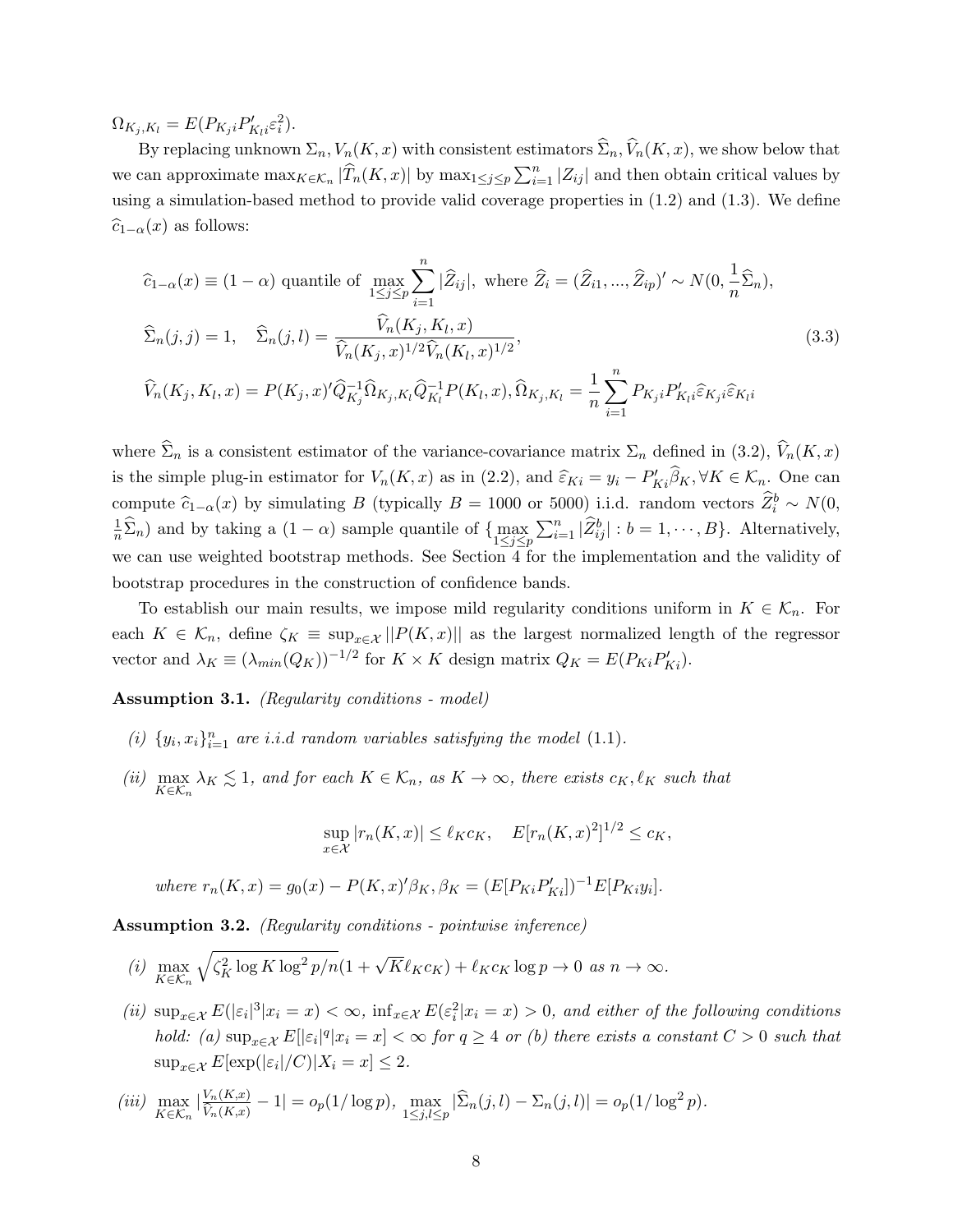Assumptions [3.1\(](#page-7-0)ii) and [3.2\(](#page-7-1)i) are similar to those imposed in Belloni et al. (2015) and Chen and Christensen (2015), and all the discussions made there also apply here except that we impose rate conditions of K uniformly over  $\mathcal{K}_n$ . The rate conditions can be replaced by the specific bounds of  $\zeta_K$ ,  $c_K$ ,  $\ell_K$  with various sieve bases. For example, when  $\mathcal{X} = [0, 1]^{d_x}$ , the probability density of  $x_i$  is uniformly bounded above and bounded away from zero, and  $g_0(x) \in \Sigma(s, \mathcal{X})$ , i.e., the Hölder space of smoothness  $s > 0$ , then  $\lambda_K \leq 1$ ,  $\zeta_K \leq \sqrt{K}$ ,  $\ell_K c_K \leq K^{-(s \wedge s_0)/d_x}$  for regression spline series of order  $s_0$ , and Assumption [3.2\(](#page-7-1)i) is satisfied when  $\sqrt{\overline{K}(\log^3 \overline{K})/n}(1 + \overline{K}^{1/2} \underline{K}^{-(s \wedge s_0)/d_x}) +$  $\underline{K}^{-(s\wedge s_0)/d_x}\log\overline{K}\to 0.$  Other standard regularity conditions in the literature (e.g., Newey (1997) and Chen (2007)) can also be used here, and the rate condition can be improved with different pointwise linearization and approximation bounds in Huang (2003) for splines and Cattaneo et al. (2019) for partitioning-based estimators.

Assumption [3.2\(](#page-7-1)ii) imposes either the bounded polynomial moment conditions or sub-exponential moments of the regression errors. Assumption [3.2\(](#page-7-1)iii) imposes the consistency of variance estimator  $\hat{V}_n(K, x)$  uniformly in  $K \in \mathcal{K}_n$ , and this holds under mild regularity conditions (see Lemma 5.1 of Belloni et al. (2015) and Lemma 3.1-3.2 of Chen and Christensen (2015)).

<span id="page-8-0"></span>**Theorem 3.1.** Suppose that Assumptions [2.1,](#page-5-1) [3.1,](#page-7-0) and [3.2](#page-7-1) hold and that either of the following rate conditions hold depending on the case (a) or (b) in Assumption [3.2\(](#page-7-1)ii): (a)  $(\max_K \zeta_K)^2 \log^5 n \log^3 p/n \vee$  $\max_K \zeta_K \log^{3/4} n \log p/n^{1/2-1/q} \to 0$  or (b)  $(\max_K \zeta_K)^2 \log^5 n \log^3 p/n \to 0$ . If, in addition, we assume that  $\max_{K \in \mathcal{K}_n}$  $\sqrt{n}r_n(K,x)$  $\frac{\sqrt{n}r_n(\mathsf{A},x)}{V_n(K,x)^{1/2}}|=o(1/$ √  $\overline{\log p}$ ), then

<span id="page-8-2"></span>
$$
\sup_{u \in \mathbb{R}} \left| P(\max_{K \in \mathcal{K}_n} |\widehat{T}_n(K, x)| \le u) - P(\max_{1 \le j \le p} \sum_{i=1}^n |\widehat{Z}_{ij}| \le u) \right| = o(1),\tag{3.4}
$$

and the following coverage property holds

$$
P(g_0(x) \in [\widehat{g}_n(K, x) \pm \widehat{c}_{1-\alpha}(x)\sqrt{\widehat{V}_n(K, x)/n}], \quad K \in \mathcal{K}_n) = 1 - \alpha + o(1)
$$
 (3.5)

with a critical value  $\widehat{c}_{1-\alpha}(x)$  defined in [\(3.3\)](#page-7-2). Alternatively, if we assume |  $\sqrt{n}r_n(\widehat{K},x)$  $\frac{\sqrt{n}r_n(\hat{K},x)}{V_n(\hat{K},x)^{1/2}}$  =  $o(1/$ √  $\overline{\log p})$ with  $\widehat{K} \in \mathcal{K}_n$ , then the following holds:

<span id="page-8-1"></span>
$$
\liminf_{n \to \infty} P(g_0(x) \in [\widehat{g}_n(\widehat{K}, x) \pm \widehat{c}_{1-\alpha}(x) \sqrt{\widehat{V}_n(\widehat{K}, x)/n}]) \ge 1 - \alpha.
$$
\n(3.6)

Theorem [3.1](#page-8-0) provides a uniform coverage property of the confidence interval over  $K \in \mathcal{K}_n$ for the regression function  $g_0(x)$ . Equation [\(3.6\)](#page-8-1) guarantees the asymptotic coverage of CI for data-dependent  $\hat{K} \in \mathcal{K}_n$  with undersmoothing. Note that standard inference methods in the nonparametric regression setup typically consider a singleton set  $\mathcal{K}_n = \{K\}$  with  $K \to \infty$  as  $n \to \infty$ . The rate restriction is mild because it only requires  $\overline{K}/n^{1-2/q} \to 0$ , up to log *n* terms, in case (a) and  $\overline{K}/n \to 0$ , up to log n terms, in case (b) when  $\zeta_K \lesssim \sqrt{n}$ K for splines and wavelet series. Theorem [3.1](#page-8-0) builds upon a coupling inequality for maxima of sums of random vectors in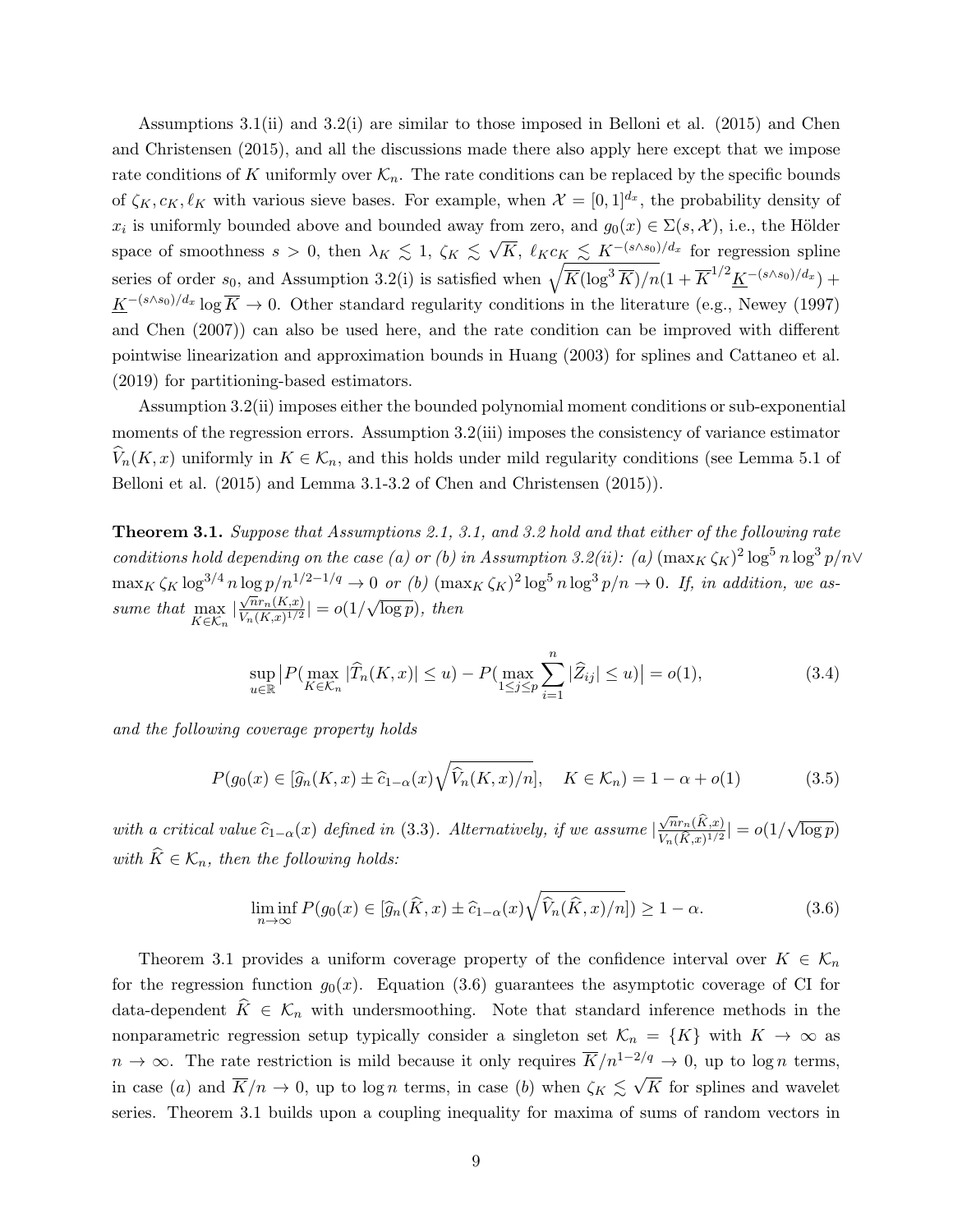Chernozhukov, Chetverikov, and Kato (2014a) combined with the anti-concentration inequality in Chernozukhov, Chetverikov, and Kato (2014b).

Remark 3.1 (Undersmoothing assumption). Note that [\(3.5\)](#page-8-2) requires an undersmoothing assumption uniformly over  $K \in \mathcal{K}_n$ . Without  $\max_{K \in \mathcal{K}_n}$  $\sqrt{n}r_n(K,x)$  $\frac{\sqrt{n}r_n(\mathbf{A},x)}{V_n(K,x)^{1/2}}$  =  $o(1)$ , coverage in [\(3.5\)](#page-8-2) can be understood as the uniform confidence intervals for the pseudo-true value  $g(K, x) = P(K, x)'\beta_K$ , i.e.,

$$
P(g(K,x)\in[\widehat{g}_n(K,x)\pm\widehat{c}_{1-\alpha}(x)\sqrt{\widehat{V}_n(K,x)/n}],\quad K\in\mathcal{K}_n)=1-\alpha+o(1)\tag{3.7}
$$

However, a uniform undersmoothing condition is not assumed in [\(3.6\)](#page-8-1), and it only requires that the chosen  $\widehat{K} \in \mathcal{K}_n$  satisfies the undersmoothing condition such that the asymptotic bias is negligible. This allows broader ranges of K in  $\mathcal{K}_n$  including an unknown optimal MSE rate. We formally justify rule-of-thumb methods for valid inference suggested in the literature that include an additional number of series terms, a blow up of the numbers after using cross-validation, or some "plug-in" methods for choosing  $\hat{K}$  such as those in Newey, Powell, and Vella (1999), Newey (2013). Here, uniform (in  $K \in \mathcal{K}_n$ ) inference considers uncertainty from specification search and using larger critical values  $\hat{c}_{1-\alpha}(x)$  than the normal critical value  $z_{1-\alpha/2}$ .

**Remark 3.2** (Other functionals). Here, we focus on the leading example with  $q_0(x)$  for some fixed point  $x \in \mathcal{X}$ ; however, we can consider other linear functionals  $a(g_0(\cdot))$  such as the regression derivatives  $a(g_0(x)) = \frac{d}{dx}g_0(x)$ . All the results in this paper can be applied to irregular (slower than  $n^{1/2}$  rate) linear functionals using estimators  $a(\widehat{g}_n(K,x)) = a_K(x)'\widehat{\beta}_K$  and an appropriate transformation of basis  $a_K(x) = (a(p_1(x), \dots, a(p_K(x)))'$  with proper smoothness condition on the functional and continuity conditions on the derivative as in Newey (1997). Although the verification of previous results for regular  $(n^{1/2} \text{ rate})$  functionals, such as integrals and weighted average derivatives, is beyond the scope of this paper, we examine similar results for the partially linear model setup in Section [5.](#page-11-0)

### <span id="page-9-0"></span>4 Uniform Inference

This section provides construction of uniform confidence bands for  $g_0(x)$  (uniform in  $K \in \mathcal{K}_n$ ) given in [\(1.4\)](#page-2-0). We define the following empirical process

$$
\widehat{T}_n(K,x) \equiv \frac{\sqrt{n}(\widehat{g}_n(K,x) - g_0(x))}{\widehat{V}_n(K,x)^{1/2}}\tag{4.1}
$$

over  $\mathcal{K}_n \times \mathcal{X}$ , and we show below that the supremum of the empirical process  $\sup_{(K,x)\in\mathcal{K}_n\times\mathcal{X}}|\widehat{T}_n(K,$ x)| can be approximated by a sequence of random variables  $\sup_{(K,x)\in\mathcal{K}_n\times\mathcal{X}}|Z_n(K,x)|$ , where  $Z_n(K,x)$ x) is a tight Gaussian random process in  $\ell^{\infty}(\mathcal{K}_n \times \mathcal{X})$  with zero mean and covariance function

<span id="page-9-1"></span>
$$
E[Z_n(K,x)Z_n(K',x')] = \frac{P(K,x)'Q_K^{-1}\Omega_{K,K'}Q_{K'}^{-1}P(K',x')}{V_n(K,x)^{1/2}V_n(K',x')^{1/2}}.
$$
\n(4.2)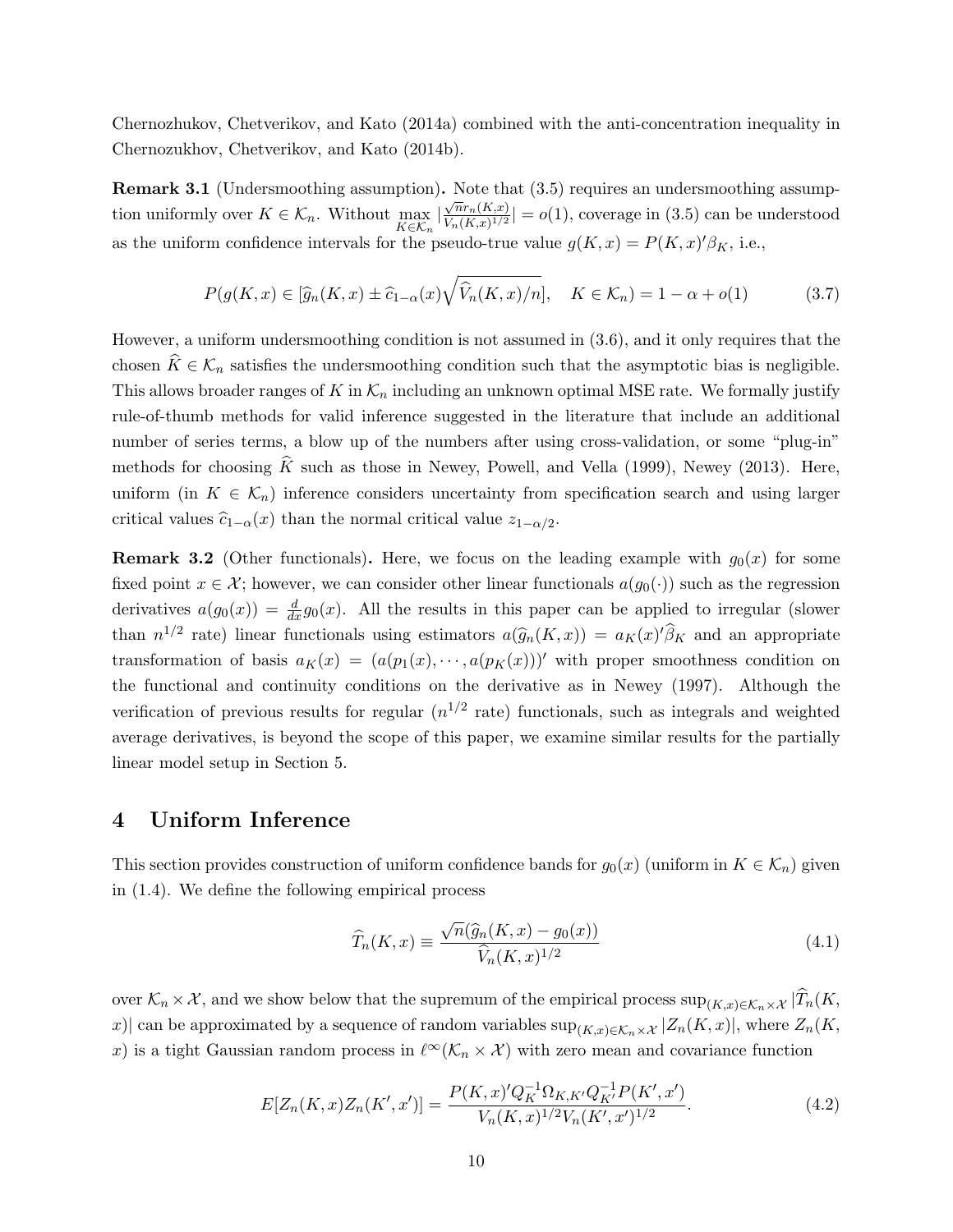Although the Gaussian approximation is an important first step, the covariance function [\(4.2\)](#page-9-1) is generally difficult to construct for the purpose of uniform inference. Thus, we employ weighted bootstrap methods similar to Belloni et al. (2015) and show the validity of the bootstrap procedure for uniform confidence bands.

Let  $e_1, ..., e_n$  be a sequence of i.i.d. standard exponential random variables that are independent of  $X^n = \{x_1, ..., x_n\}$ . For  $(K, x) \in \mathcal{K}_n \times \mathcal{X}$ , we define a (centered) weighted bootstrap process

$$
\widehat{T}_n^e(K,x) = \frac{\sqrt{n}(\widehat{g}_n^e(K,x) - \widehat{g}_n(K,x))}{\widehat{V}_n(K,x)^{1/2}}\tag{4.3}
$$

where  $\hat{g}_n^e(K,x) = P(K,x)'\hat{\beta}_K^e$ , and  $\hat{\beta}_K^e$  is obtained by the following weighted least squares regression

<span id="page-10-3"></span>
$$
\widehat{\beta}_{K}^{e} = \underset{\beta \in \mathbb{R}^{K}}{\arg \min} \sum_{i=1}^{n} e_{i} (y_{i} - P(K, x_{i})' \beta)^{2}.
$$
\n(4.4)

Define the critical value

<span id="page-10-2"></span>
$$
\widehat{c}_{1-\alpha} \equiv (1-\alpha) \text{ conditional quantile of } \sup_{K \in \mathcal{K}_n, x \in \mathcal{X}} |\widehat{T}_n^e(K, x)| \text{ given the data } X^n, \qquad (4.5)
$$

and we consider confidence bands of the form

<span id="page-10-0"></span>
$$
[\widehat{g}_n(K,x) \pm \widehat{c}_{1-\alpha}\sqrt{\widehat{V}_n(K,x)/n}], \quad K \in \mathcal{K}_n, x \in \mathcal{X}.
$$
 (4.6)

To provide the validity of the bootstrap critical values and confidence bands in [\(4.6\)](#page-10-0), we show below that the conditional distribution of  $\sup_{(K,x)\in\mathcal{K}_n\times\mathcal{X}}|\widehat{T}_n^e(K,x)|$  is "close" to the distribution of  $\sup_{(K,x)\in\mathcal{K}_n\times\mathcal{X}}|Z_n(K,x)|$  and that of  $\sup_{(K,x)\in\mathcal{K}_n\times\mathcal{X}}|\widehat{T}_n(K,x)|$  using coupling inequalities for the supremum of the empirical process and the bootstrap process as in Chernozhukov et al.  $(2016)$ . Then, similar to Theorem [3.1,](#page-8-0) this gives bounds on the Kolmogorov distance for the distribution functions of  $P(\sup_{K \in \mathcal{K}_n, x \in \mathcal{X}} |\widehat{T}_n(K, x)| \le u)$  and  $P(\sup_{K \in \mathcal{K}_n, x \in \mathcal{X}} |\widehat{T}_n^e(K, x)| \le u | X^n)$ .

The following assumptions are used to establish the coverage probability of confidence bands uniformly over  $K \in \mathcal{K}_n$ . Define  $\alpha(K, x) \equiv Q_K^{-1/2} P(K, x) / V_n(K, x)^{1/2}$ , and

$$
\zeta^{L_1} = \max_{K \in \mathcal{K}_n} \sup_{x, x' \in \mathcal{X}, x \neq x'} \frac{||\alpha(K, x) - \alpha(K, x')||}{||x - x'||}, \ \zeta^{L_2} = \sup_{x \in \mathcal{X}} \max_{K, K' \in \mathcal{K}_n: K \neq K'} \frac{||\alpha(K, x) - \alpha(K', x)||}{|K - K'|}.
$$

<span id="page-10-1"></span>Assumption 4.1. (Regularity conditions - uniform inference)

- (i)  $\sup_x E[|\varepsilon_i|^q | x_i = x] < \infty$  for  $q \ge 4$  and  $\inf_{x \in \mathcal{X}} E(\varepsilon_i^2 | x_i = x) > 0$ .
- (ii)  $\max_{K \in \mathcal{K}_n} \sqrt{\frac{\lambda_K^2 \zeta_K^2 \log K \log^4 n}{n}} (n^{1/q} + \ell_K c_K \sqrt{\frac{\lambda_K^2 \zeta_K^2 \log K \log^4 n}{n}})$  $K) + (\ell_K c_K) \log n \to 0 \text{ as } n \to \infty.$
- (iii)  $\log(\zeta^{L_1} \vee \zeta^{L_2}) \lesssim \log n$ ,  $\max_K \zeta_K^{2q/(q-2)} \log^3 n/n \lesssim 1$ , and  $\max_K \zeta_K \lesssim \log n$ .
- $(iv)$  sup  $(K, x) \in \mathcal{K}_n \times \mathcal{X}$  $\big|\frac{V_n(K,x)}{\widehat{V}_k(K,x)}\big|$  $\frac{V_n(K,x)}{\widehat{V}_n(K,x)} - 1$  =  $o_p(1/\log^2 n)$ .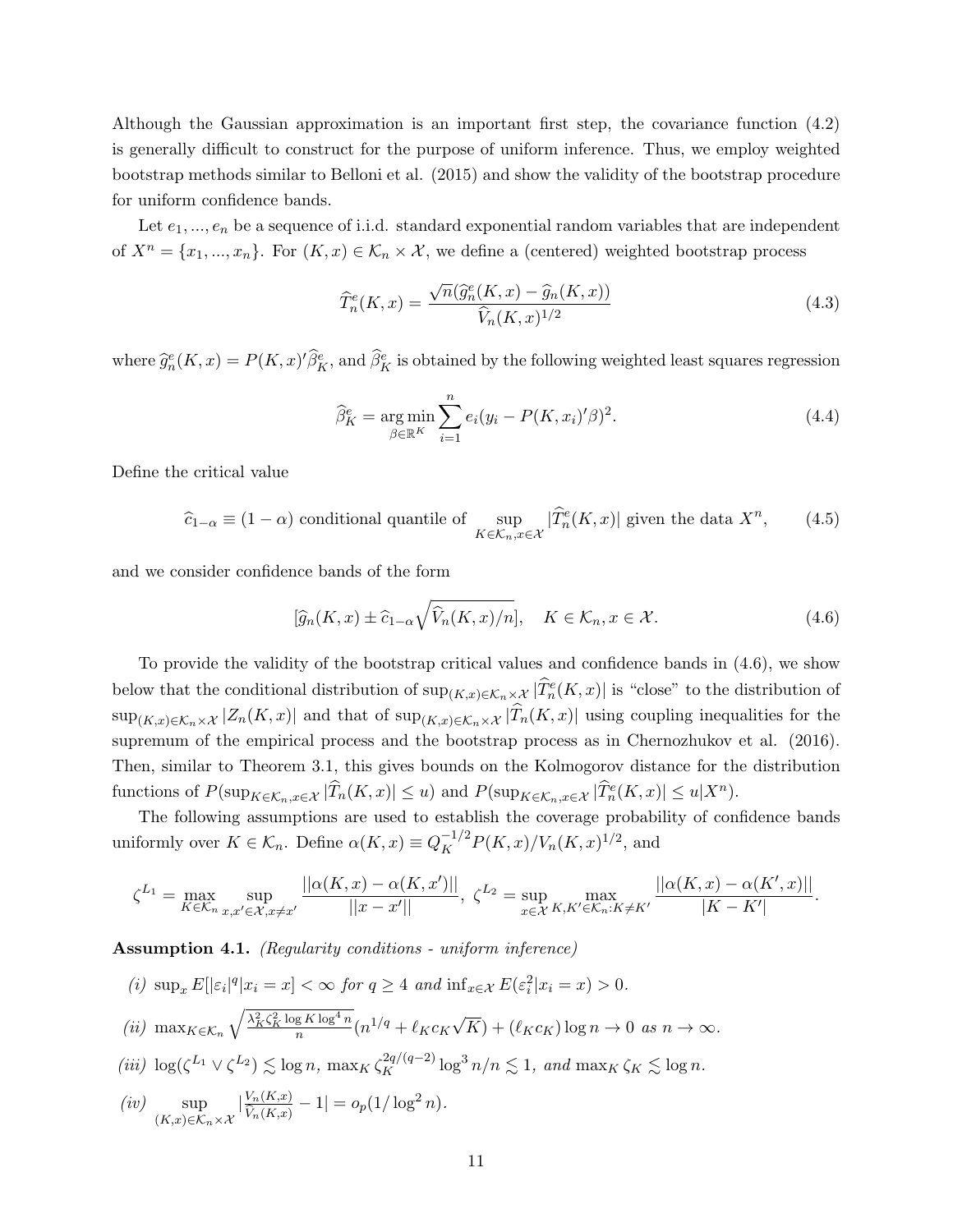For uniform inference, we require similar but slightly stronger conditions compared to Assump-tion [3.2.](#page-7-1) We also impose mild rate restrictions on  $\zeta^{L_1}, \zeta^{L_2}$  and  $\max_{K \in \mathcal{K}_n} \zeta_K$  similar to Chernozhukov et al. (2014a) and Belloni et al. (2015).

<span id="page-11-1"></span>**Theorem [4.1](#page-10-1).** Suppose that Assumptions [2.1,](#page-5-1) [3.1,](#page-7-0) and 4.1 hold, and  $(\max_K \zeta_K) \log^{2+1/(2q)} n/n^{1/2-1/q} \rightarrow$ 0,  $(\max_K \zeta_K)^2 \log^7 n/n \to 0$  as  $n \to \infty$ . If, in addition, we assume that sup  $(K,x)\in\mathcal{K}_n\times\mathcal{X}$ |  $\sqrt{n}r_n(K,x)$  $\frac{\sqrt{n}r_n(\mathbf{A},x)}{V_n(K,x)^{1/2}}\big|=$  $o(1/\sqrt{\log n})$ , then √

$$
P(g_0(x) \in [\widehat{g}_n(K, x) \pm \widehat{c}_{1-\alpha}\sqrt{\widehat{V}_n(K, x)/n}], \quad K \in \mathcal{K}_n, x \in \mathcal{X}) = 1 - \alpha + o(1) \tag{4.7}
$$

with a critical value  $\hat{c}_{1-\alpha}$  in [\(4.5\)](#page-10-2).

Alternatively, if we assume sup x∈X |  $\sqrt{n}r_n(\widehat{K},x)$  $\frac{\sqrt{n}r_n(K,x)}{V_n(\widehat{K},x)^{1/2}}| = o(1/$ √  $\overline{\log n}$ ) with  $\overline{K} \in \mathcal{K}_n$ , then the following coverage property holds:

<span id="page-11-4"></span><span id="page-11-2"></span>
$$
\liminf_{n \to \infty} P(g_0(x) \in [\widehat{g}_n(\widehat{K}, x) \pm \widehat{c}_{1-\alpha}\sqrt{\widehat{V}_n(\widehat{K}, x)/n}], \quad x \in \mathcal{X}) \ge 1 - \alpha. \tag{4.8}
$$

Theorem [4.1](#page-11-1) shows the uniform asymptotic coverage property of the confidence bands defined in [\(4.6\)](#page-10-0) uniformly over  $K \in \mathcal{K}_n$ . Furthermore, it shows a confidence band with possibly datadependent  $\hat{K} \in \mathcal{K}_n$  having an asymptotic coverage of at least  $1-\alpha$ . The confidence band constructed in [\(4.8\)](#page-11-2) requires a substantially weaker assumption on the undersmoothing similar to Theorem [3.1.](#page-8-0)

#### <span id="page-11-0"></span>5 Extension: Partially Linear Model

In this section we provide inference methods for the partially linear model (PLM) setup. For notational simplicity, we use similar notation as defined in the nonparametric regression setup. Suppose we observe random samples  $\{y_i, w_i, x_i\}_{i=1}^n$ , where  $y_i$  is the scalar response variable,  $w_i \in$  $W \subset \mathbb{R}$  is the treatment/policy variable of interest, and  $x_i \in \mathcal{X} \subset \mathbb{R}^{d_x}$  is a set of explanatory variables. For simplicity, we shall assume that  $w_i$  is a scalar. We consider the model

<span id="page-11-3"></span>
$$
y_i = \theta_0 w_i + g_0(x_i) + \varepsilon_i, \qquad E(\varepsilon_i | w_i, x_i) = 0.
$$
\n
$$
(5.1)
$$

We are interested in inference on  $\theta_0$  after approximating an unknown function  $g_0(x)$  by series terms/regressors  $p(x_i)$  among a set of potential control variables. Specification searches can be performed for the number of different approximating terms or for the number of covariates in estimating the nonparametric part.

The series estimator  $\widehat{\theta}_n(K)$  for  $\theta_0$  using the first  $K = K_n$  terms is obtained by standard LS estimation of  $y_i$  on  $w_i$  and  $P_{Ki} = P(K, x_i)$  and has the usual "partialling out" formula

$$
\widehat{\theta}_n(K) = \left(W'M_KW\right)^{-1}W'M_KY\tag{5.2}
$$

where  $W = (w_1, \dots, w_n)'$ ,  $M_K = I_K - P^K (P^{K'}P^{K})^{-1}P^{K'}$ ,  $P^K = [P_{K1}, \dots, P_{Kn}]'$ ,  $Y = (y_1, \dots, y_n)'$ .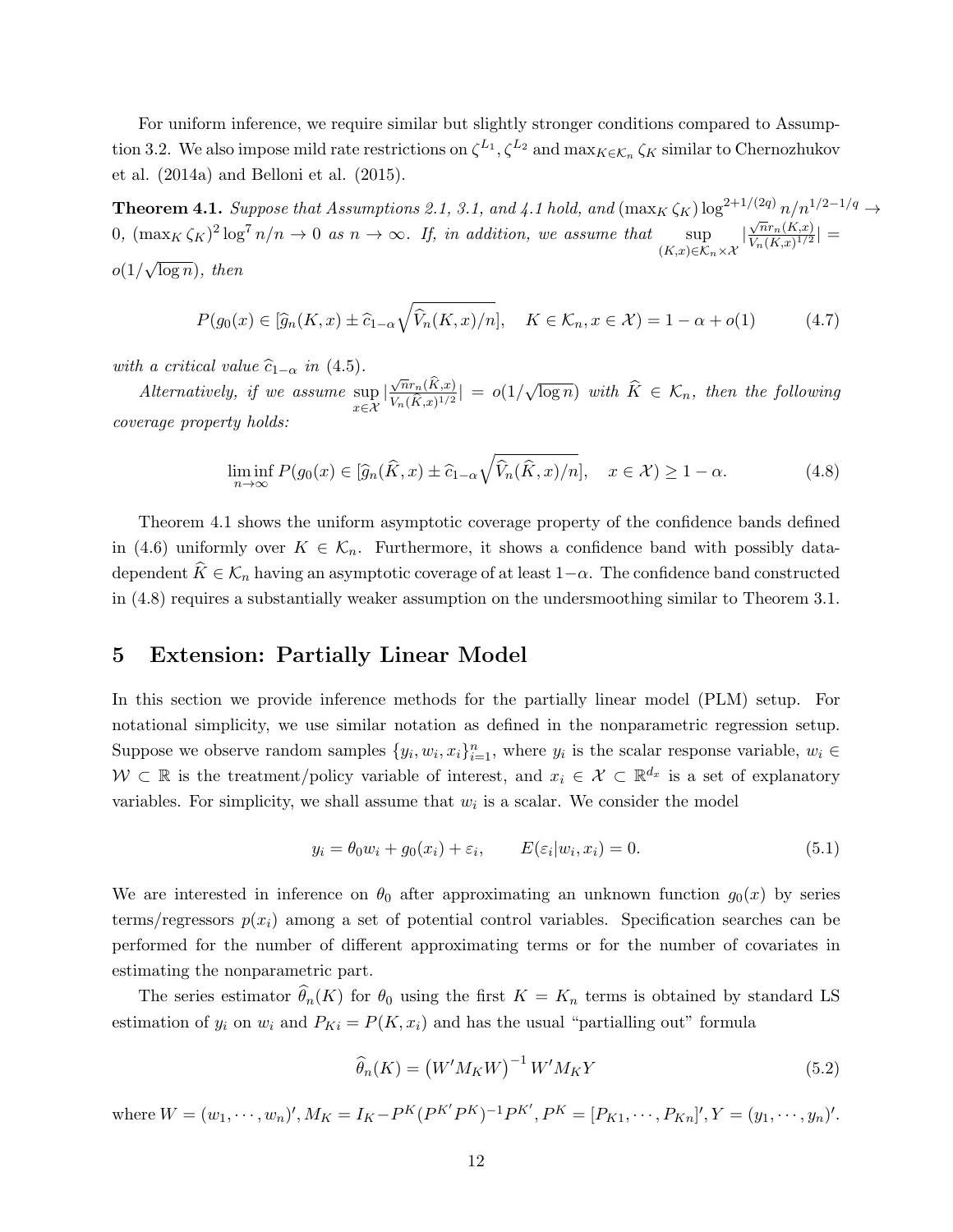The asymptotic normality and valid inference for  $\widehat{\theta}_n(K)$  have been developed in the literature.<sup>[5](#page-12-0)</sup> Donald and Newey (1994) derived the asymptotic normality of  $\widehat{\theta}_n(K)$  under standard rate conditions  $K/n \to 0$ . Belloni, Chernozukhov, and Hansen (2014) analyzed asymptotic normality and uniformly valid inference for the post-double-selection estimator even when K is much larger than  $n$  (see also Kozbur (2018)). Recent papers by Cattaneo, Jansson, and Newey (2018a, 2018b) provided a valid approximation theory for  $\widehat{\theta}_n(K)$  when K grows at the same rate of n.

A different approximation theory using a faster rate of  $K (K/n \rightarrow c, 0 < c < 1)$  than the standard rate conditions  $(K/n \to 0)$  is particularly useful for our purpose to establish the asymptotic distribution of t-statistics over  $K \in \mathcal{K}_n$ . From the results in Cattaneo, Jansson, and Newey (2018a), we have the following decomposition:

<span id="page-12-2"></span>
$$
\sqrt{n}(\widehat{\theta}_n(K) - \theta_0) = \left(\frac{1}{n}W'M_KW\right)^{-1}\frac{1}{\sqrt{n}}W'M_KY
$$
  

$$
= \widehat{\Gamma}_n(K)^{-1}\left(\frac{1}{\sqrt{n}}\sum_i v_i M_{K,ii}\varepsilon_i + \frac{1}{\sqrt{n}}\sum_{i=1}^n \sum_{j=1,j\neq i}^n v_i M_{K,ij}\varepsilon_j\right) + o_p(1) \tag{5.3}
$$

where  $v_i \equiv w_i - g_{w0}(x_i)$ ,  $g_{w0}(x_i) \equiv E[w_i|x_i]$  and  $\widehat{\Gamma}_n(K) = W'M_KW/n$ . For any deterministic sequence  $K \to \infty$  satisfying standard rate conditions  $K/n \to 0$ ,  $\sqrt{n}(\widehat{\theta}_n(K) - \theta_0)$  is asymptotically normal with variance  $V = \Gamma^{-1} \Omega \Gamma^{-1}$ ,  $\Gamma = E[v_i v_i']$ ,  $\Omega = E[v_i v_i' \varepsilon_i^2]$ . Unlike the nonparametric object of interest in the fully nonparametric model, where the variance term increases with  $K, \hat{\theta}_n(K)$  has a parametric  $(n^{1/2})$  convergence rate, and  $\widehat{\theta}_n(K)$  with all different sequences of K are asymptotically equivalent under  $K/n \to 0.6$  $K/n \to 0.6$  However, under faster rate conditions,  $K/n \to c$  for  $0 < c < 1$ , the second term in [\(5.3\)](#page-12-2) is not negligible and converges to bounded random variables. Cattaneo, Jansson, and Newey (2018a) apply the central limit theorem of degenerate U-statistics for the second term, similar to the many instrument asymptotics analyzed in Chao, Swanson, Hausman, Newey, and Woutersen (2012). Then, the limiting normal distribution has a larger variance than the standard first-order asymptotic variance, and the adjusted variances generally depend on the number of terms  $K$  such that we can provide an asymptotic distribution of the  $t$ -statistics with the different sequence of K over  $\mathcal{K}_n$ .

The following assumption on  $\mathcal{K}_n$  is considered, and we impose the regularity conditions that are used in Cattaneo, Jansson, and Newey (2018a, Assumption PLM) uniformly over  $K \in \mathcal{K}_n$ .

<span id="page-12-4"></span>Assumption 5.1. (Set of finite number of series terms)

Assume  $\mathcal{K}_n = \{K \equiv K_1, \cdots, K_m, \cdots, \overline{K} \equiv K_p\}$ , where  $K_m \to \infty$ ,  $K_m/n \to c_m$  as  $n \to \infty$  for all  $m = 1, ..., p$ , constant  $c_m$  such that  $0 < c_1 < c_2 < \cdots < c_p < 1$ , and fixed p.

<span id="page-12-3"></span>Assumption 5.2. (Regularity conditions - partially linear model)

<span id="page-12-1"></span><span id="page-12-0"></span> $5$ See also Robinson (1988), Linton (1995) and references therein for the results of the kernel estimators.

 ${}^{6}$ This is also related to the well-known results of the two-step semiparametric estimation; the asymptotic variance of two-step semiparametric estimators does not depend on the type of the first-step estimator or smoothing parameter sequences under certain conditions (see Newey (1994b)).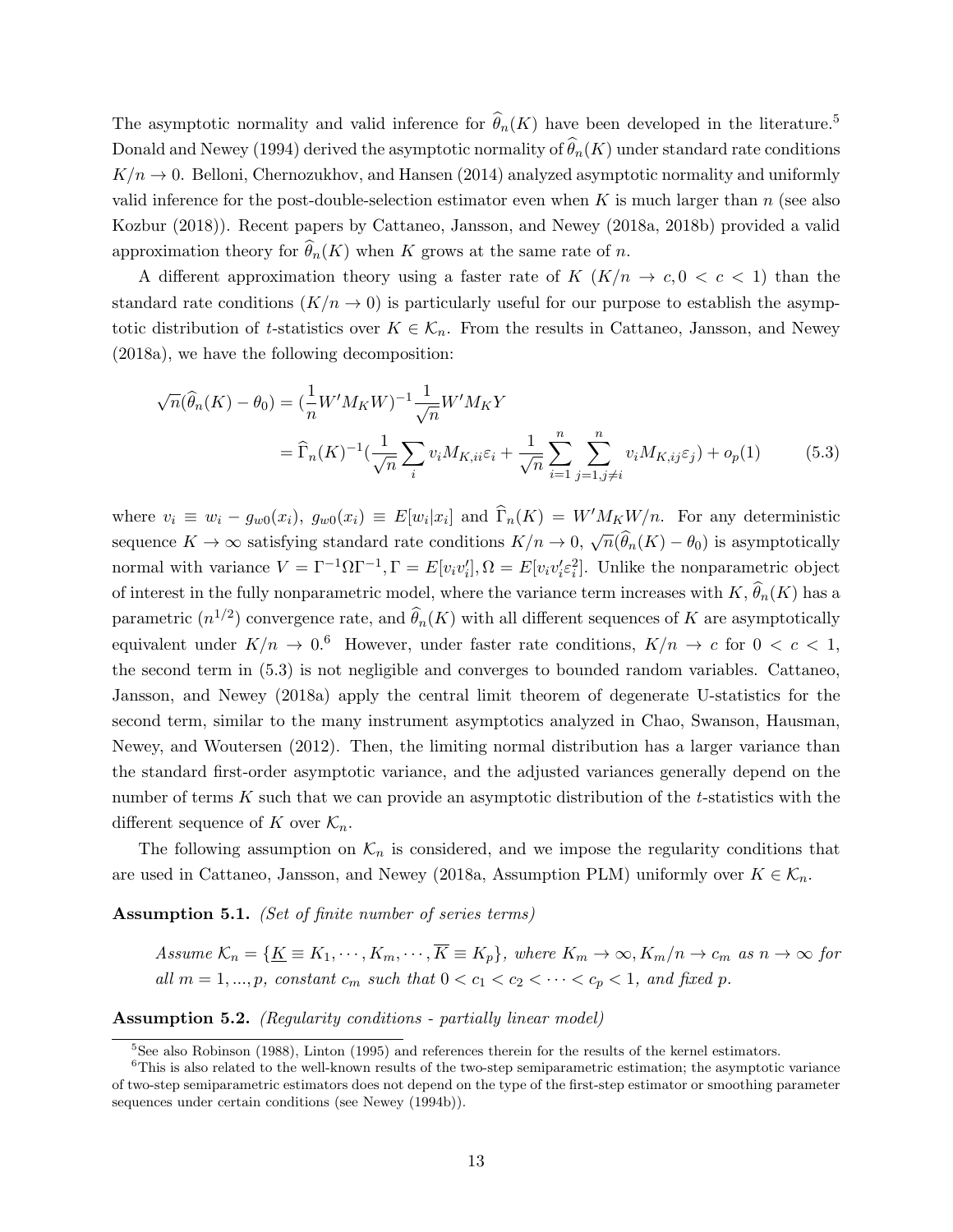- (i)  $\{y_i, w_i, x_i\}_{i=1}^n$  are i.i.d random variables satisfying the model [\(5.1\)](#page-11-3).
- (ii) There exists constants  $0 < c \leq C < \infty$  such that  $E[\varepsilon_i^2 | w_i, x_i] \geq c$  and  $E[v_i^2 | x_i] \geq c$ ,  $E[\varepsilon_i^4 | w_i, x_i]$  $x_i] \leq C$  and  $E[v_i^4 | x_i] \leq C$ .
- (iii)  $rank(P_K) = K(a.s.)$  and  $M_{K,ii} \ge C$  for  $C > 0$  for all  $K \in \mathcal{K}_n$ .
- (iv) For each  $K \in \mathcal{K}_n$ , there exists some  $\gamma_g, \gamma_{g_w}$ ,

$$
\min_{\eta_g} E[(g_0(x_i) - \eta'_g P_{Ki})^2] = O(K^{-2\gamma_g}), \quad \min_{\eta_{gw}} E[(g_{w0}(x_i) - \eta'_{gw} P_{Ki})^2] = O(K^{-2\gamma_{gw}}).
$$

Assumption [5.2](#page-12-3) does not require  $K/n \to 0$  which is required to obtain asymptotic normality in the literature (e.g., Donald and Newey (1994)). Similar to Assumption [3.2\(](#page-7-1)iii) in the nonparametric setup, Assumption  $5.2(iv)$  $5.2(iv)$  holds for the polynomials and spline basis. For example,  $5.2(iv)$  holds with  $\gamma_g = s_g/d_x, \gamma_{g_w} = s_w/d_x$  when X is compact and when the unknown functions  $g_0(x)$  and  $g_{w0}(x)$  have  $s_g$  and  $s_w$  continuous derivates, respectively.

Under Assumptions [5.1,](#page-12-4) [5.2](#page-12-3) and undersmoothing condition  $(n\overline{K}^{-2(\gamma_g + \gamma_{gw})} \to 0)$ , we have a joint asymptotic distribution of the t-statistics  $T_n(K, \theta) = \sqrt{n} V_n(K)^{-1/2} (\widehat{\theta}_n(K) - \theta_0)$  over  $K \in \mathcal{K}_n$ :

$$
(T_n(K_1, \theta_0), \cdots, T_n(K_p, \theta_0))' \stackrel{d}{\longrightarrow} Z_{\Sigma} = (Z_1, \cdots Z_p)' \sim N(0, \Sigma)
$$

where

<span id="page-13-0"></span>
$$
V_n(K) = \Gamma_n(K)^{-1} \Omega_n(K) \Gamma_n(K)^{-1},
$$
  
\n
$$
\Gamma_n(K) = \frac{1}{n} \sum_{i=1}^n M_{K,ii} E[v_i^2 | x_i], \ \Omega_n(K) = \frac{1}{n} \sum_{i=1}^n \sum_{j=1}^n M_{K,ij}^2 E[v_i^2 \varepsilon_j^2 | x_i, x_j],
$$

and the variance-covariance matrix  $\Sigma$  with  $(l, l')$  element

$$
\Sigma(l, l') \equiv \lim_{n \to \infty} \frac{V_n(K_l, K_{l'})}{V_n(K_l)^{1/2}(K_{l'})^{1/2}}, \quad V_n(K_l, K_{l'}) = \Gamma_n(K_l)^{-1} \Omega_n(K_l, K_{l'}) \Gamma_n(K_{l'})^{-1}
$$
\n
$$
\Omega_n(K_l, K_{l'}) = \frac{1}{n} \sum_{i=1}^n \sum_{j=1}^n M_{K_l, ij} M_{K_{l'}, ij} E[v_i^2 \varepsilon_j^2 | x_i, x_j],
$$
\n(5.4)

for  $l, l' = 1, ..., p$ . Then, we can similarly define critical values as in [\(3.3\)](#page-7-2) to construct confidence intervals for  $\theta_0$  uniform in  $K \in \mathcal{K}_n$  analogous to the nonparametric setup. Let

<span id="page-13-1"></span>
$$
\widehat{c}_{1-\alpha} \equiv (1-\alpha) \text{ quantile of } \max_{m=1,\dots,p} |\widehat{Z}_m|, \quad \widehat{Z}_{\Sigma} = (\widehat{Z}_1, \dots, \widehat{Z}_p)' \sim N(0, \widehat{\Sigma}_n)
$$
(5.5)

where  $\Sigma_n$  is a consistent estimator for unknown  $\Sigma$  defined in [\(5.4\)](#page-13-0).

Theorem [5.1](#page-14-1) is the main result for the partially linear model setup and provides the asymptotic coverage results of the CIs uniform in  $K \in \mathcal{K}_n$  analogous to the nonparametric setup in Section [3.](#page-6-0)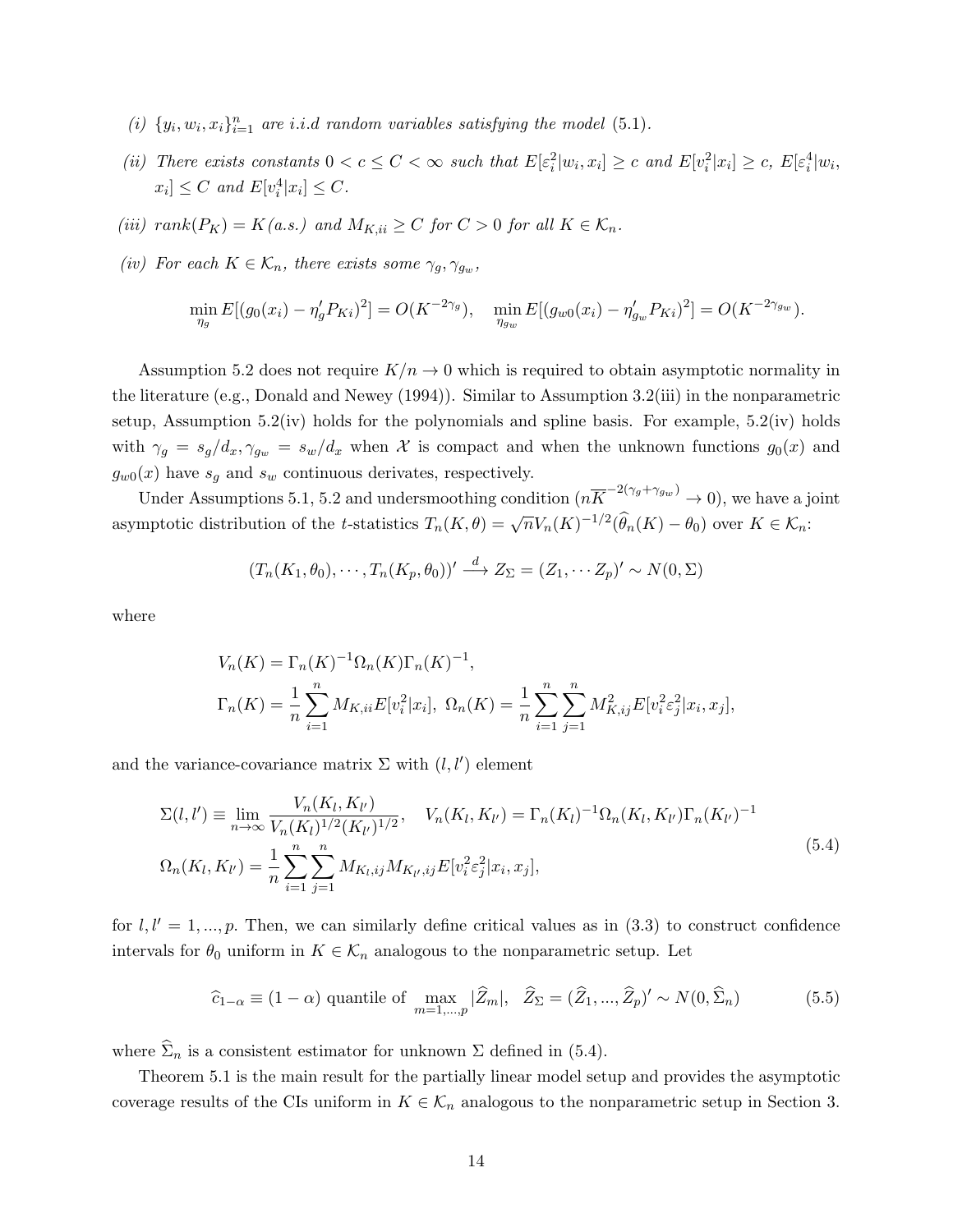<span id="page-14-1"></span>**Theorem [5.1](#page-12-4).** Suppose that Assumptions 5.1 and [5.2](#page-12-3) hold. In addition, assume that  $n\overline{K}^{-2(\gamma_g+\gamma_{gw})} \rightarrow$ 0 and  $\max_{K,K'\in\mathcal{K}_n} |\frac{\widehat{V}_n(K,K')}{V_n(K,K')} - 1| = o_p(1)$  as  $n, K \to \infty$ . Then,

$$
\lim_{n \to \infty} P(\theta_0 \in [\widehat{\theta}_n(K) \pm \widehat{c}_{1-\alpha} \sqrt{\widehat{V}_n(K)/n}], \quad \forall K \in \mathcal{K}_n) = 1 - \alpha,
$$
\n(5.6)

$$
\liminf_{n \to \infty} P(\theta_0 \in [\widehat{\theta}_n(\widehat{K}) \pm \widehat{c}_{1-\alpha} \sqrt{\widehat{V}_n(\widehat{K})/n}]) \ge 1 - \alpha, \quad \widehat{K} \in \mathcal{K}_n,
$$
\n(5.7)

where the critical value  $\widehat{c}_{1-\alpha}$  is defined in [\(5.5\)](#page-13-1).

**Remark 5.1.** Note that the construction of CIs requires consistent variance estimation of  $\Omega_n(K)$ . As discussed in Cattaneo, Jansson, and Newey (2018a, 2018b), the construction of the heteroskedasticityrobust estimator for  $\Omega_n(K)$  under  $K/n \to c > 0$  is challenging, and the Eicker-Huber-White-type variance estimator generally requires  $K/n \to 0$  for consistency. Cattaneo, Jansson, and Newey (2018b) considers the following standard error formula:

<span id="page-14-3"></span><span id="page-14-2"></span>
$$
\widehat{\Omega}_n(K,\kappa_n) = \frac{1}{n} \sum_{i=1}^n \sum_{j=1}^n \kappa_{ij} \widehat{v}_{K,i}^2 \widehat{\varepsilon}_{K,j}^2
$$
\n(5.8)

where  $\hat{v}_K = M_K W, \hat{\varepsilon}_K = M_K (Y - W \hat{\theta}_n(K))$  and symmetric matrix  $\kappa_n$  with  $(i, j)$  element  $\kappa_{ij}$ . Cattaneo, Jansson, and Newey (2018b) show that  $\widehat{\Omega}_n(K, \kappa_n)$  is consistent even under heteroskedasticity and  $K/n \to c > 0$  with a certain choice of  $\kappa_n$  and provide a sufficient condition for consistency. See Theorems 3 and 4 of Cattaneo, Jansson, and Newey (2018b) for further discussion.

#### <span id="page-14-0"></span>6 Simulations

This section investigates the small sample performance of the proposed inference methods. We report the empirical coverage and the average length of the confidence intervals/confidence bands considered in Sections [3](#page-6-0) and [4](#page-9-0) with various simulation setups.

We consider the following data generating process:

$$
y_i = g(x_i) + \varepsilon_i,
$$
  

$$
x_i = \Phi(x_i^*), \begin{pmatrix} x_i^* \\ \varepsilon_i \end{pmatrix} \sim N\left(\begin{pmatrix} 0 \\ 0 \end{pmatrix}, \begin{pmatrix} 1 & 0 \\ 0 & \sigma^2(x_i^*) \end{pmatrix}\right)
$$

where  $\Phi(\cdot)$  is the standard normal cumulative distribution function needed to ensure compact support, and  $\sigma^2(x_i^*) = ((1+2x_i^*)/2)^2$  (heteroskedastic). We investigate the following three functions  $i^{j} = (1 + 2x_{i})$ for  $g(x)$ :  $g_1(x) = \ln(|6x - 3| + 1)sgn(x - 1/2)$ ,  $g_2(x) = \frac{\sin(7\pi x/2)}{1 + 2x^2(sgn(x) + 1)}$ , and  $g_3(x) = x - 1/2 + 1$  $5\phi(10(x-1/2))$ , where  $\phi(\cdot)$  is the standard normal probability density function, and  $sgn(\cdot)$  is the sign function.  $g_1(x)$  is used in Newey and Powell (2003), as well as Chen and Christensen (2018).  $g_2(x)$  and  $g_3(x)$  are rescaled versions used in Hall and Horowitz (20[1](#page-33-1)3). See Figure 1 for the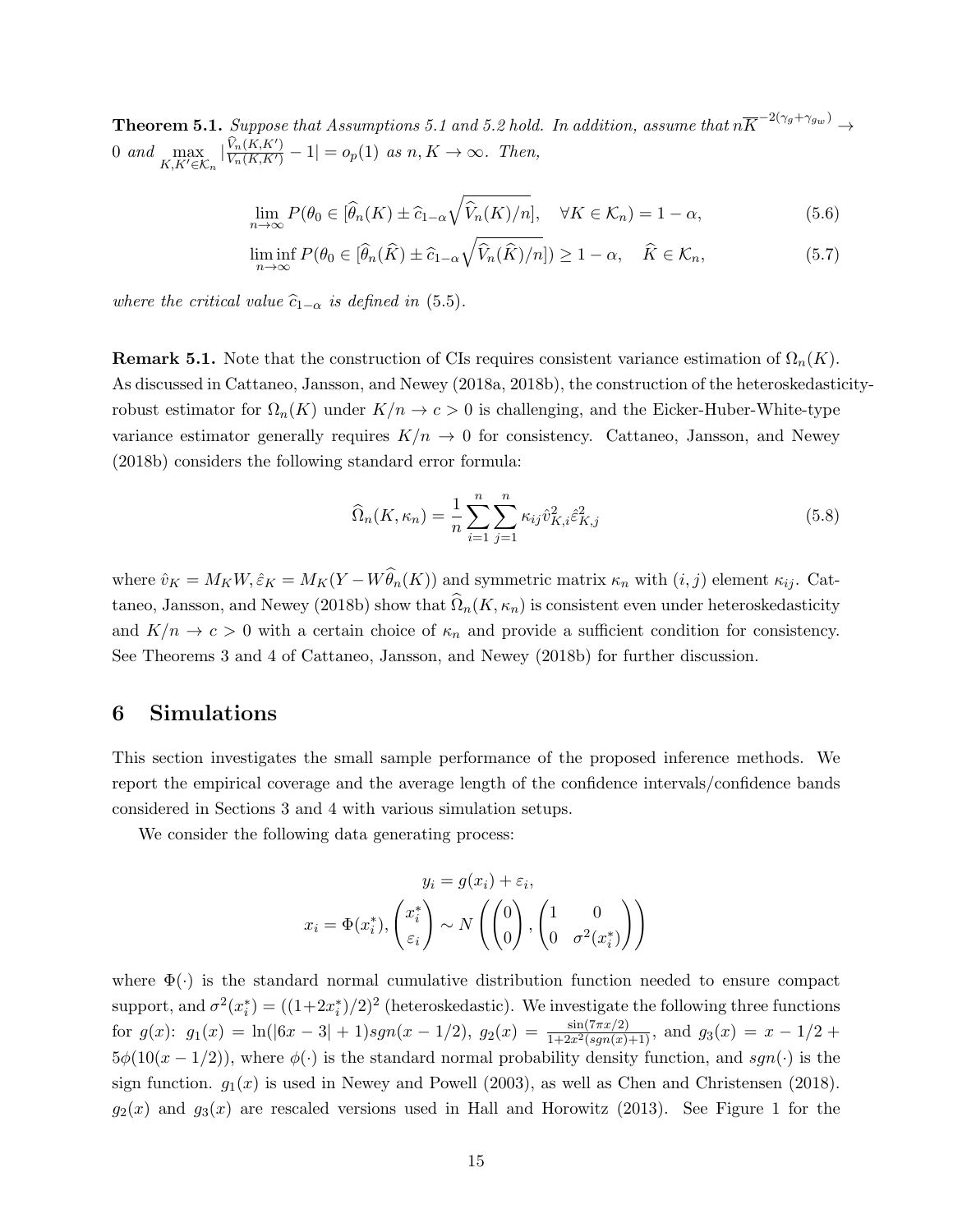shapes of all three functions on  $[0, 1]$ . For all simulation results below, we generate 2000 simulation replications for each design with a sample size  $n = 200$ .

Results for quadratic splines with evenly placed knots are reported where the number of knots K are selected among  $\mathcal{K}_n = \{6, 7, ..., 12\}$  by setting  $\underline{K} = 2n^{1/5}$  and  $\overline{K} = 2n^{1/3}$  rounded up to the nearest integer. Then, we calculate a pointwise coverage rate (COV) and the average length  $(AL)$  of various 95% nominal CIs, as well as analogous uniform CBs for the grid points of x on the support  $\mathcal{X} = [0.05, 0.95]$ . To calculate critical values, 1000 additional Monte Carlo or bootstrap replications are performed on each simulation iteration. In addition, we investigate results for homoskedastic errors  $(\sigma^2(x_i^*) = 1)$ , different sample sizes  $n = \{100, 500\}$ , polynomial regressions, and different specifications as in Cattaneo and Farrell (2013) with multivariate and non-normal regressors; however, the results show qualitatively similar patterns and hence are not reported here for brevity. Additional simulation results are reported in the Online Supplementary Material.

Table [1](#page-34-0) reports the nominal 95% coverage of the following pointwise CIs at  $x = 0.2, 0.5, 0.8, 0.9$ : (1) the standard CI in [\(2.5\)](#page-5-0) with  $\widehat{K}_{c\mathbf{v}} \in \mathcal{K}_n$  selected to minimize the leave-one-out cross-validation; (2) robust CI in [\(3.6\)](#page-8-1) with  $\widehat{K}_{c\mathbf{v}}$  using the critical value  $\widehat{c}_{1-\alpha}(x)$ ; (3) robust CI using  $\widehat{K}_{c\mathbf{v}} = \widehat{K}_{c\mathbf{v}} + 2$ . Analogous uniform inference results for CBs are also reported. The critical values,  $\hat{c}_{1-\alpha}(x)$  and  $\hat{c}_{1-\alpha}$  are constructed using the Monte Carlo methods and weighted bootstrap method, respectively.

Overall, we find that the coverage of the standard CI with  $\hat{K}_{c\mathbf{v}}$  is far less than 95% over the support although it has the shortest length. However, the coverage of robust CIs based on  $\widehat{K}_{c,v}$ or  $\widehat{K}_{c\mathbf{v}+}$  with  $\widehat{c}_{1-\alpha}(x)$  is close to or above 95% and performs well across the different simulation designs, and this is consistent with theoretical results in Theorem [3.1.](#page-8-0) Using the undersmoothed  $\tilde{K}_{\text{cv+}}$  (using more terms than the cross-validation) seems to work quite well at most points and for highly nonlinear designs where there exists relatively large bias, e.g., Model 3 ( $g_3(x)$ ) at  $x = 0.5$ .<sup>[7](#page-15-1)</sup> Uniform coverage rates of confidence bands with selected  $K$  seem conservative, and this is due to the large critical values based on weighted bootstrap methods to be uniform in both  $K \in \mathcal{K}_n$  and  $x \in \mathcal{X}$ , including boundary points.

## <span id="page-15-0"></span>7 Empirical application

In this section, we illustrate inference procedures by revisiting Blomquist and Newey (2002). Understanding how tax policy affects individual labor supply has been a central issue in labor economics (see Hausman (1985) and Blundell and MaCurdy (1999), among many others). Blomquist and Newey (2002) estimate the conditional mean of hours of work given the individual nonlinear budget sets using nonparametric series estimation. They also estimate the wage elasticity of the expected labor supply and find evidence of possible misspecification of the usual parametric model such as maximum likelihood estimation (MLE).

Specifically, Blomquist and Newey (2002) consider the following model by exploiting an additive

<span id="page-15-1"></span><sup>&</sup>lt;sup>7</sup>The possibly poor coverage property of the standard kernel-based CIs for  $g_3(x)$  at the single peak (x = 0.5) was also described in Hall and Horowitz (2013, Figure 3).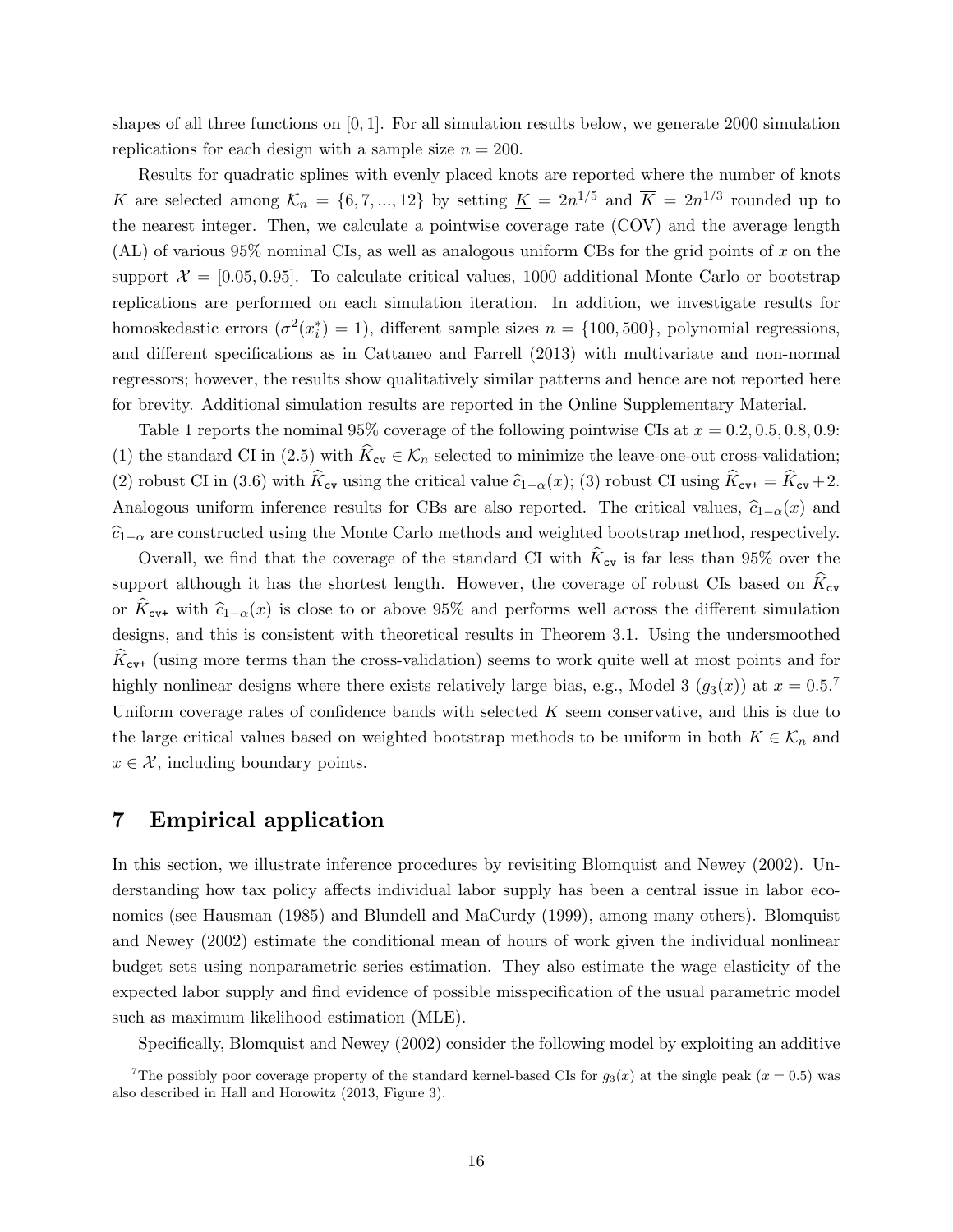structure from the utility maximization with piecewise linear budget sets:

<span id="page-16-0"></span>
$$
h_i = g(x_i) + \varepsilon_i, \quad E(\varepsilon_i | x_i) = 0,
$$
\n(7.1)

$$
g(x_i) = g_1(y_J, w_J) + \sum_{j=1}^{J-1} [g_2(y_j, w_j, \ell_j) - g_2(y_{j+1}, w_{j+1}, \ell_j)],
$$
\n(7.2)

where  $h_i$  is the hours worked of the *i*th individual and  $x_i = (y_1, \dots, y_J, w_1, \dots, w_J, \ell_1, \dots, \ell_J, J)$  is the budget set, which can be represented by the intercept  $y_j$  (non-labor income), slope  $w_j$  (marginal wage rates) and the end point  $\ell_j$  of the jth segment in a piecewise linear budget with J segments. Equation [\(7.2\)](#page-16-0) for the conditional mean function follows from Theorem 2.1 of Blomquist and Newey (2002), and this additive structure substantially reduces the dimensionality issues. To approximate  $g(x)$ , they consider the power series,  $p_k(x) = (y_J^{p_1(k)} w_J^{q_1(k)})$  $J^{q_1(k)}, \sum_{j=1}^{J-1} \ell_j^{m(k)}$  $j^{m(k)}(y_{j}^{p_{2}(k)}w_{j}^{q_{2}(k)}-y_{j+1}^{p_{2}(k)}w_{j+1}^{q_{2}(k)})),$  $p_2(k) + q_2(k) \geq 1.$ 

From the Swedish "Level of Living" survey in 1973, 1980 and 1990, they pool the data from three waves and use the data for married or cohabiting men of ages 20-60. Changes in the tax system over three different time periods give a large variation in the budget sets. The sample size is  $n = 2321$ . See Section 5 of Blomquist and Newey (2002) for more detailed descriptions. They estimate the wage elasticity of the expected labor supply

$$
E_w = \bar{w}/\bar{h} \left[ \frac{\partial g(w, \cdots, w, \bar{y}, \cdots, \bar{y})}{\partial w} \right] |_{w = \bar{w}},\tag{7.3}
$$

which is the regression derivative of  $q(x)$  evaluated at the mean of the net wage rates  $\bar{w}$ , virtual income  $\bar{y}$  and level of hours h.

Table [2](#page-35-0) is the same table as in Blomquist and Newey (2002, Table 1). They report estimates  $E_w$  and standard errors  $SE_{\widehat{E}_w}$  with a different number of series terms by adding additional series terms. For example, the estimates in the second row use the term in the first row  $(1, 1)$  $y_J, w_J$ ) with the additional terms  $(\Delta y, \Delta w)$ . Here,  $\ell^m \Delta y^p w^q$  denotes approximating the term  $\sum_j \ell_j^m (y_j^p w_j^q - y_{j+1}^p w_{j+1}^q)$ . Blomquist and Newey (2002) also report cross-validation criteria, CV, for each specification. In their formula, series terms are chosen to maximize  $CV$ , which minimizes the asymptotic MSE. In addition to their original table, we add the standard 95% CI for each specification, i.e.,  $CI(K) = E_w(K) \pm 1.96SE_{\widehat{E}_w}(K)$ . In Table [2,](#page-35-0) it is ambiguous as to which large model  $(K)$  can be used for the inference, and we do not have compelling data-dependent methods for selecting one of the large  $K$  for the confidence interval to be reported. Here we want to construct CIs that are robust to specification searches.

Figure [2](#page-36-0) displays pointwise 95% uniform CIs for  $K_m \in \{K_1, K_2, \dots, K_{11}\}$ , where  $K_m$  corresponds to each specification in Table [2](#page-35-0) with increasing order of series terms, along with the point estimates and standard 95% confidence interval.<sup>[8](#page-16-1)</sup> From Figure [2,](#page-36-0) we reject a zero wage elasticity of

<span id="page-16-1"></span><sup>&</sup>lt;sup>8</sup>It is straightforward to construct  $\hat{c}_{1-\alpha}(x)$  using the covariance structure under the homoskedastic error and it only requires estimated variances for different  $K \in \mathcal{K}_n$  that are already reported in the table of Blomquist and Newey (2002). Based on 100,000 simulation repetitions, we have  $\hat{c}_{1-\alpha}(x) = 2.503$ .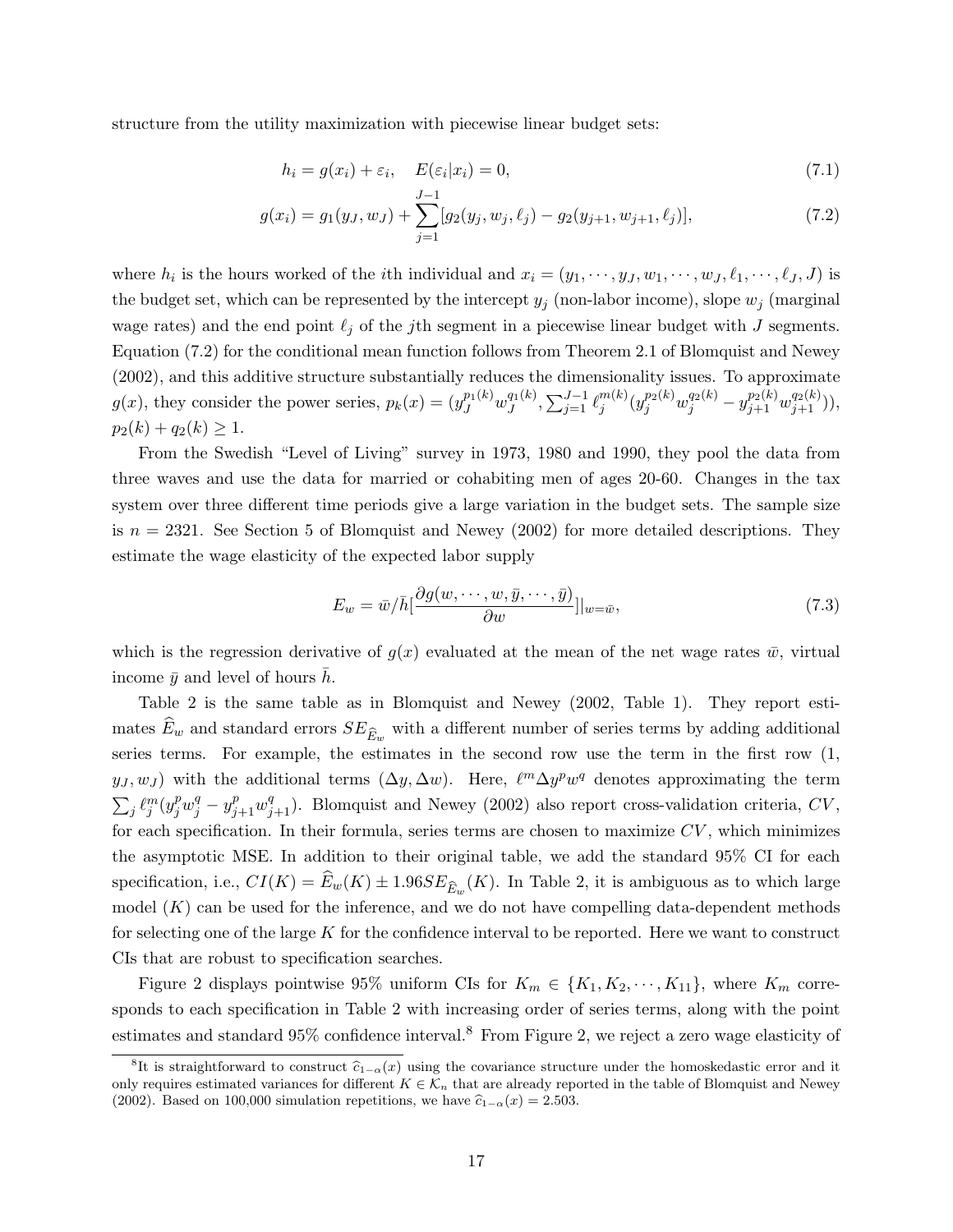the labor supply for almost all models except  $\overline{K}$ . Table [2](#page-35-0) also reports robust confidence intervals  $CI_{\widehat{E}_w}^{\text{sup}}(K) = \widehat{E}_w(K) \pm \widehat{c}_{1-\alpha}(x) SE_{\widehat{E}_w}(K)$  with possibly data-dependent  $\widehat{K}$  justified by Theorem [3.1](#page-8-0)  $E_w$ (eq [\(3.6\)](#page-8-1)). Note that cross-validation chooses  $K_{\text{cv}} = K_5$ , and the standard CI with  $K_{\text{cv}}$  is [0.0247, 0.0839] and the robust CI is [0.0165, 0.0921]. Using  $\widehat{K}_{\text{cv+}} = K_6$  or  $\widehat{K}_{\text{cv++}} = K_7$  widens the standard CI, and the robust CIs are  $CI^{\text{sup}}_{\widehat{\sigma}}$  $\mathcal{E}_{\hat{E}_{w}}^{sup}(\hat{K}_{\text{cv+}}) = [0.0166, 0.1152], CI_{\hat{E}_{w}}^{sup}(\hat{K}_{\text{cv++}}) = [0.0070, 0.1186].$ 

### <span id="page-17-0"></span>8 Conclusion

This paper considers nonparametric inference methods given specification searches over different numbers of series terms in the nonparametric series regression model. We provide methods of constructing uniform CIs and confidence bands by adjusting the conventional normal critical value to the critical value based on the supremum of the t-statistics. The critical values can be constructed using simple Monte Carlo simulation or weighted bootstrap methods. Then, we provide an extension of the proposed CIs in the partially linear model setup. Finally, we investigate the finite sample properties of the proposed methods and illustrate uniform CIs in an empirical example of Blomquist and Newey (2002).

While beyond the scope of this paper, there are some potential directions to extend the results established here. First, investigating the coverage property of CIs with data-dependent  $\hat{K}$  using bias-corrected methods is of interest. In particular, it would be of interest to analyze the biascorrected CI and confidence bands using cross-validation methods combined with the recent results established in Cattaneo, Farrell, and Feng (2019). Second, an extension of the current theory for quantile regression (e.g., Belloni, Chernozhukov, Chetverikov, and Fernández-Val (2019)) or the nonparametric IV setup would be desirable. In the NPIV setup, for example, one can consider pointwise CIs (or uniform confidence bands) that are uniform in pairs of  $(K_n, J_n) \in \mathcal{K}_n \times \mathcal{J}_n$  with an additional dimension of the instrument sieve and the number of instruments  $J = J_n$ . This is a difficult problem, and it would require a distinct theory to address the ill-posed inverse problem as well as two-dimensional choices. We leave these topics for future research.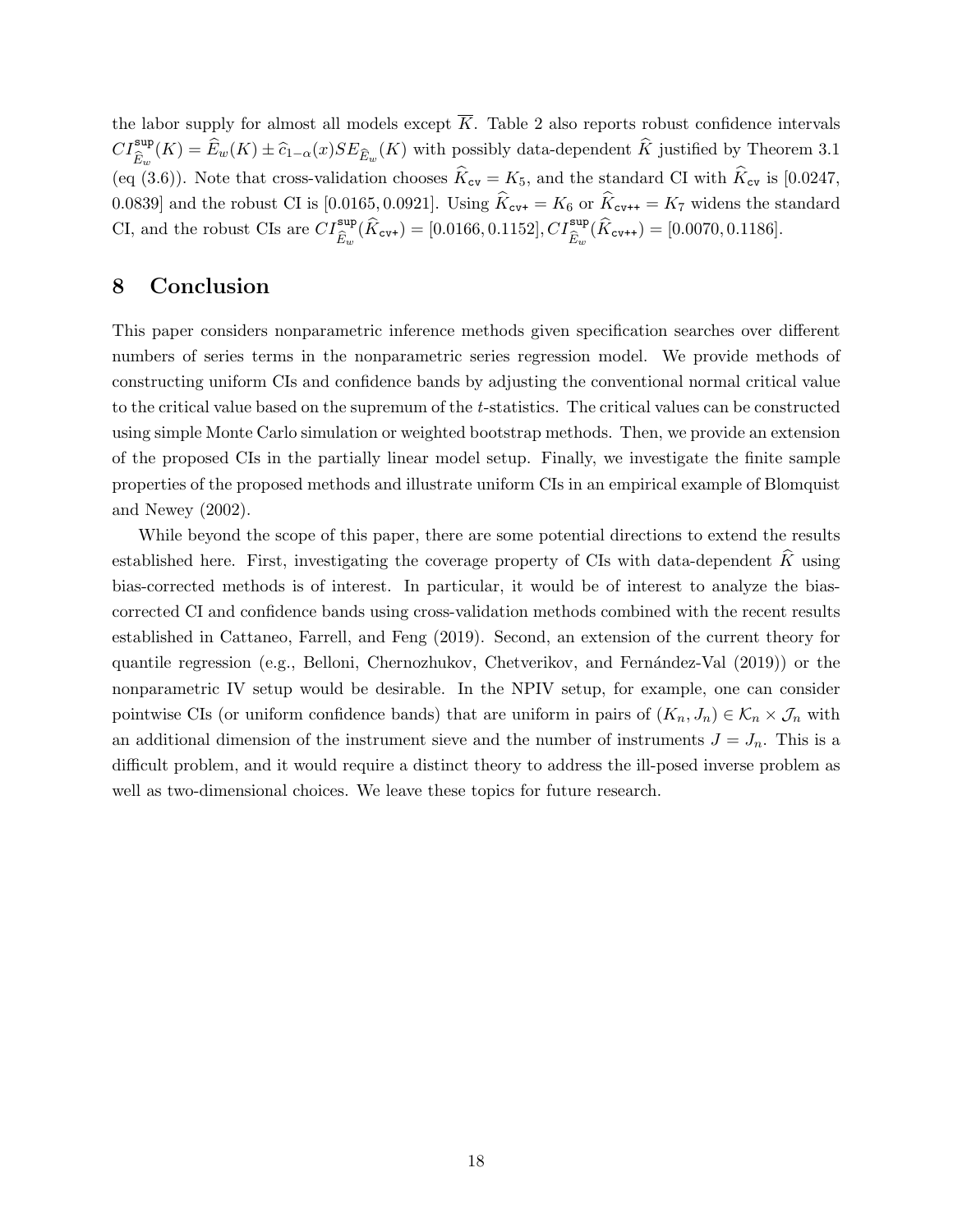## References

- Andrews, D. W. K. (1991a): "Asymptotic Normality of Series Estimators for Nonparametric and Semiparametric Regression Models,"Econometrica, 59, 307-345.
- ANDREWS, D. W. K. (1991b): "Asymptotic Optimality of Generalized  $C_L$ , Cross-Validation, and Generalized Cross-Validation in Regression with Heteroskedastic Errors," Journal of Econometrics, 47, 359-377.
- ARMSTRONG, T. B. AND M. KOLESÁR (2018): "A Simple Adjustment for Bandwidth Snooping,"Review of Economic Studies, 85, 732-765.
- BELLONI, A., V. CHERNOZHUKOV, D. CHETVERIKOV, AND I. FERNÁNDEZ-VAL (2019): "Conditional quantile processes based on series or many regressors," Journal of Econometrics, 213, 4-29.
- Belloni, A., V. Chernozhukov, D. Chetverikov, and K. Kato (2015): "Some New Asymptotic Theory for Least Squares Series: Pointwise and Uniform Results," Journal of Econometrics, 186, 345-366.
- BELLONI, A., V. CHERNOZHUKOV, AND C. HANSEN (2014): "Inference on Treatment Effects after Selection among High-Dimensional Controls,"Review of Economic Studies, 81, 608-650.
- Blomquist, S. and W. K. Newey (2002): "Nonparametric Estimation with Nonlinear Budget Sets," Econometrica, 70, 2455-2480.
- BLUNDELL, R. AND T. E. MACURDY (1999): "Labor Supply: A Review of Alternative Approaches," Handbook of Labor Economics, In: O. Ashenfelter, D. Card (Eds.), vol. 3., Elsevier, Chapter 27.
- Calonico, S., M. D. Cattaneo, and M. H. Farrell (2018): "On the Effect of Bias Estimation on Coverage Accuracy in Nonparametric Inference,"Journal of the American Statistical Association, 113, 767-779.
- CATTANEO, M. D. AND M. H. FARRELL (2013): "Optimal Convergence Rates, Bahadur Representation, and Asymptotic Normality of Partitioning Estimators," Journal of Econometrics, 174, 127-143.
- Cattaneo, M. D., M. H. Farrell, and Y. Feng (2019): "Large Sample Properties of Partitioning-Based Series Estimators," Annals of Statistics, forthcoming.
- Cattaneo, M. D., M. Jansson, and W. K. Newey (2018a): "Alternative Asymptotics and the Partially Linear Model with Many Regressors," Econometric Theory, 34, 277-301.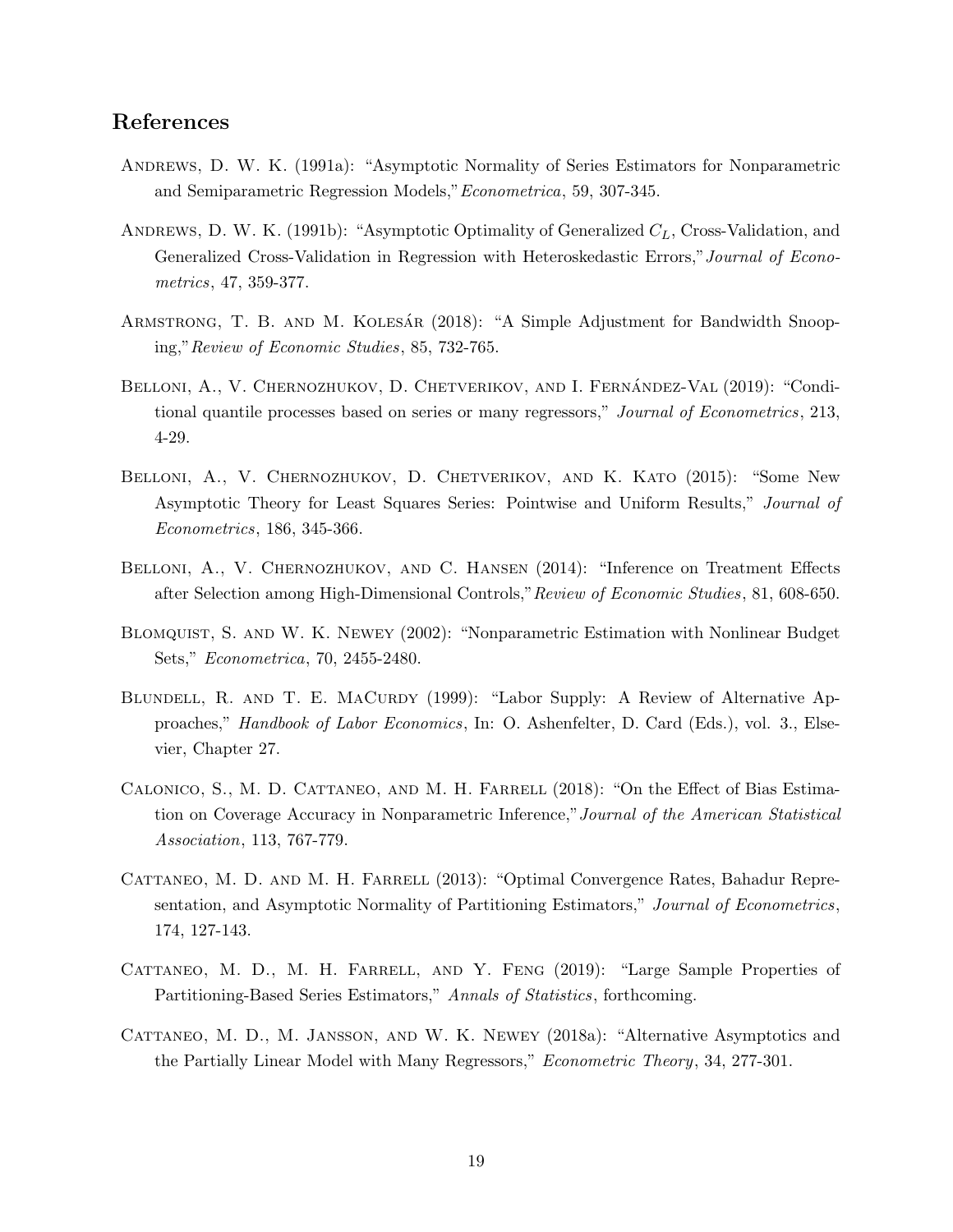- Cattaneo, M. D., M. Jansson, and W. K. Newey (2018b): "Inference in Linear Regression Models with Many Covariates and Heteroscedasticity," Journal of the American Statistical Association, 113, 1350-1361.
- Chao, J. C., N. R. Swanson, J. A. Hausman, W. K. Newey, and T. Woutersen (2012): "Asymptotic Distribution of JIVE in a Heteroskedastic IV Regression with Many Instruments,"Econometric Theory, 28, 42-86.
- CHATTERJEE, S. (2005): "An error bound in the Sudakov-Fernique inequality,"arXiv:math/0510424
- Chen, X. (2007): "Large Sample Sieve Estimation of Semi-nonparametric Models," Handbook of Econometrics, In: J.J. Heckman, E. Leamer (Eds.), vol. 6B., Elsevier, Chapter 76.
- Chen, X. and T. Christensen (2015): "Optimal Uniform Convergence Rates and Asymptotic Normality for Series Estimators Under Weak Dependence and Weak Conditions," Journal of Econometrics, 188, 447-465.
- Chen, X. and T. Christensen (2018): "Optimal Sup-norm Rates and Uniform Inference on Nonlinear Functionals of Nonparametric IV Regression", Quantitative Economics, 9(1), 39- 85.
- CHEN, X. AND Z. LIAO (2014): "Sieve M inference on irregular parameters," Journal of Econometrics,182, 70-86.
- Chen, X., Z. Liao, and Y. Sun (2014): "Sieve inference on possibly misspecified semi-nonparametric time series models," Journal of Econometrics,178, 639-658.
- CHEN, X. AND X. SHEN (1998): "Sieve extremum estimates for weakly dependent data," *Econo*metrica, 66 (2), 289-314.
- CHERNOZHUKOV V, D. CHETVERIKOV, AND K. KATO (2014a): "Gaussian approximation of suprema of empirical processes," The Annals of Statistics, 42(4), 1564-1597.
- CHERNOZHUKOV V, D. CHETVERIKOV, AND K. KATO (2014b): "Anti-Concentration and Honest, Adaptive Confidence Bands,"The Annals of Statistics, 42(5), 1787-1818.
- CHERNOZHUKOV V, D. CHETVERIKOV, AND K. KATO (2016): "Empirical and multiplier bootstraps for suprema of empirical processes of increasing complexity, and related Gaussian couplings,"Stochastic Processes and their Applications, 126(12), 3632-3651.
- DONALD, S. G. AND W. K. NEWEY (1994): "Series Estimation of Semilinear Models," Journal of Multivariate Analysis, 50, 30-40.
- EASTWOOD, B. J. AND A.R. GALLANT, (1991): "Adaptive Rules for Seminonparametric Estimators That Achieve Asymptotic Normality,"Econometric Theory, 7, 307-340.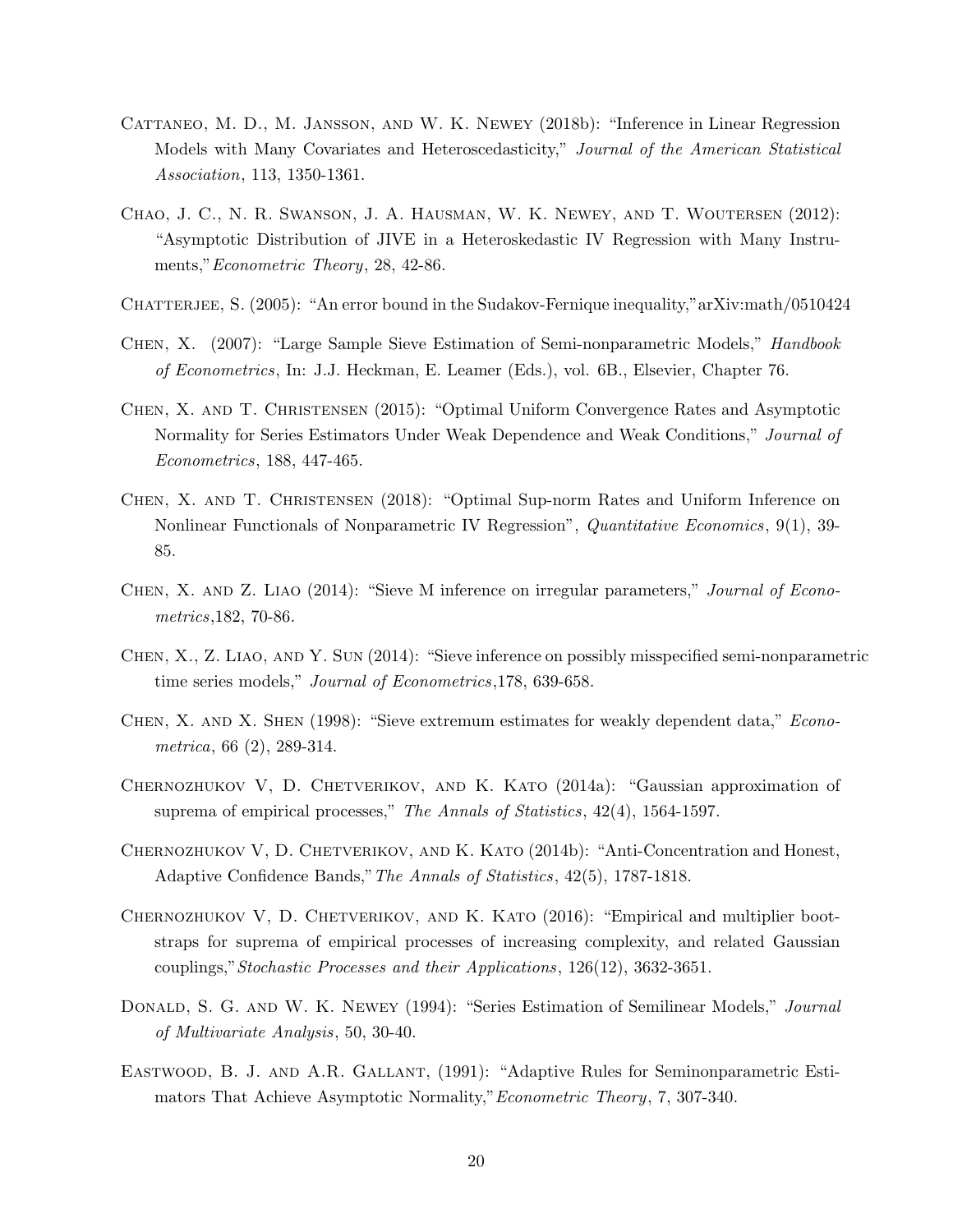- GINÉ, E. AND R. NICKL (2010): "Confidence bands in density estimation," The Annals of Statistics, 38, 1122-1170.
- GINÉ, E. AND R. NICKL (2015): Mathematical Foundations of Infinite-Dimensional Statistical Models, Cambridge University Press.
- HALL, P. AND J. HOROWITZ (2013): "A Simple Bootstrap Method for Constructing Nonparametric Confidence Bands for Functions," The Annals of Statistics, 41, 1892-1921.
- Hansen B. E. (2015): "The Integrated Mean Squared Error of Series Regression and a Rosenthal Hilbert-Space Inequality," Econometric Theory, 31, 337-361.
- HANSEN, P.R. (2005): "A Test for Superior Predictive Ability," Journal of Business and Economic Statistics, 23, 365-380.
- HÄRDLE, W. AND O. LINTON (1994): "Applied Nonparametric Methods," Handbook of Econometrics, In: R. F. Engle, D. F. McFadden (Eds.), vol. 4., Elsevier, Chapter 38.
- Hausman, J. A. (1985): "The Econometrics of Nonlinear Budget Sets", Econometrica, 53, 1255- 1282.
- HECKMAN, J. J., L. J. LOCHNER, AND P. E. TODD (2006): "Earnings Functions, Rates of Return and Treatment Effects: The Mincer Equation and Beyond," Handbook of the Economics of Education, In: E. A. Hanushek, and F. Welch (Eds.), Vol. 1, Elsevier, Chapter 7.
- Horowitz, J. L. (2014): "Adaptive Nonparametric Instrumental Variables Estimation: Empirical Choice of the Regularization Parameter," Journal of Econometrics, 180, 158-173.
- HOROWITZ, J. L. AND S. LEE (2012): "Uniform Confidence Bands for Functions Estimated Nonparametrically with Instrumental Variables," Journal of Econometrics, 168, 175-188.
- HUANG, J. Z. (2003): "Local Asymptotics for Polynomial Spline Regression," The Annals of Statistics, 31, 1600-1635.
- Kozbur, D. (2018): "Inference in Additively Separable Models With a High-Dimensional Set of Conditioning Variables," Working Paper, arXiv:1503.05436.
- LEAMER, E. E. (1983): "Let's Take the Con Out of Econometrics," The American Economic Review, 73, 31-43.
- LEPSKI, O. V. (1990): "On a problem of adaptive estimation in Gaussian white noise," Theory of Probability and its Applications, 35, 454-466.
- LI, K. C. (1987): "Asymptotic Optimality for  $C_p$ ,  $C_L$ , Cross-Validation and Generalized Cross-Validation: Discrete Index Set," The Annals of Statistics, 15, 958-975.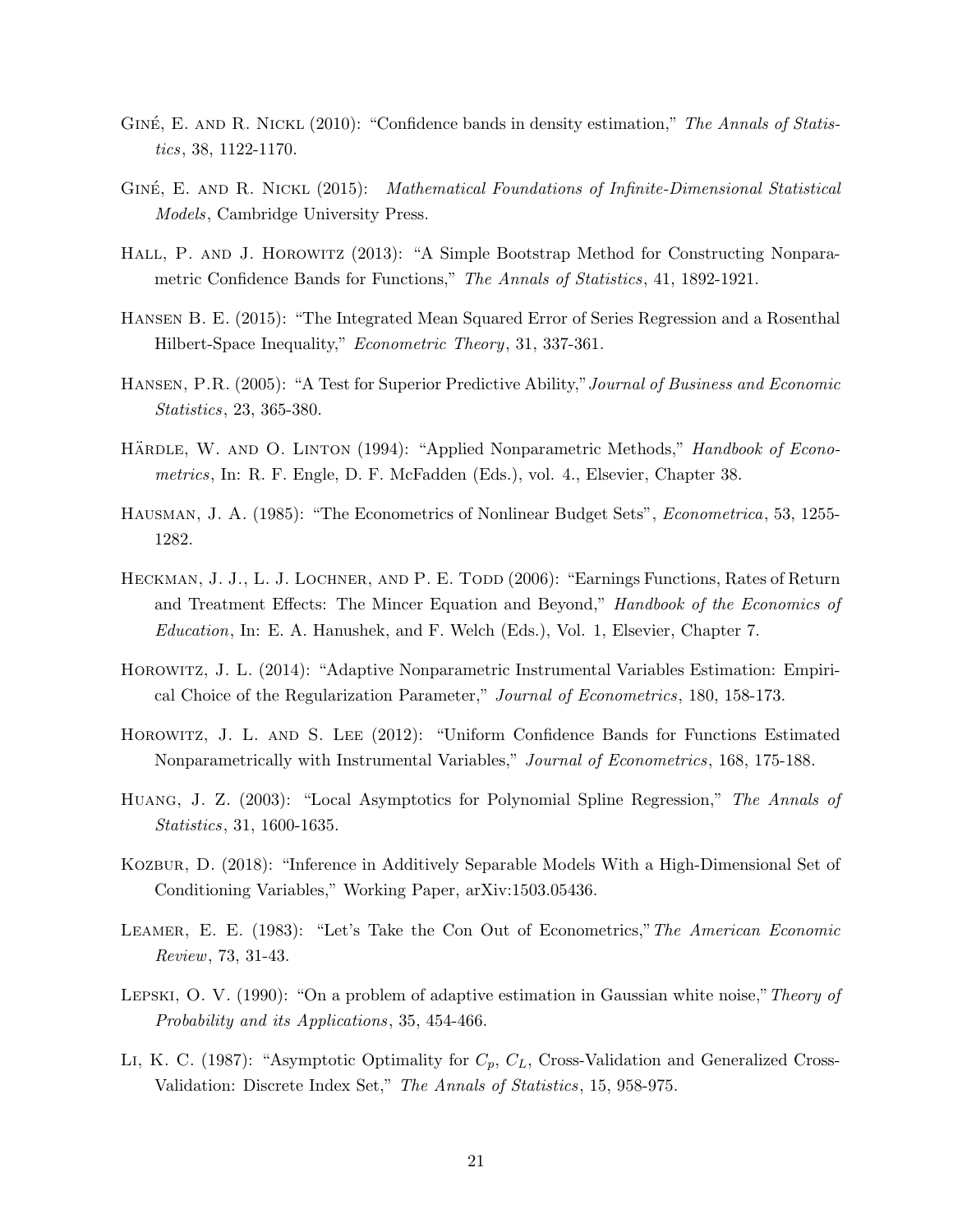- Li, Qi, and J. S. Racine (2007): Nonparametric Econometrics: Theory and Practice, Princeton University Press.
- LINTON, O. (1995): "Second order approximation in the partialy linear regression model," *Econo*metrica, 63(5), 1079-1112.
- Newey, W. K. (1994a): "Series Estimation of Regression Functionals," Econometric Theory, 10, 1-28.
- Newey, W. K. (1994b): "The Asymptotic Variance of Semiparametric Estimators," Econometrica, 62, 1349-1382.
- Newey, W. K. (1997): "Convergence Rates and Asymptotic Normality for Series Estimators,"Journal of Econometrics, 79, 147-168.
- Newey, W. K. (2013): "Nonparametric Instrumental Variables Estimation,"American Economic Review: Papers & Proceedings, 103, 550-556.
- Newey, W. K. and J. L. Powell (2003): "Instrumental Variable Estimation of Nonparametric Models,"Econometrica, 71, 1565-1578.
- Newey, W. K. and J. L. Powell, F. Vella (1999): "Nonparametric Estimation of Triangular Simultaneous Equations Models,"Econometrica, 67, 565-603.
- Robinson, P. M. (1988): "Root-N-Consistent Semiparametric Regression,"Econometrica, 56(4), 931-954.
- ROMANO, J. P. AND M. WOLF (2005): "Stepwise Multiple Testing as Formalized Data Snooping,"Econometrica, 73, 1237-1282.
- SCHENNACH, S. M. (2015): "A bias bound approach to nonparametric inference," CEMMAP working paper CWP71/15.
- Van Der Vaart, A. W. and J. A. Wellner (1996): Weak Convergence and Empirical Processes, Springer.
- WHITE, H. (2000): "A Reality Check for Data Snooping," *Econometrica*, 68, 1097-1126.
- Zhou, S., X. Shen, and D.A. Wolfe (1998): "Local Asymptotics for Regression Splines and Confidence Regions," The Annals of Statistics, 26, 1760-1782.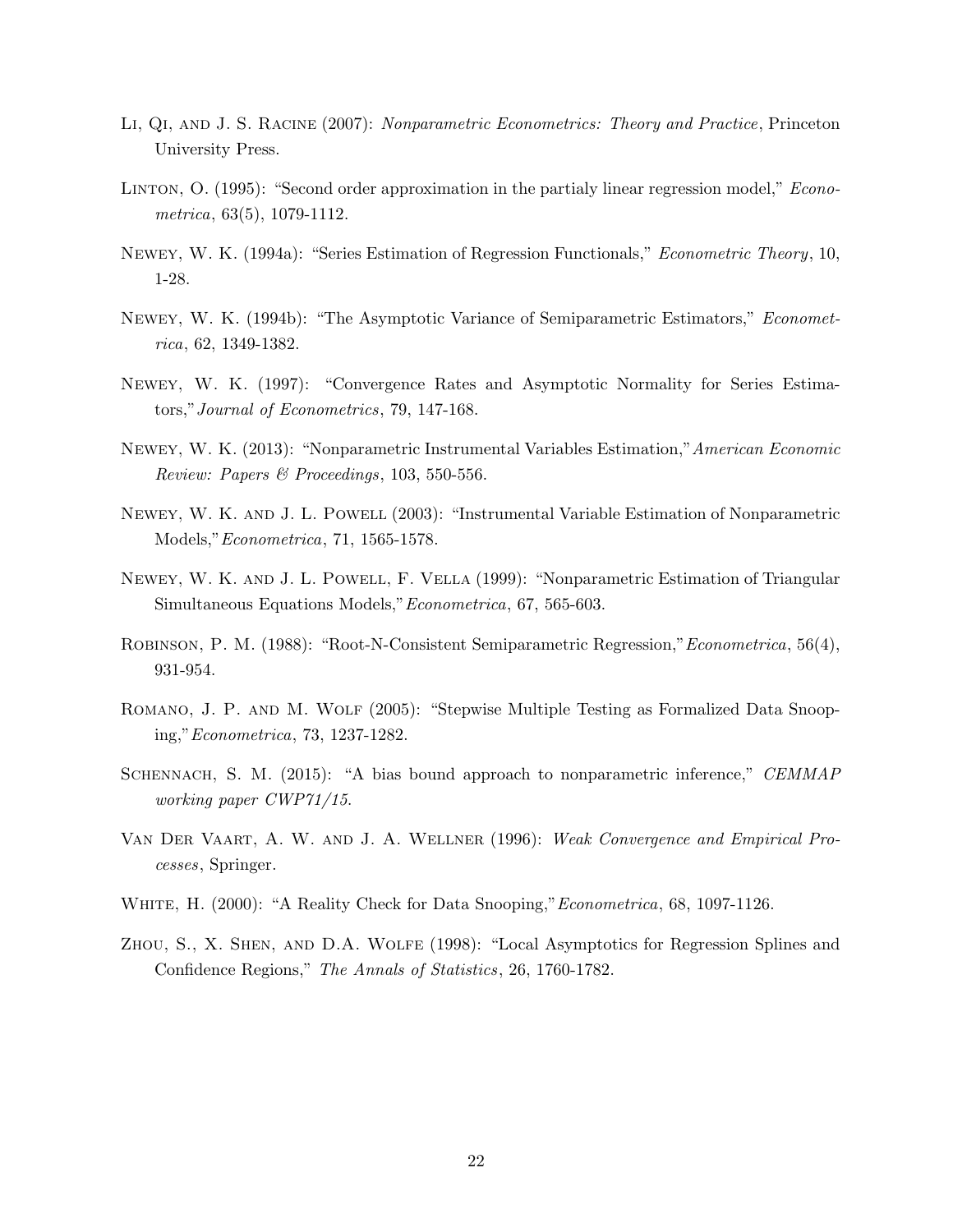## <span id="page-22-0"></span>Appendix A Proofs

#### A.1 Preliminaries and Useful Lemmas

We define additional notations for the empirical process theory used in the proof of Theorem [4.1.](#page-11-1) Given measurable space  $(S, \mathcal{S})$ , let F as a class of measurable functions  $f : \mathcal{S} \to \mathbb{R}$ . For any probability measure Q on  $(S, S)$ , we define  $N(\epsilon, \mathcal{F}, L_2(Q))$  as covering numbers, which is the minimal number of the  $L_2(Q)$  balls of radius  $\epsilon$  to cover  $\mathcal F$  with  $L_2(Q)$  norms  $||f||_{Q,2} = (\int |f|^2 dQ)^{1/2}$ . The uniform entropy numbers relative to the  $L_2(Q)$  norms are defined as  $\sup_Q \log N(\epsilon ||F||_{Q,2}, \mathcal{F},$  $L_2(Q)$ ) where the supremum is over all discrete probability measures with an envelope function F. We define F as a VC type with envelope F if there are constants  $A, v > 0$  such that  $\sup_Q N(\epsilon ||F||_{Q,2},$  $\mathcal{F}, L_2(Q)) \leq (A/\epsilon)^v$  for all  $0 < \epsilon \leq 1$ .

Let the data  $z_i = (\varepsilon_i, x_i)$  be i.i.d. random vectors defined on the probability space  $(\mathcal{Z} = \mathcal{E} \times \mathcal{X},$  $\mathcal{A}, P$ ) with common probability distribution  $P \equiv P_{\varepsilon,x}$ . We think of  $(\varepsilon_1, x_1), \cdots (\varepsilon_n, x_n)$  as the coordinates of the infinite product probability space. We avoid discussing nonmeasurability issues and outer expectations (for the related issues, see van der Vaart and Wellner (1996)). Throughout the proofs, we denote  $c, C > 0$  as universal constants that do not depend on n.

For any sequence  $\{K = K_n : n \geq 1\} \in \prod_{n=1}^{\infty} \mathcal{K}_n$  under Assumption [2.1,](#page-5-1) we first define the orthonormalized vector of basis functions

$$
\tilde{P}(K,x) \equiv Q_K^{-1/2} P(K,x) = E[P_{Ki} P'_{Ki}]^{-1/2} P(K,x), \ \tilde{P}_{Ki} = \tilde{P}(K,x_i), \ \tilde{P}^K = [\tilde{P}_{Ki}, \cdots, \tilde{P}_{Kn}]'.
$$

We observe that

$$
\widehat{g}_n(K,x) = \widetilde{P}(K,x)'(\widetilde{P}^{K'}\widetilde{P}^{K})^{-1}\widetilde{P}^{K'}Y, \quad V_n(K,x) = \widetilde{P}(K,x)'\widetilde{\Omega}_K\widetilde{P}(K,x), \quad \widetilde{\Omega}_K = E(\widetilde{P}_{Ki}\widetilde{P}'_{Ki}\widetilde{\varepsilon}_i^2).
$$

Without loss of generality, we may impose normalizations of  $Q_{\overline{K}} = I_{\overline{K}}$  or  $Q_K = E(P_{Ki}P'_{Ki}) = I_{Ki}$ uniformly over  $K \in \mathcal{K}_n$ , since  $\widehat{g}_n(K, x)$  is invariant to nonsingular linear transformations of  $P(K, x)$ . However, we shall treat  $Q_K$  as unknown and deal with the non-orthonormalized series terms. Next, we re-define pseudo true value  $\beta_K$ , with an abuse of notation, using orthonormalized series terms  $\tilde{P}_{Ki}$ . That is,  $y_i = \tilde{P}'_{Ki}\beta_K + \varepsilon_{Ki}$ ,  $E[\tilde{P}_{Ki}\varepsilon_{Ki}] = 0$  where  $\varepsilon_{Ki} = r_{Ki} + \varepsilon_i$ ,  $r_n(K, x) = g_0(x) - \tilde{P}(K, x)'\beta_K$ ,  $r_{Ki} = r_n(K, x_i)$ , and  $r_K \equiv (r_{K1}, \cdots r_{Kn})'$ . We also define  $\widehat{Q}_K \equiv \frac{1}{n}$  $\frac{1}{n}\tilde{P}^{K'}\tilde{P}^{K}, \, \underline{\sigma}^2 \equiv \inf_x E[\varepsilon_i^2 | x_i = x],$  $\bar{\sigma}^2 \equiv \sup_x E[\varepsilon_i^2 | x_i = x].$ 

We first provide useful lemmas which will be used in the proof of Theorem [3.1](#page-8-0) and [4.1.](#page-11-1) The versions of proof of Lemmas [1](#page-23-0) and [2](#page-23-1) with  $\mathcal{K}_n = \{K\}$  are available in the literature, such as Belloni et al. (2015) and Chen and Christensen (2015), among many others. The maximal inequalities are used in the proof of Lemmas [1](#page-23-0) and [2](#page-23-1) to bound the remainder terms in the linearization of the t-statistics. Also note that different rate conditions of K such as those in Newey  $(1997)$  can be used here but lead to different bounds. We provide the proofs of Lemma [1](#page-23-0) and [2](#page-23-1) in the Online Supplementary Material (Section B).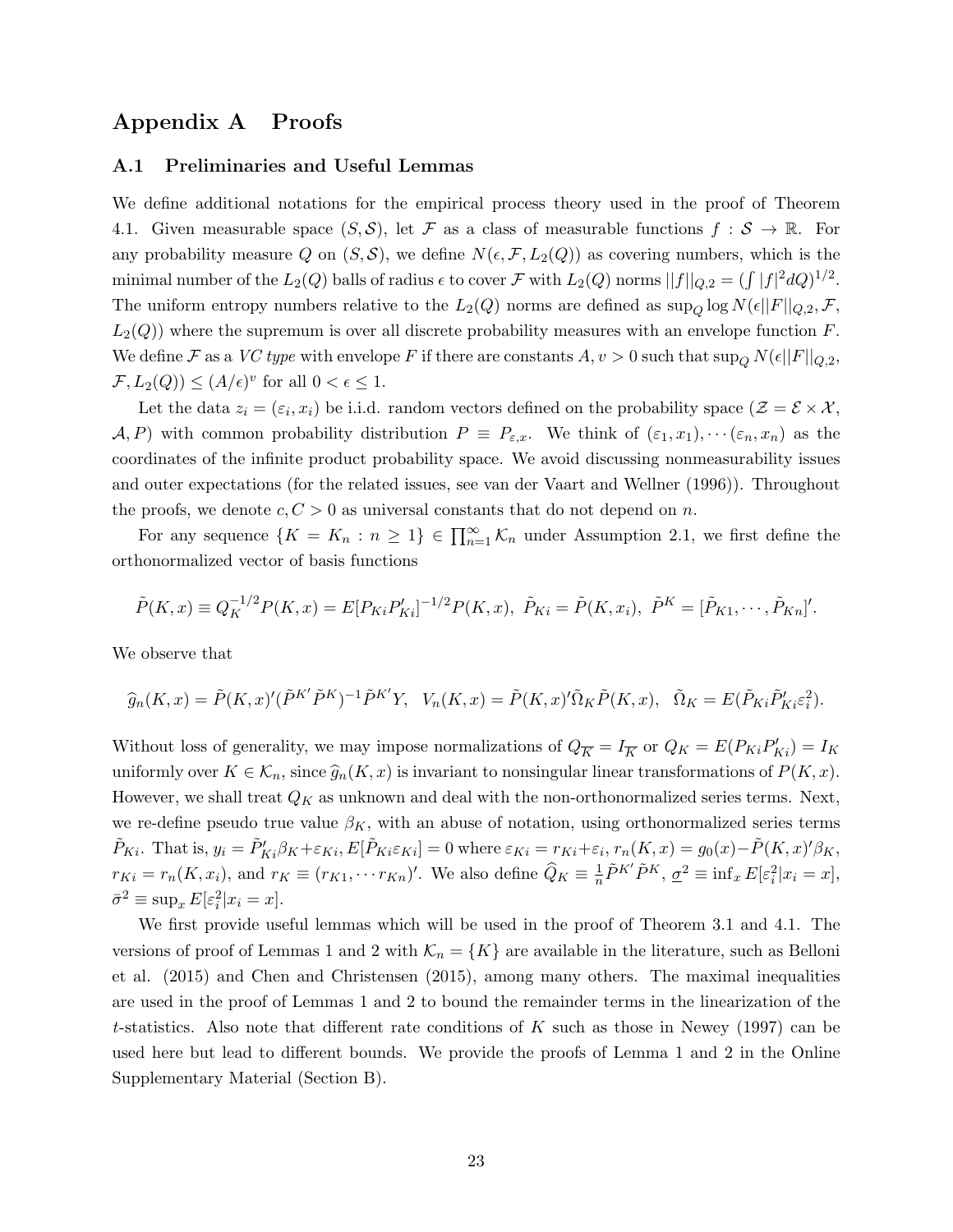<span id="page-23-0"></span> ${\bf Lemma~1.~}$   $Suppose~that~Assumptions~2.1,~3.1,~and~3.2~hold,~then~||\widehat{Q}_K-I_K||=O_p(\sqrt{\lambda_K^2\zeta_K^2\log K/n})$  $Suppose~that~Assumptions~2.1,~3.1,~and~3.2~hold,~then~||\widehat{Q}_K-I_K||=O_p(\sqrt{\lambda_K^2\zeta_K^2\log K/n})$  $Suppose~that~Assumptions~2.1,~3.1,~and~3.2~hold,~then~||\widehat{Q}_K-I_K||=O_p(\sqrt{\lambda_K^2\zeta_K^2\log K/n})$  $Suppose~that~Assumptions~2.1,~3.1,~and~3.2~hold,~then~||\widehat{Q}_K-I_K||=O_p(\sqrt{\lambda_K^2\zeta_K^2\log K/n})$  $Suppose~that~Assumptions~2.1,~3.1,~and~3.2~hold,~then~||\widehat{Q}_K-I_K||=O_p(\sqrt{\lambda_K^2\zeta_K^2\log K/n})$  $Suppose~that~Assumptions~2.1,~3.1,~and~3.2~hold,~then~||\widehat{Q}_K-I_K||=O_p(\sqrt{\lambda_K^2\zeta_K^2\log K/n})$  $Suppose~that~Assumptions~2.1,~3.1,~and~3.2~hold,~then~||\widehat{Q}_K-I_K||=O_p(\sqrt{\lambda_K^2\zeta_K^2\log K/n})$ for any  $K \in \mathcal{K}_n$  and the following holds

$$
\max_{K \in \mathcal{K}_n} |R_1(K, x)| = O_p(\max_{K \in \mathcal{K}_n} \sqrt{\frac{\lambda_K^2 \zeta_K^2 \log K \log p}{n}} (1 + \ell_K c_K \sqrt{K})),
$$
\n(A.1)

$$
\max_{K \in \mathcal{K}_n} |R_2(K, x)| = O_p(\max_{K \in \mathcal{K}_n} (\ell_K c_K) \sqrt{\log p}),
$$
\n(A.2)

 $where R_1(K, x) \equiv \sqrt{\frac{1}{nV_n(K, x)}}\tilde{P}(K, x)'(\widehat{Q}_{K}^{-1} - I_K)\tilde{P}^{K'}(\varepsilon + r_K), R_2(K, x) \equiv \sqrt{\frac{1}{nV_n(K, x)}}\tilde{P}(K, x)'\tilde{P}^{K'}r_K.$ 

<span id="page-23-1"></span>**Lemma 2.** Suppose that Assumptions [2.1,](#page-5-1) [3.1](#page-7-0) and [4.1](#page-10-1) hold, then the following holds

$$
\sup_{K \in \mathcal{K}_n, x \in \mathcal{X}} |R_1(K, x)| = O_p(\max_{K \in \mathcal{K}_n} \sqrt{\frac{\lambda_K^2 \zeta_K^2 \log K \log n}{n}} (n^{1/q} + \ell_{K} c_K \sqrt{K})),
$$
(A.3)

$$
\sup_{K \in \mathcal{K}_n, x \in \mathcal{X}} |R_2(K, x)| = O_p(\max_{K \in \mathcal{K}_n} (\ell_K c_K) \sqrt{\log n}),
$$
\n(A.4)

where  $R_1(K, x), R_2(K, x)$  are defined in Lemma [1.](#page-23-0)

#### A.2 Proofs of the Main Results

#### A.2.1 Proof of Theorem [3.1](#page-8-0)

*Proof.* For any  $K \in \mathcal{K}_n$ , we first consider the decomposition of the *t*-statistic in [\(2.4\)](#page-4-1) with the known variance  $V_n(K, x)$ ,

$$
T_n(K, x) = \sqrt{\frac{n}{V_n(K, x)}} \tilde{P}(K, x)'(\hat{\beta}_K - \beta_K) - \sqrt{\frac{n}{V_n(K, x)}} r_n(K, x)
$$
  
=  $t_n(K, x) + R_1(K, x) + R_2(K, x) + \nu_n(K, x)$ 

where  $t_n(K, x) = n^{-1/2} \sum_{i=1}^n$  $\tilde{P}(K,x)' \tilde{P}_{Ki} \varepsilon_i$  $\frac{(K, x) P_{K_i \varepsilon_i}}{V_n(K, x)^{1/2}}$ ,  $R_1(K, x)$ ,  $R_2(K, x)$  are defined in Lemma [1,](#page-23-0) and  $\nu_n(K, x)$  $x) = -\sqrt{n}V_n(K, x)^{-1/2}r_n(K, x)$ . Define √

$$
t_n \equiv (t_n(K_1, x), \cdots, t_n(K_p, x))' = \frac{1}{\sqrt{n}} \sum_{i=1}^n \xi_i
$$

where  $\xi_i = (\xi_{i1}, \xi_{i2}, \cdots, \xi_{ip})' \in \mathbb{R}^p$  with  $\xi_{ij} = \frac{\tilde{P}(K_j, x')'\tilde{P}_{K_j i}\varepsilon_i}{V(K_i, x)^{1/2}}$  $\frac{(N_j,\omega)^T K_j i^{C_l}}{V_n(K_j,x)^{1/2}}$  and  $p = |\mathcal{K}_n|$ . Note that  $E[\xi_{ij}] = 0$ and  $E[|\xi_{ij}|^3] \lesssim E[|\tilde{P}(K_j, x)'\tilde{P}_{K_j i}/V_n(K_j, x)^{1/2}|^3] \sup_x E[|\varepsilon_i|^3 | x_i = x] \lesssim \max_K \zeta_K$  for all  $1 \le i \le n$ ,  $1 \leq j \leq p$ . By Lemma A.2 in the Online Supplementary Material, for any  $\delta > 0$ , there exists a random variable  $\max_{1 \leq j \leq p} \sum_{i=1}^n Z_{ij}$  with independent random vectors  $\{Z_i\}_{i=1}^n \in \mathbb{R}^p$ ,  $Z_i \sim N(0,$  $\frac{1}{n}E[\xi_i\xi'_i]$ ,  $1 \leq i \leq n$ , such that

$$
P(|\max_{1 \le j \le p} |t_n(K_j, x)| - \max_{1 \le j \le p} \sum_{i=1}^n |Z_{ij}| > 16\delta) \lesssim \frac{\log(p \vee n)}{\delta^2} D_1 + \frac{\log^2(p \vee n)}{\delta^3 n^{3/2}} (D_2 + D_3) + \frac{\log n}{n}
$$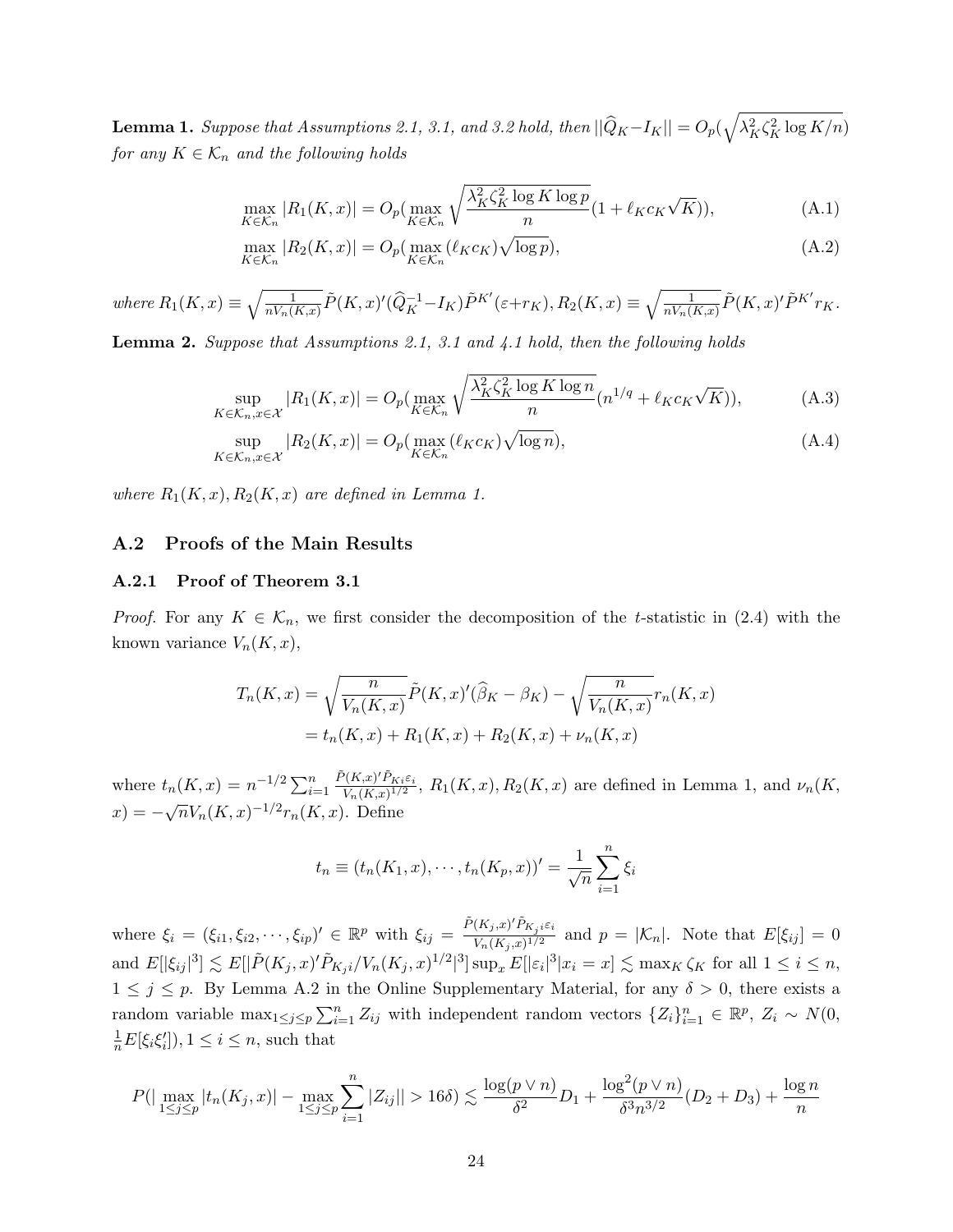where  $D_1 = E \left[ \max_{1 \leq j,l \leq p} \left| \frac{1}{n} \right| \right]$  $\frac{1}{n}\sum_{i=1}^{n}(\xi_{ij}\xi_{il}-E[\xi_{ij}\xi_{il}])|$ ,  $D_2=E[\max_{1\leq j\leq p}\sum_{i=1}^{n}|\xi_{ij}|^3]$ , and  $D_3=$  $\sum_{i=1}^{n} E\left[\max_{1 \leq j \leq p} |\xi_{ij}|^3 1\left(\max_{1 \leq j \leq p} |\xi_{ij}| > \delta \sqrt{n}/\log(p \vee n)\right)\right].$ 

First consider the case (a) in Assumption [3.2\(](#page-7-1)ii). Combining bounds for  $D_1, D_2, D_3$  in Lemma B.1 in the Online Supplementary Material gives, for any  $\delta > 0$ ,

$$
P(|\max_{1 \le j \le p} |t_n(K_j, x)| - \max_{1 \le j \le p} \sum_{i=1}^n |Z_{ij}| > 16\delta)
$$
  
\$\lesssim \frac{\log(p \vee n)}{\delta^2} [(\frac{(\max\_K \zeta\_K)^2 \log p}{n})^{1/2} + \frac{(\max\_K \zeta\_K)^2 \log p}{n^{1-2/q}}]   
\$+\frac{\log^2(p \vee n)}{\delta^3} [(\frac{(\max\_K \zeta\_K)^2}{n})^{1/2} + \frac{(\max\_K \zeta\_K)^3 \log p}{n^{3/2-3/q}}] + \frac{\log^{q-1}(p \vee n)}{\delta^q} \frac{(\max\_K \zeta\_K)^q}{n^{q/2-1}} + \frac{\log n}{n}].

For  $\gamma > 0$ , by setting

$$
\delta = \gamma^{-1/3} \left( \frac{(\max_K \zeta_K)^2 \log^4(p \vee n)}{n} \right)^{1/6} + \gamma^{-1/2} \left( \frac{(\max_K \zeta_K)^2 \log(p \vee n) \log p}{n^{1-2/q}} \right)^{1/2} + \gamma^{-1/3} \left( \frac{(\max_K \zeta_K)^3 \log^2(p \vee n) \log p}{n^{3/2-3/q}} \right)^{1/3},
$$

we have

$$
P(|\max_{1 \le j \le p} |t_n(K_j, x)| - \max_{1 \le j \le p} \sum_{i=1}^n |Z_{ij}| > C_1 \delta) \le C_2(\gamma + \frac{\log n}{n})
$$

where  $C_1, C_2$  are positive constants that depend only on q. If we take  $\gamma = \gamma_n \to 0$  sufficiently slowly, e.g.,  $\gamma = \log(p \vee n)^{-1/2}$ , then the above implies there exists  $\max_{1 \leq j \leq p} \sum_{i=1}^{n} Z_{ij}$  such that

$$
|\max_{1 \leq j \leq p} |t_n(K_j, x)| - \max_{1 \leq j \leq p} \sum_{i=1}^n |Z_{ij}| = o_p((\frac{(\max_K \zeta_K)^2 \log^5(p \vee n)}{n})^{1/6} + \frac{(\max_K \zeta_K) \log^{3/4}(p \vee n) \log^{1/2} p}{n^{1/2 - 1/q}}).
$$

Next, consider the case (b) in Assumption [3.2\(](#page-7-1)ii). For any  $\delta > 0$ ,

$$
P(| \max_{1 \le j \le p} |t_n(K_j, x)| - \max_{1 \le j \le p} \sum_{i=1}^n |Z_{ij}| | > 16\delta)
$$
\n
$$
\lesssim \frac{\log(p \vee n)}{\delta^2} \Big[ \big( \frac{(\max_K \zeta_K)^2 \log p}{n} \big)^{1/2} + \frac{(\max_K \zeta_K)^2 \log^2(pn) \log p}{n} \Big]
$$
\n
$$
+ \frac{\log^2(p \vee n)}{\delta^3} \Big[ \big( \frac{(\max_K \zeta_K)^2}{n} \big)^{1/2} + \frac{(\max_K \zeta_K)^3 \log^3(pn) \log p}{n^{3/2}} \Big]
$$
\n
$$
+ \frac{\log^2(p \vee n)}{\delta^3} \Big[ \frac{1}{n^{1/2}} \big( \frac{\delta^3 n^{3/2}}{\log^3(p \vee n)} + (\max_K \zeta_K)^3 \log^3 p \big) \exp\big( - \frac{\delta \sqrt{n}}{C \max_K \zeta_K \log p \log(p \vee n)} \big) \Big] + \frac{\log n}{n}
$$

by Lemma B.1 in the Online Supplementary Material. Similarly, by setting

$$
\delta = \max \{ \gamma^{-1/3} (\max_K \zeta_K)^2 \log^4(p \vee n)/n \}^{1/6}, 2C((\max_K \zeta_K)^2 \log^4(p \vee n) \log^2 p/n)^{1/2} \}
$$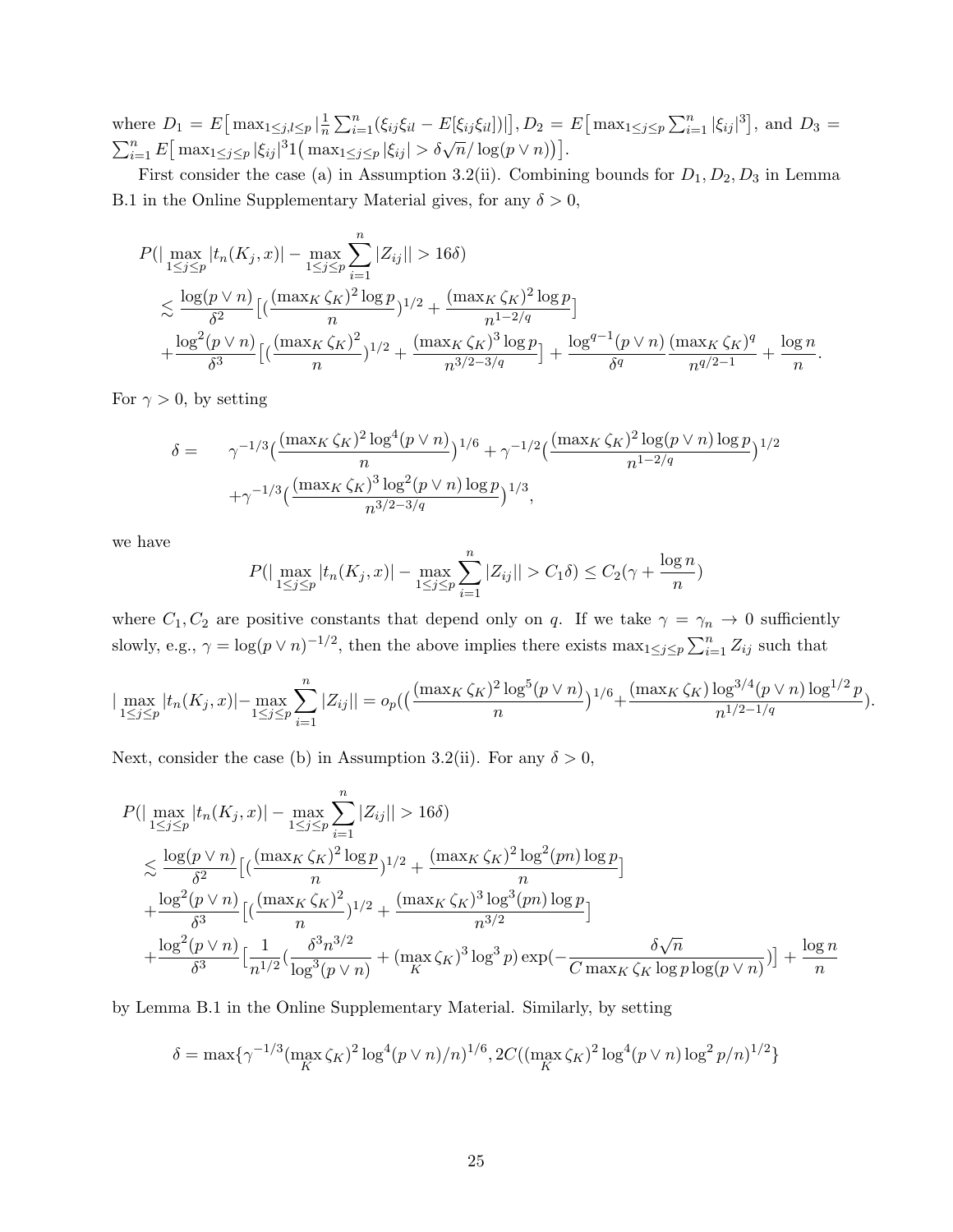we have, for  $\gamma > 0$ ,

$$
P(|\max_{1 \le j \le p} |t_n(K_j, x)| - \max_{1 \le j \le p} \sum_{i=1}^n |Z_{ij}| > C_1 \delta) \le C_2(\gamma + \frac{\log n}{n})
$$

where  $C_1, C_2$  are universal constants which do not depend on n. Here we use  $\frac{\delta\sqrt{n}}{C\max_K \zeta_K \log p \log(p\vee n)} \ge$  $2\log(p\vee n)$ . By taking  $\gamma = \log(p\vee n)^{-1/2}$ , there exists  $\max_{1\leq j\leq p}\sum_{i=1}^n Z_{ij}$  such that

$$
|\max_{1 \leq j \leq p} |t_n(K_j, x)| - \max_{1 \leq j \leq p} \sum_{i=1}^n |Z_{ij}| = o_p((\frac{(\max_K \zeta_K)^2 \log^5(p \vee n)}{n})^{1/6} + \frac{(\max_K \zeta_K)^2 \log^4(p \vee n) \log^2 p}{n})^{1/2}).
$$

In either case (a) or (b), the above coupling inequality shows that there exists a sequence of random variables  $\max_{1 \leq j \leq p} \sum_{i=1}^n |Z_{ij}|$  such that  $\left| \max_{K \in \mathcal{K}_n} |t_n(K,x)| - \max_{1 \leq j \leq p} \sum_{i=1}^n |Z_{ij}| \right| =$  $o_p(a_n)$ ,  $a_n = 1/(\log p)^{1/2}$  under the rate conditions imposed in Theorem [3.1.](#page-8-0) Furthermore,

$$
\left| \max_{1 \le j \le p} |T_n(K_j, x)| - \max_{1 \le j \le p} |t_n(K_j, x)| \right| \le \max_{1 \le j \le p} |T_n(K_j, x) - t_n(K_j, x)| \le \max_{1 \le j \le p} |R_1(K_j, x)| + \max_{1 \le j \le p} |R_2(K_j, x)| + \max_{1 \le j \le p} |\nu_n(K_j, x)| = o_p(a_n) \quad (A.5)
$$

with  $a_n = 1/(\log p)^{1/2}$  $a_n = 1/(\log p)^{1/2}$  $a_n = 1/(\log p)^{1/2}$  by Lemma 1 and the assumption imposed in Theorem [3.1.](#page-8-0) We also have

<span id="page-25-1"></span><span id="page-25-0"></span>
$$
\left| \max_{1 \le j \le p} |T_n(K_j, x)| - \max_{1 \le j \le p} |\widehat{T}_n(K_j, x)| \right| \le \max_{1 \le j \le p} |T_n(K_j, x) - \widehat{T}_n(K_j, x)|
$$
  

$$
\le \max_{1 \le j \le p} |T_n(K_j, x)| \max_{1 \le j \le p} |1 - \frac{V_n(K_j, x)^{1/2}}{\widehat{V}_n(K_j, x)^{1/2}}| = o_p(a_n)
$$
 (A.6)

where we use Lemma [1](#page-23-0) and  $\max_{1 \leq j \leq p} |t_n(K_j, x)| \lesssim_P \sqrt{2}$  $\overline{\log p}$  by the maximal inequality (e.g., Lemma A.4 in the Online Supplementary Material) and Assumption [3.2\(](#page-7-1)iii) with  $a_n = 1/(\log p)^{1/2}$ . Combining [\(A.5\)](#page-25-0) and [\(A.6\)](#page-25-1) gives  $\left|\max_{1\leq j\leq p}|\widehat{T}_n(K_j,x)|-\max_{1\leq j\leq p}\sum_{i=1}^n|Z_{ij}|\right|=o_p(a_n)$  with  $a_n = 1/(\log p)^{1/2}$ . Then, there exists some sequence of positive constant  $\delta_n$  such that  $\delta_n = o(1)$ and  $P(|\max_{1 \leq j \leq p} |\widehat{T}_n(K_j, x)| - \max_{1 \leq j \leq p} \sum_{i=1}^n |Z_{ij}| > a_n \delta_n) = o(1)$ .

For any  $u \in \mathbb{R}$ , we have

$$
P(\max_{1 \leq j \leq p} |\widehat{T}_n(K_j, x)| \leq u)
$$
  
\n
$$
\leq P(\{\max_{1 \leq j \leq p} |\widehat{T}_n(K_j, x)| \leq u\} \cap \{ \left|\max_{1 \leq j \leq p} |\widehat{T}_n(K_j, x)| - \max_{1 \leq j \leq p} \sum_{i=1}^n |Z_{ij}| \right| \leq a_n \delta_n \})
$$
  
\n
$$
+ P(\left|\max_{1 \leq j \leq p} |\widehat{T}_n(K_j, x)| - \max_{1 \leq j \leq p} \sum_{i=1}^n |Z_{ij}| \right| > a_n \delta_n)
$$
  
\n
$$
\leq P(\max_{1 \leq j \leq p} \sum_{i=1}^n |Z_{ij}| \leq u + a_n \delta_n) + o(1) \leq P(\max_{1 \leq j \leq p} \sum_{i=1}^n |Z_{ij}| \leq u) + a_n \delta_n E[\max_{1 \leq j \leq p} \sum_{i=1}^n |Z_{ij}|] + o(1)
$$

where the last inequality uses anti-concentration inequality (Lemma A.8 in the Online Supplemen-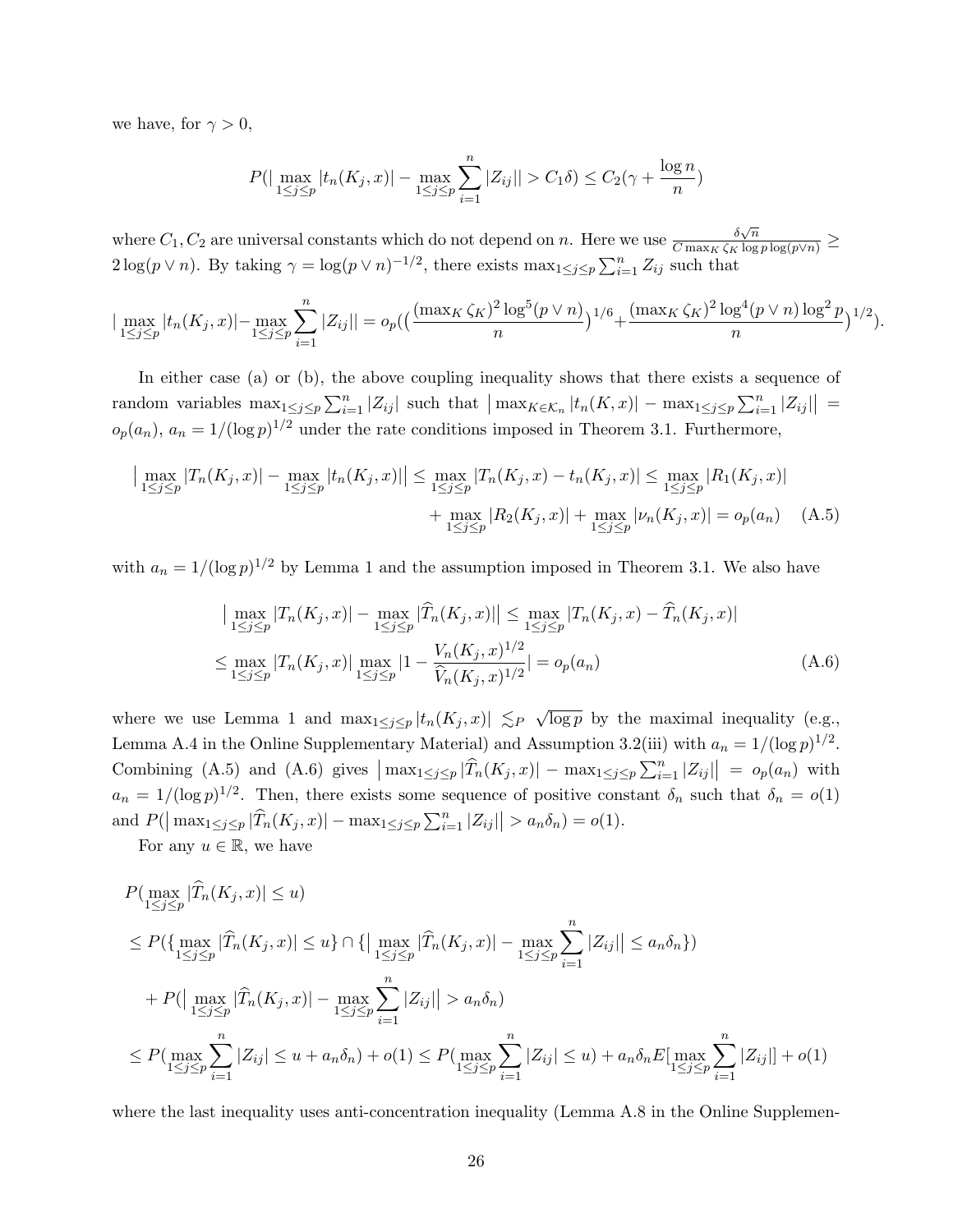tary Material). The reverse inequality holds with a similar argument above, and thus

$$
\sup_{u \in \mathbb{R}} |P(\max_{1 \le j \le p} |\widehat{T}_n(K, x)| \le u) - P(\max_{1 \le j \le p} \sum_{i=1}^n |Z_{ij}| \le u)| = a_n \delta_n E[\max_{1 \le j \le p} \sum_{i=1}^n |Z_{ij}|] + o(1) = o(1)
$$

where we use  $E[\max_{1 \leq j \leq p} \sum_{i=1}^n |Z_{ij}|] \lesssim \sqrt{\frac{2}{n}}$  $\overline{\log p}$  by Gaussian maximal inequality and  $a_n = (\log p)^{-1/2}$ . Using the same arguments above,  $\left|\max_{1\leq j\leq p}\sum_{i=1}^n |Z_{ij}| - \max_{1\leq j\leq p}\sum_{i=1}^n |\widehat{Z}_{ij}|\right| = o_p(a_n)$  by Sudakov-Fernique type bound (e.g., Chatterjee (2005)) and Assumption [3.2\(](#page-7-1)iii), we have  $\sup_{u\in\mathbb{R}}|P(\max_{1\leq j\leq p}|\widehat{Z}_{ij}||\leq$  $(u) - P(\max_{1 \leq j \leq p} \sum_{i=1}^{n} |Z_{ij}| \leq u)$  =  $o(1)$ . Therefore, the following holds by the triangle inequality,

$$
\sup_{u \in \mathbb{R}} |P(\max_{1 \le j \le p} |\widehat{T}_n(K, x)| \le u) - P(\max_{1 \le j \le p} \sum_{i=1}^n |\widehat{Z}_{ij}| \le u)| = o(1),
$$

and then we conclude

<span id="page-26-4"></span><span id="page-26-3"></span><span id="page-26-2"></span><span id="page-26-1"></span>
$$
P(\max_{K \in \mathcal{K}_n} |\widehat{T}_n(K, x)| \leq \widehat{c}_{1-\alpha}(x)) = 1 - \alpha + o(1),
$$

with a critical value  $\hat{c}_{1-\alpha}(x)$  given in [\(3.3\)](#page-7-2), and the coverage result [\(3.5\)](#page-8-2) follows.

Finally, we will show [\(3.6\)](#page-8-1). For  $\widehat{K} \in \mathcal{K}_n$ , observe that

<span id="page-26-0"></span>
$$
|\widehat{T}_n(\widehat{K},x)| \le (|t_n(\widehat{K},x)| + |R_1(\widehat{K},x)| + |R_2(\widehat{K},x)| + |\nu_n(\widehat{K},x)|)|\frac{V_n(\widehat{K},x)^{1/2}}{\widehat{V}_n(\widehat{K},x)^{1/2}}| \tag{A.7}
$$

by the triangle inequality. Then,

$$
P(g_0(x) \in [\hat{g}_n(\hat{K}, x) \pm \hat{c}_{1-\alpha}(x)\sqrt{\hat{V}_n(\hat{K}, x)/n}])
$$
  
\n
$$
\geq P(|t_n(\hat{K}, x)| + |R_1(\hat{K}, x)| + |R_2(\hat{K}, x)| + |\nu_n(\hat{K}, x)| \leq \hat{c}_{1-\alpha}(x)|\frac{\hat{V}_n(\hat{K}, x)^{1/2}}{V_n(\hat{K}, x)^{1/2}}|)
$$
  
\n
$$
\geq P(|t_n(\hat{K}, x)| + |R_1(\hat{K}, x)| + |R_2(\hat{K}, x)| + |\nu_n(\hat{K}, x)| \leq \hat{c}_{1-\alpha}(x)(1 - a_n^2\delta_{1n})) - \epsilon_{1n}
$$
 (A.8)

$$
\geq P(|t_n(\widehat{K},x)| \leq \widehat{c}_{1-\alpha}(x)(1-a_n^2\delta_{1n}) - a_n\delta_{2n} - a_n\delta_{3n}) - \epsilon_{1n} - \epsilon_{2n} - \epsilon_{3n} \tag{A.9}
$$

$$
\geq P(\max_{K \in \mathcal{K}_n} |t_n(K, x)| \leq \widehat{c}_{1-\alpha}(x)(1 - a_n^2 \delta_{1n}) - a_n \delta_{2n} - a_n \delta_{3n}) - \epsilon_{1n} - \epsilon_{2n} - \epsilon_{3n} \tag{A.10}
$$

$$
\geq P(\max_{1 \leq j \leq p} \sum_{i=1}^{n} |\widehat{Z}_{ij}| \leq \widehat{c}_{1-\alpha}(x) - \widetilde{\delta}_n) - \widetilde{\epsilon}_n \tag{A.11}
$$

<span id="page-26-5"></span>
$$
\geq 1 - \alpha - \sup_{u} P(|\max_{1 \leq j \leq p} \sum_{i=1}^{n} |\widehat{Z}_{ij}| - u| \leq \widetilde{\delta}_n) - \widetilde{\epsilon}_n \geq 1 - \alpha - o(1). \tag{A.12}
$$

The first inequality follows by [\(A.7\)](#page-26-0), and [\(A.8\)](#page-26-1) holds by Assumption [3.2\(](#page-7-1)iii) with some sequence of positive constant  $\delta_{1n} = o(1), \epsilon_{1n} = o(1)$  and  $(A.9)$  follows by  $|R_1(K, x)| + |R_2(K, x)| = o_p(a_n)$ from Lemma [1](#page-23-0) and the assumption |  $\sqrt{n}r_n(\widehat{K},x)$  $\frac{\sqrt{n}r_n(K,x)}{V_n(\widehat{K},x)^{1/2}}| = o(a_n)$  with  $a_n = 1/(\log p)^{1/2}$  and some sequences of constants  $\delta_{2n} = o(1), \epsilon_{2n} = o(1), \delta_{3n} = o(1), \epsilon_{3n} = o(1)$ . [\(A.10\)](#page-26-3) follows by  $|t_n(\hat{K},x)| \le$  $\max_{K \in \mathcal{K}_n} |t_n(K, x)|$ , and  $(A.11)$  holds by  $|\max_{K \in \mathcal{K}_n} |t_n(K, x)| - \max_{1 \leq j \leq p} \sum_{i=1}^n |\widehat{Z}_{ij}|| = o_p(a_n)$  with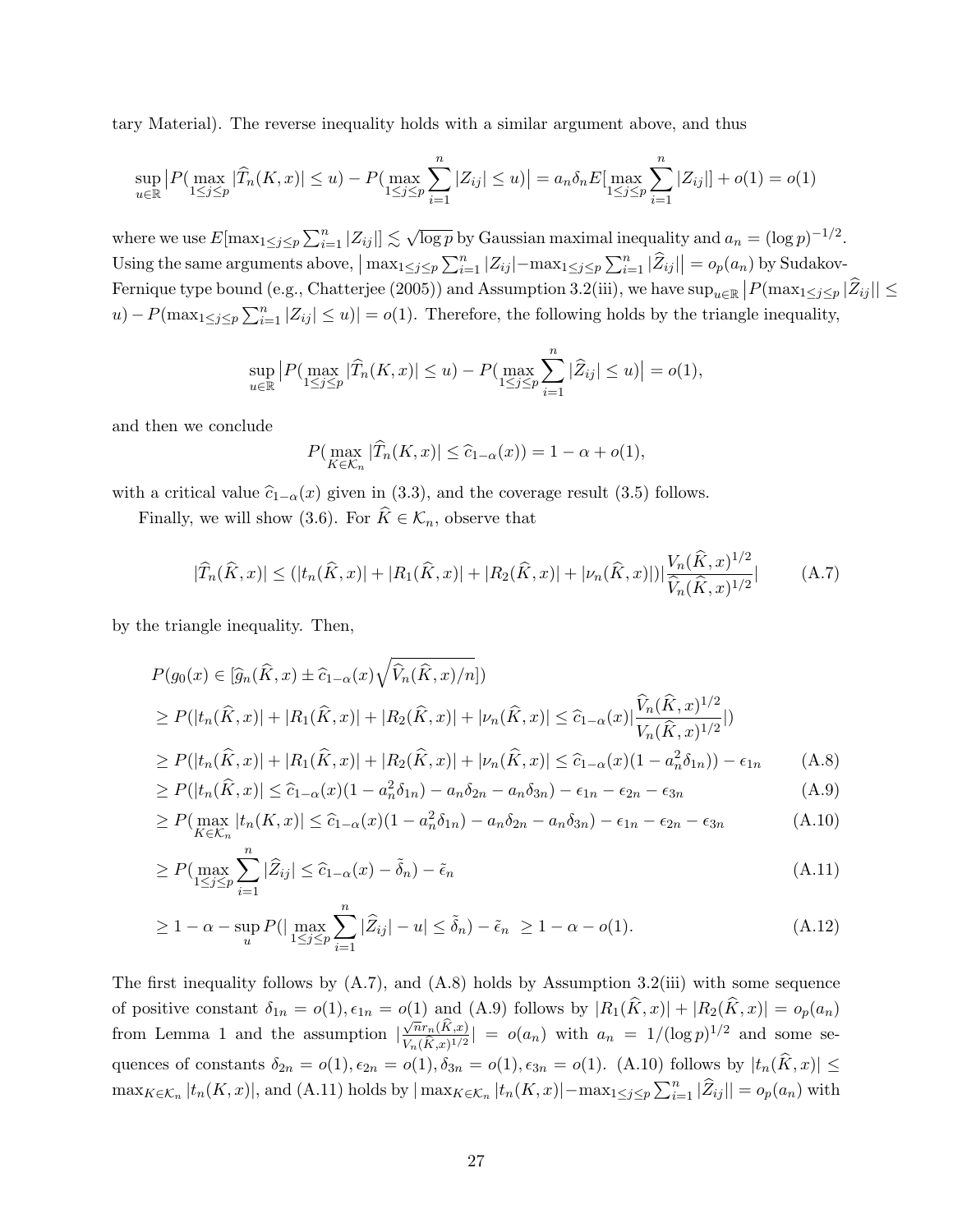some sequences  $\delta_{4n} = o(1), \epsilon_{4n} = o(1)$  and defining  $\tilde{\delta}_n = \hat{c}_{1-\alpha}(x)a_n^2 \delta_{1n} + a_n \delta_{2n} + a_n \delta_{3n} + a_n \delta_{4n}$  $\tilde{\epsilon}_n = \epsilon_{1n} + \epsilon_{2n} + \epsilon_{3n} + \epsilon_{4n}$ . Finally, [\(A.12\)](#page-26-5) holds by Lemma A.8,  $E[\max_{1 \leq j \leq p} \sum_{i=1}^n |\hat{Z}_{ij}|] \lesssim \sqrt{\frac{2n}{n}}$  $\overline{\log p}$ and  $\delta_n \sqrt{\log p} = o(1)$  since  $\hat{c}_{1-\alpha}(x) \lesssim \sqrt{\log p}$  by Lemma A.15. This completes the proof.

#### A.2.2 Proof of Theorem [4.1](#page-11-1)

*Proof.* Similar to the proof of Theorem [3.1,](#page-8-0) we have the following linearization of the  $t$ -statistics uniformly in  $(K, x) \in \mathcal{K}_n \times \mathcal{X}$ ,

$$
T_n(K, x) = t_n(K, x) + \nu_n(K, x) + R_n(K, x),
$$

where  $t_n(K,x) = n^{-1/2} \sum_{i=1}^n \tilde{P}(K,x)' \tilde{P}_{Ki} \varepsilon_i / V_n(K,x)^{1/2}$  and  $R_n(K,x) = R_1(K,x) + R_2(K,x)$ . Define  $f_{n,K,x}: (\mathcal{E} \times \mathcal{X}) \mapsto \mathbb{R}$  for given  $n \geq 1, K \in \mathcal{K}_n, x \in \mathcal{X}$ ,

$$
f_{n,K,x}(\varepsilon,t) = \frac{\tilde{P}(K,x)'\tilde{P}(K,t)\varepsilon}{V_n(K,x)^{1/2}}, (\varepsilon,t) \in \mathcal{E} \times \mathcal{X}.
$$
 (A.13)

and consider the class of measurable functions  $\mathcal{F}_n = \{f_{n,K,x} : (K,x) \in \mathcal{K}_n \times \mathcal{X}\}\.$  Then, we consider the following empirical process:

$$
\left\{t_n(K,x):(K,x)\in\mathcal{K}_n\times\mathcal{X}\right\}=\left\{n^{-1/2}\sum_{i=1}^nf_{n,K,x}(\varepsilon_i,x_i):(K,x)\in\mathcal{K}_n\times\mathcal{X}\right\}
$$

which is indexed by classes of functions  $\mathcal{F}_n$ . Define  $\alpha(K,x) \equiv \tilde{P}(K,x)/V_n(K,x)^{1/2} = \tilde{P}(K,x)$  $||\langle x||\Omega_K^{1/2} \tilde{P}(K,x)||$ . Note that  $|f_{n,K,x}(\varepsilon,t)| = |\alpha(K,x)'\tilde{P}(K,t)\varepsilon| \leq C|\varepsilon| \max_K \zeta_K$  for any  $(K,0)$  $x) \in \mathcal{K}_n \times \mathcal{X}$ . We define the envelope function  $F_n(\varepsilon, t) \equiv C|\varepsilon| \max_K \zeta_K \vee 1$ . By Assumption [4.1,](#page-10-1) we have

$$
|f_{n,K,x} - f_{n,K',x'}| = |\varepsilon||\alpha(K,x)'\tilde{P}(K,t) - \alpha(K',x')'\tilde{P}(K',t)|
$$
  
\n
$$
\leq |\varepsilon||[|\alpha(K,x)'\tilde{P}(K,t) - \alpha(K,x)'\tilde{P}(K',t)| + |\alpha(K,x)'\tilde{P}(K',t) - \alpha(K',x)'\tilde{P}(K',t)|
$$
  
\n
$$
+ |\alpha(K',x)'\tilde{P}(K',t) - \alpha(K',x')'\tilde{P}(K',t)|] \leq |\varepsilon|A \max_{K} \zeta_{K}L_{n}(||x-x'|| + |K - K'|)
$$

for all  $x, x' \in \mathcal{X}, K, K' \in \mathcal{K}_n$  where  $L_n = \zeta^{L_1} \vee \zeta^{L_2}$ . Therefore, the class of functions  $\mathcal{F}_n = \{f_{n,K,x} :$  $(K, x) \in \mathcal{K}_n \times \mathcal{X}$  is a VC type and there are constants  $A, V > 0$  such that

$$
\sup_{Q} N(\epsilon ||F_n||_{L^2(Q)}, \mathcal{F}_n, L^2(Q)) \leq (AL_n/\epsilon)^V, 0 < \forall \epsilon \leq 1
$$

for each n. Then, using Theorem 2.1 (Lemma A.9 in the Online Supplementary Material) in Chernozhukov et al. (2016) with  $B(f) = 0$ , there exists a tight Gaussian process  $G_n(f)$  in  $\ell^{\infty}(\mathcal{F}_n)$  and  $Z_n(K, x) = G_n(f_{n,K,x})$  in  $\ell^{\infty}(\mathcal{K}_n \times \mathcal{X})$  with zero mean and covariance function [\(4.2\)](#page-9-1),  $E[G_n(f)G_n(f')] = Cov(f_{n,K,x}(\varepsilon_i,x_i), f'_{n,K',x'}(\varepsilon_i,x_i))$  and a sequence of random variables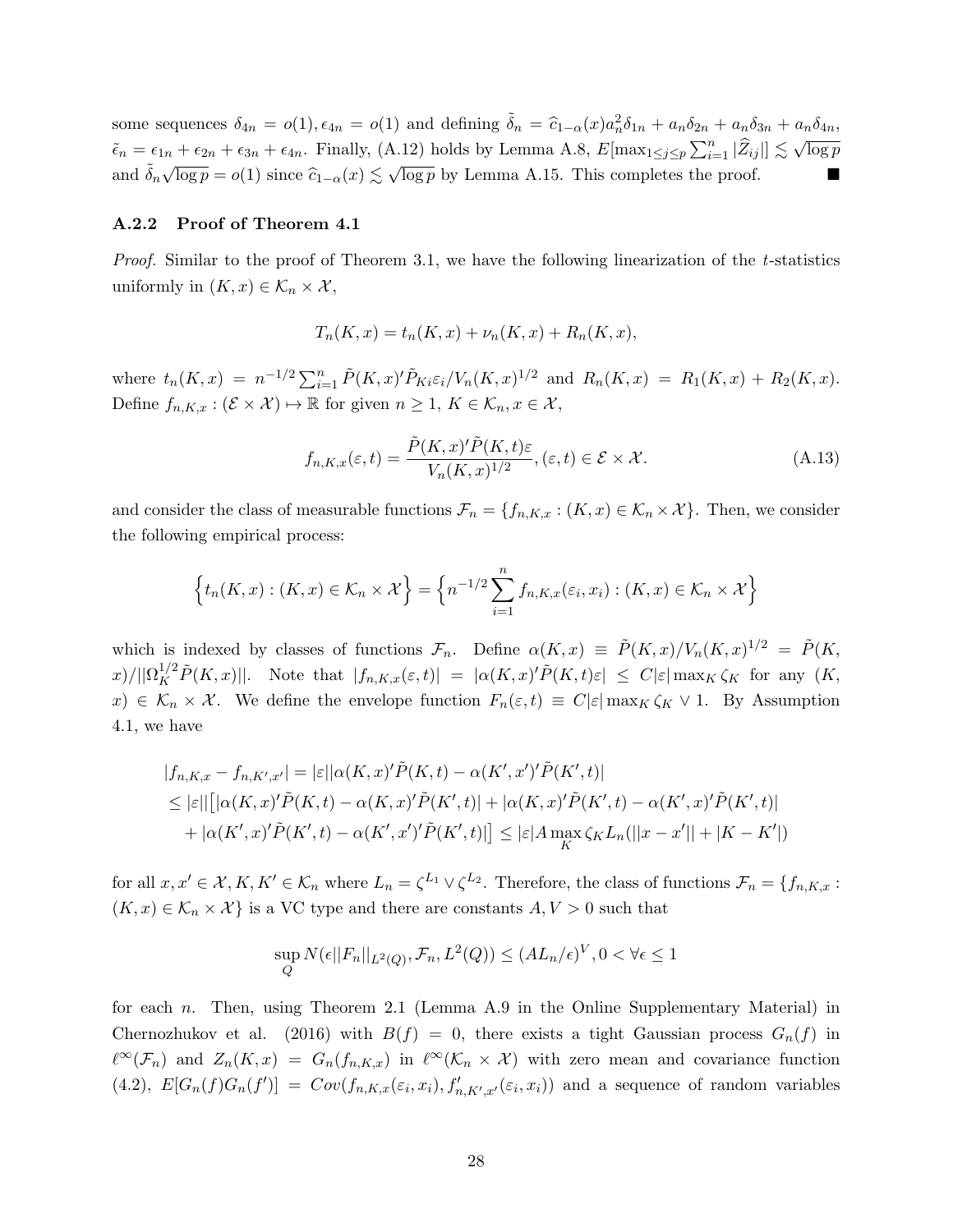$\widetilde{Z}\equiv\sup_{(K,x)\in\mathcal{K}_n\times\mathcal{X}}|Z_n(K,x)|$  such that, for every  $\gamma\in(0,1),$ 

$$
P(|\sup_{(K,x)\in\mathcal{K}_n\times\mathcal{X}}|t_n(K,x)|-\widetilde{Z}|>C_1\delta_{1n})\leq C_2(\gamma+n^{-1})
$$
\n(A.14)

where  $C_1, C_2$  are positive constants that depend only on  $q$ , and

$$
\delta_{1n} = \gamma^{-1/q} n^{-1/2 + 1/q} \max_{K} \zeta_K \log n + \gamma^{-1/3} n^{-1/6} (\max_{K} \zeta_K)^{1/3} \log^{2/3} n
$$

by Assumption [4.1\(](#page-10-1)iii) and assuming  $\log^3 n \leq n$ . By taking  $\gamma = (\log n)^{-1/2}$ , we have

$$
|\sup_{K,x}|t_n(K,x)|-\widetilde{Z}|=o_p(n^{-1/2+1/q}\max_K\zeta_K\log^{1+1/2q}n+n^{-1/6}(\max_K\zeta_K)^{1/3}\log^{5/6}n).
$$

Furthermore,  $|R_1(K, x)| = o_p(a_n), |R_2(K, x)| = o_p(a_n), |\nu_n(K, x)| = o_p(a_n)$  uniformly in  $(K, x)$  $(x) \in \mathcal{K}_n \times \mathcal{X}$  with  $a_n = 1/(\log n)^{1/2}$  $a_n = 1/(\log n)^{1/2}$  $a_n = 1/(\log n)^{1/2}$  by Lemma 2 and the rate conditions. Again, consider the class of functions  $\mathcal{F}_n = \{f_{n,K,x} : (K,x) \in \mathcal{K}_n \times \mathcal{X}\}\$ and then

$$
E\big[\sup_{K,x}|t_n(K,x)|\big] \lesssim \sqrt{\log n} + (\max_K \zeta_K)^{q/(q-2)}\log n/\sqrt{n} \lesssim \sqrt{\log n}
$$

by Lemma A.13 and Assumption [4.1\(](#page-10-1)iii), and we have  $\sup_{K,x}|t_n(K,x)| \lesssim_P \sqrt{2}$  $\overline{\log n}$ . Further,  $\sup_{K,x} |Z_n(K,x)| \lesssim_P \sqrt{2}$  $\overline{\log n}$  using Dudley's inequality (Corollary 2.2.8 in van der Vaart and Wellner (1996)) and using the same arguments given in Theorem [3.1,](#page-8-0) we have  $|\sup_{K,x}|\widehat{T}_n(K,x)| - \widetilde{Z}| =$  $o_p(a_n)$  with  $a_n = 1/(\log n)^{1/2}$  and

<span id="page-28-0"></span>
$$
\sup_{u \in \mathbb{R}} \left| P(\sup_{(K,x) \in \mathcal{K}_n \times \mathcal{X}} |\widehat{T}_n(K,x)| \le u) - P(\widetilde{Z} \le u) \right| = o(1). \tag{A.15}
$$

Next we consider following (infeasible) bootstrap process

$$
T_n^e(K, x) = \frac{\sqrt{n}(\widehat{g}_n^e(K, x) - \widehat{g}_n(K, x))}{V_n(K, x)^{1/2}}, \quad (K, x) \in \mathcal{K}_n \times \mathcal{X}
$$

where  $\hat{g}_n^e(K,x) = \tilde{P}(K,x)'\hat{\beta}_K^e$ ,  $\hat{\beta}_K^e$  is defined in [\(4.4\)](#page-10-3) with  $\tilde{P}(K,x_i)$ , and  $e_i$  is i.i.d. standard exponential random variables independent of  $X^n = \{x_1, ..., x_n\}$ . Then, we have

$$
T_n^e(K, x) = \frac{\sqrt{n}(\widehat{g}_n^e(K, x) - g_0(x))}{V_n(K, x)^{1/2}} - \frac{\sqrt{n}(\widehat{g}_n(K, x) - g_0(x))}{V_n(K, x)^{1/2}}
$$
  
=  $t_n^e(K, x) + R_n^e(K, x) - R_n(K, x)$ 

where  $t_n^e(K, x) = n^{-1/2} \sum_{i=1}^n (e_i - 1) f_{n,K,x}(\varepsilon_i, x_i), R_n^e(K, x) = R_1^e(K, x) + R_2^e(K, x), R_1^e(K, x)$ , and  $R_2^e(K,x)$  are defined the same as in Lemma [1](#page-23-0) with the rescaled data  $\{(\sqrt{e_i}\tilde{P}(K,x_i), \sqrt{e_i}\varepsilon_i\}_{i=1}^n)$ . Note that  $\hat{\beta}_{K}^e$  is the weighted least square estimator for the original data, and we can extend the uniform linearization results in Lemma [2](#page-23-1) by replacing  $\zeta_K$  with  $\zeta_K^e = \zeta_K \log^{1/2} n$  and noting that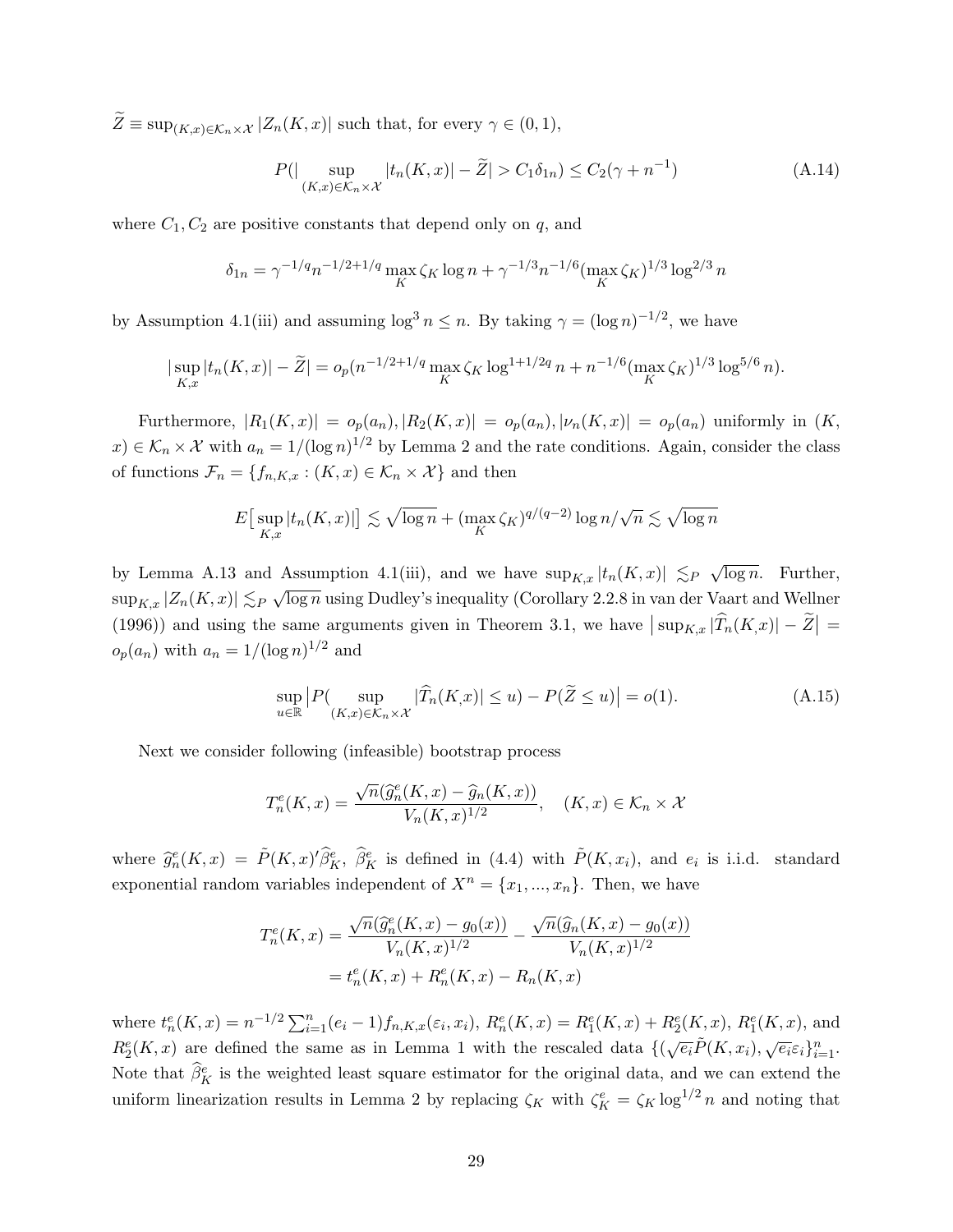$E[e_i] = 1, E[e_i^2] = 1, \max_{1 \le i \le n} |e_i| = o_p(\log n).$ 

By applying Theorem 2.1 in Chernozhukov et al. (2016) to the weighted bootstrap process  $t_n^e(K,x)$ , there exists a random variable  $\widetilde{Z}^e \stackrel{d|X^n}{=} \sup_{(K,x)\in\mathcal{K}_n\times\mathcal{X}} |Z_n(K,x)|$  such that, for every  $\gamma \in (0,1),$ 

<span id="page-29-0"></span>
$$
P(|\sup_{(K,x)\in\mathcal{K}_n\times\mathcal{X}}|t_n^e(K,x)|-\widetilde{Z}^e|>C_3\delta_{2n})\leq C_4(\gamma+n^{-1})\tag{A.16}
$$

where  $C_3, C_4$  are positive constants that depend only on  $q$ ,

$$
\delta_{2n} = \gamma^{-1/q} n^{-1/2 + 1/q} \max_{K} \zeta_K \log^2 n + \gamma^{-1/3} n^{-1/6} (\max_{K} \zeta_K)^{1/3} \log n,
$$

and  $\stackrel{d|X^n}{=}$  denotes that the two random variables have the same conditional distribution given  $X^n$ . Further,

$$
\left|\sup_{K,x}|\widehat{T}_n^e(K,x)| - \sup_{K,x}|t_n^e(K,x)|\right| \le \sup_{K,x}|\widehat{T}_n^e(K,x) - T_n^e(K,x)| + \sup_{K,x}|T_n^e(K,x) - t_n^e(K,x)| = o_p(a_n)
$$

by using  $E[ \sup_{K,x} |t_n^e(K,x)| ] \leq \max_{1 \leq i \leq n} |e_i| E[ \sup_{K,x} |t_n(K,x)| ] \lesssim_P \log^{3/2} n$ , Assumption [4.1\(](#page-10-1)iv), and  $|R_n^e(K,x)| = o_p(a_n), |R_n(K,x)| = o_p(a_n)$  uniformly in  $(K,x) \in \mathcal{K}_n \times \mathcal{X}$  under the rate condi-tions in Assumption [4.1\(](#page-10-1)ii) with  $a_n = 1/(\log n)^{1/2}$ . Then, there exists some sequence of positive constant  $\delta_{3n}, \delta_{4n}$  such that  $\delta_{3n} = o(1), \delta_{4n} = o(1),$ 

<span id="page-29-1"></span>
$$
P(|\sup_{K,x} |\widehat{T}_n^e(K,x)| - \sup_{K,x} |t_n^e(K,x)|| > a_n \delta_{3n}) \le \delta_{4n}.
$$
 (A.17)

Combining [\(A.16\)](#page-29-0) and [\(A.17\)](#page-29-1) gives

<span id="page-29-2"></span>
$$
P(|\sup_{(K,x)\in\mathcal{K}_n\times\mathcal{X}}|\widehat{T}_n^e(K,x)|-\widetilde{Z}^e|>a_n\delta_{3n}+C_3\delta_{2n})\leq C_4(\gamma+n^{-1})+\delta_{4n} \tag{A.18}
$$

By the Markov's inequality, the following is deduced from [\(A.18\)](#page-29-2), for every  $\nu \in (0,1)$ ,

$$
P(|\sup_{(K,x)\in\mathcal{K}_n\times\mathcal{X}}|\widehat{T}_n^e(K,x)|-\widetilde{Z}^e|>a_n\delta_{3n}+C_3\delta_{2n}|X^n)\leq\nu^{-1}(C_4(\gamma+n^{-1})+\delta_{4n})\tag{A.19}
$$

with probability at least  $1 - \nu$ . Similar derivation as in Theorem [3.1](#page-8-0) using Lemma A.14 gives

<span id="page-29-3"></span>
$$
\sup_{u \in \mathbb{R}} \left| P(\sup_{(K,x) \in \mathcal{K}_n \times \mathcal{X}} |\widehat{T}_n^e(K,x)| \le u | X^n) - P(\widetilde{Z} \le u) \right| = (a_n \delta_{3n} + C_3 \delta_{2n}) \sqrt{\log n} + \nu^{-1} (C_4(\gamma + n^{-1}) + \delta_{4n})
$$
\n(A.20)

with probability at least  $1-\nu$  where we use  $\widetilde{Z}^e \stackrel{d|X^n}{=} \widetilde{Z}$  and  $E[\sup_{K,x}|Z_n(K,x)|] \lesssim \sqrt{\frac{2}{\pi}}$  $\overline{\log n}$ . By taking  $\gamma = (\log n)^{-1/2}$  and  $\nu = \nu_n \to 0$  sufficiently slower than  $(\log n)^{-1/2} \vee \delta_{4n}$ , and using  $\delta_{2n} = o(a_n)$ , the rate conditions imposed in the theorem,  $(A.20)$  is  $o_p(1)$ . Combining this with  $(A.15)$ ,

$$
\sup_{u \in \mathbb{R}} \left| P(\sup_{(K,x) \in \mathcal{K}_n \times \mathcal{X}} |\widehat{T}_n^e(K,x)| \le u | X) - P(\sup_{(K,x) \in \mathcal{K}_n \times \mathcal{X}} |\widehat{T}_n(K,x)| \le u) \right| = o_p(1). \tag{A.21}
$$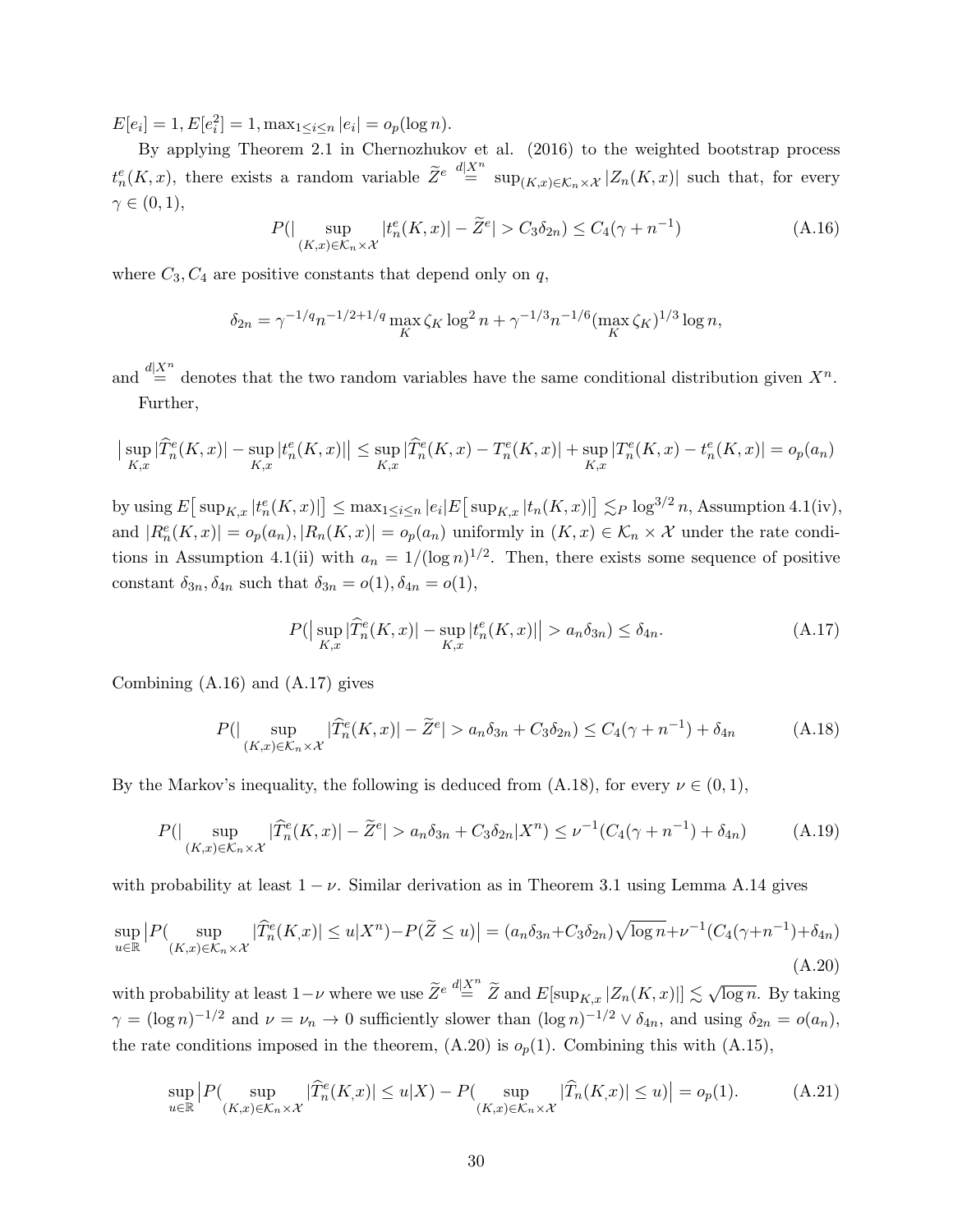Then, the coverage result [\(4.7\)](#page-11-4) follows. The second part of the theorem, [\(4.8\)](#page-11-2), can be similarly derived as in the proof of Theorem [3.1](#page-8-0) and this completes the proof.

#### A.2.3 Proof of Theorem [5.1](#page-14-1)

*Proof.* Conditional on  $X = [x_1, \dots, x_n]'$ , the following decomposition holds for any sequence  $K \in$  $\mathcal{K}_n$ :

$$
\sqrt{n}(\widehat{\theta}_n(K) - \theta_0) = \widehat{\Gamma}_n(K)^{-1} S_n(K), \quad \widehat{\Gamma}_n(K) = \frac{1}{n}(W'M_KW), \quad S_n(K) = \frac{1}{\sqrt{n}}W'M_K(g + \varepsilon)
$$

where  $g = [g_1, \dots, g_n]'$ ,  $g_i = g_0(x_i)$ ,  $g_w = [g_{w1}, \dots, g_{wn}]'$ ,  $g_{wi} = g_{w0}(x_i) = E[w_i|x_i]$ , and  $v = [v_1, \dots, v_n]$  $v_n$ ]. All remaining proofs contain conditional expectations (conditioning on X) and hold almost surely (a.s.). Under Assumption [5.2,](#page-12-3)

$$
\widehat{\Gamma}_n(K) = \Gamma_n(K) + o_p(1), \quad \Gamma_n(K) = \frac{1}{n} \sum_{i=1}^n M_{K,ii} E[v_i^2 | x_i]
$$

by Lemma 1 of Cattaneo, Jansson, and Newey (2018a). Moreover,

$$
S_n(K) = \frac{1}{\sqrt{n}} \sum_{i=1}^n M_{K,ii} v_i \varepsilon_i - \frac{1}{\sqrt{n}} \sum_{i=1}^n \sum_{j=1, j < i}^n P_{K,ij}(v_i \varepsilon_j + v_j \varepsilon_i) + o_p(1)
$$

since  $M_{K,ij} = -P_{K,ij}$  for  $j < i, \frac{1}{\sqrt{k}}$  $\frac{1}{2\pi}g'_w M_K g = O_p(\sqrt{nK}^{-\gamma_g-\gamma_{gw}}) = o_p(1), \frac{1}{\sqrt{q}}$  $\frac{1}{n}(v'M_Kg+g'_wM_K\varepsilon)=$  $O_p(\overline{K}^{-\gamma_g}+\overline{K}^{-\gamma_{gw}})=o_p(1)$  by Lemma 2 of Cattaneo, Jansson and Newey (2018a) under Assumption [5.2.](#page-12-3) Then, the following holds:

$$
T_n(K, \theta_0) = \sqrt{n} V_n(K)^{-1/2} (\widehat{\theta}_n(K) - \theta_0) = V_n(K)^{-1/2} \Gamma_n(K)^{-1} \frac{1}{\sqrt{n}} v^{\prime} M_K \varepsilon + o_p(1) \xrightarrow{d} N(0, 1)
$$

by Theorem 1 of Cattaneo, Jansson and Newey (2018a).

For simplicity, here we only show the joint convergence of bivariate t-statistics, but the proof can be easily extended to the multivariate case. For any  $K_1 < K_2$  in  $\mathcal{K}_n$ , we show

$$
Y_n = \Xi^{-1/2}(\delta_1 T_n(K_1, \theta_0) + \delta_2 T_n(K_2, \theta_0)) \xrightarrow{d} N(0, 1), \quad \forall (\delta_1, \delta_2) \in \mathbb{R}^2
$$
 (A.22)

where  $\Xi = \delta_1^2 + \delta_2^2 + 2\delta_1\delta_2v_{12}, v_{12} = \lim_{n \to \infty} V_n(K_1)^{-1/2} \Gamma_n(K_1)^{-1} \Omega_n(K_1, K_2) \Gamma_n(K_2)^{-1} V_n(K_2)^{-1/2}.$ Define  $Y_n = Y_{1,n} + Y_{2,n}, Y_{1,n}$  and  $Y_{2,n}$  as follows

$$
Y_{1,n} = \omega_{1,1n} + \sum_{i=2}^{n} y_{1,in}, y_{1,in} = \omega_{1,in} + \bar{y}_{1,in}, \quad Y_{2,n} = \omega_{2,1n} + \sum_{i=2}^{n} y_{2,in}, y_{2,in} = \omega_{2,in} + \bar{y}_{2,in},
$$

where  $\omega_{1,in} = b_{1,n} W_{1,in}$ ,  $b_{1,n} = \delta_1 \Xi^{-1/2} V_n(K_1)^{-1/2} \Gamma_n(K_1)^{-1}$ ,  $W_{1,in} = v_i M_{K_1,ii} \varepsilon_i / \sqrt{n}$ ,  $\bar{y}_{1,in} =$  $\sum_{j < i} (u_{1,j} P_{K_1,ij} \varepsilon_i + u_{1,i} P_{K_1,ij} \varepsilon_j) /$ √  $\overline{K_{1}}, u_{1,i} = c_{1,n}v_{i}, c_{1,n} = -\delta_{1}\Xi^{-1/2}V_{n}(K_{1})^{-1/2}\Gamma_{n}(K_{1})^{-1}\sqrt{K_{1}/n}$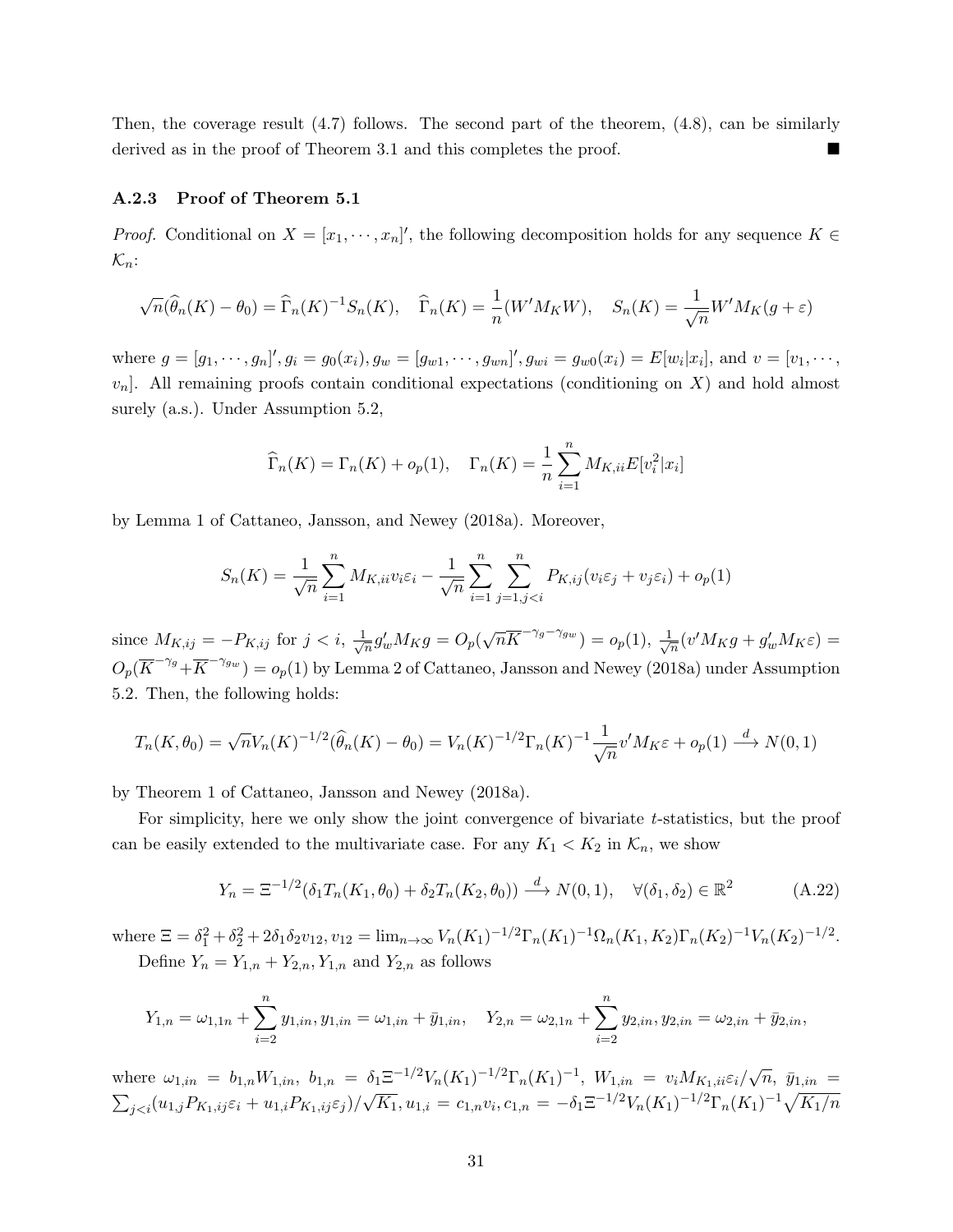and  $\omega_{2,in} = b_{2,n} W_{2,in}, \bar{y}_{2,in}$  are similarly defined with  $P_{K_2}, V_n(K_2), \Gamma_n(K_2)$  and  $K_2$ . Note that  $||V_n(K_1)^{-1}|| \leq C$  and  $||\Gamma_n(K_1)^{-1}|| \leq C$  a.s. for n large enough by Assumption [5.2,](#page-12-3) and it follows that  $||b_{1,n}|| \leq C$ . Also,  $E[||\omega_{1,1n}||^4|X] \leq C \sum_{i=1}^n E[||W_{1,in}||^4|X] \to 0$  a.s. by Assumption [5.2\(](#page-12-3)ii). Using the same arguments in the proof of Lemma A2 in Chao et al. (2012), we have  $\omega_{1,1n} = o_p(1)$ and  $\omega_{2,1n} = o_p(1)$  unconditionally, thus  $Y_n = \sum_{i=2}^n y_{in} + o_p(1)$ ,  $y_{in} = y_{1,in} + y_{2,in}$ .

Let  $\mathcal{X}_i = (W_{1,in}, W_{2,in}, v_i, \varepsilon_i)'$  and define the  $\sigma$ -fields  $F_{i,n} = \sigma(\mathcal{X}_1, ..., \mathcal{X}_i)$  for  $i = 1, ..., n$ . Then, conditional on X,  $\{y_{in}, F_{i,n}, 1 \leq i \leq n, n \geq 2\}$  is a martingale difference array with  $F_{i-1,n} \subseteq F_{i,n}$ . We apply the martingale central limit theorem to show, conditional on X,  $\sum_{i=2}^{n} y_{in} \stackrel{d}{\longrightarrow} N(0, 1)$ a.s. Note that  $E[\omega_{1,in}\bar{y}_{1,in}|X] = 0, E[\omega_{1,in}\bar{y}_{2,in}|X] = 0, E[\omega_{2,in}\bar{y}_{1,in}|X] = 0, E[\omega_{2,in}\bar{y}_{2,in}|X] = 0$  for all  $i, j$ . Then similar to the proof of Lemma A2 in Chao et al. (2012),

$$
s_n^2(X) = E[(\sum_{i=2}^n y_{in})^2 | X] = \sum_{i=2}^n (E[\omega_{1,in}^2 | X] + E[\bar{y}_{1,in}^2 | X]) + \sum_{i=2}^n (E[\omega_{2,in}^2 | X] + E[\bar{y}_{2,in}^2 | X])
$$
  
+  $2 \sum_{i=2}^n (E[\omega_{1,in} \omega_{2,in} | X] + E[\bar{y}_{1,in} \bar{y}_{2,in} | X])$   
=  $\delta_1^2 \Xi^{-1} + \delta_2^2 \Xi^{-1} - E[\omega_{1,1:n}^2 | X] - E[\omega_{2,1:n}^2 | X] - 2E[\omega_{1,1:n} \omega_{2,1:n} | X]$   
+  $2\delta_1 \delta_2 \Xi^{-1} V_n(K_1)^{-1/2} \Gamma_n(K_1)^{-1} \Omega_n(K_1, K_2) \Gamma_n(K_2)^{-1} V_n(K_2)^{-1/2} \to 1$  a.s.

Moreover, we have  $\sum_{i=2}^n E[y_{in}^4|X] \leq \sum_{i=2}^n E[y_{1,in}^4|X] + \sum_{i=2}^n E[y_{2,in}^4|X] \stackrel{a.s.}{\rightarrow} 0$  as in the proof of Lemma A2 of Chao et al. (2012).

It remains to prove that for any  $\delta > 0$ ,  $P(|\sum_{i=2}^{n} E[y_{in}^2 | \mathcal{X}_1, ..., \mathcal{X}_{i-1}, X] - s_n^2(X)| \geq \delta |X| \to 0$ . Note that

<span id="page-31-0"></span>
$$
\sum_{i=2}^{n} E[y_{in}^{2} | \mathcal{X}_{1}, ..., \mathcal{X}_{i-1}, X] - s_{n}^{2}(X)
$$
\n
$$
= \sum_{i=2}^{n} E[y_{1,in}^{2} | \mathcal{X}_{1}, ..., \mathcal{X}_{i-1}, X] - \sum_{i=2}^{n} (E[\omega_{1,in}^{2} | X] + E[\bar{y}_{1,in}^{2} | X])
$$
\n(A.23)

<span id="page-31-1"></span>+ 
$$
\sum_{i=2}^{n} E[y_{2,in}^2 | \mathcal{X}_1, ..., \mathcal{X}_{i-1}, X] - \sum_{i=2}^{n} (E[\omega_{2,in}^2 | X] + E[\bar{y}_{2,in}^2 | X])
$$
 (A.24)

<span id="page-31-2"></span>+2
$$
\left(\sum_{i=2}^{n} (E[\omega_{1,in}\omega_{2,in}|\mathcal{X}_1,...,\mathcal{X}_{i-1},X] - E[\omega_{1,in}\omega_{2,in}|X])\right)
$$
 (A.25)

<span id="page-31-3"></span>
$$
+\sum_{i=2}^{n} E[\omega_{1,in}\bar{y}_{2,in}+\omega_{2,in}\bar{y}_{1,in}|\mathcal{X}_1,...,\mathcal{X}_{i-1},X]+\sum_{i=2}^{n} (E[\bar{y}_{1,in}\bar{y}_{2,in}|\mathcal{X}_1,...,\mathcal{X}_{i-1},X]-E[\bar{y}_{1,in}\bar{y}_{2,in}|X])\big).
$$
\n(A.26)

 $(A.23)$  and  $(A.24)$  converge to 0 a.s. by the proof of Lemma A2 in Chao et al. (2012). Moreover, it is straightforward to verify that [\(A.25\)](#page-31-2) and [\(A.26\)](#page-31-3) converge to 0 a.s. since  $P_{K_1,ij}P_{K_2,ij} \leq$  $P_{K_1,ij}^2 \vee P_{K_2,ij}^2$ ,  $K_1 \times K_2$  and by closely following the proof of Lemma A2 in Chao et al. (2012). Then we can apply the martingale central limit theorem and deduce  $Y_n \stackrel{d}{\longrightarrow} N(0, 1)$  using similar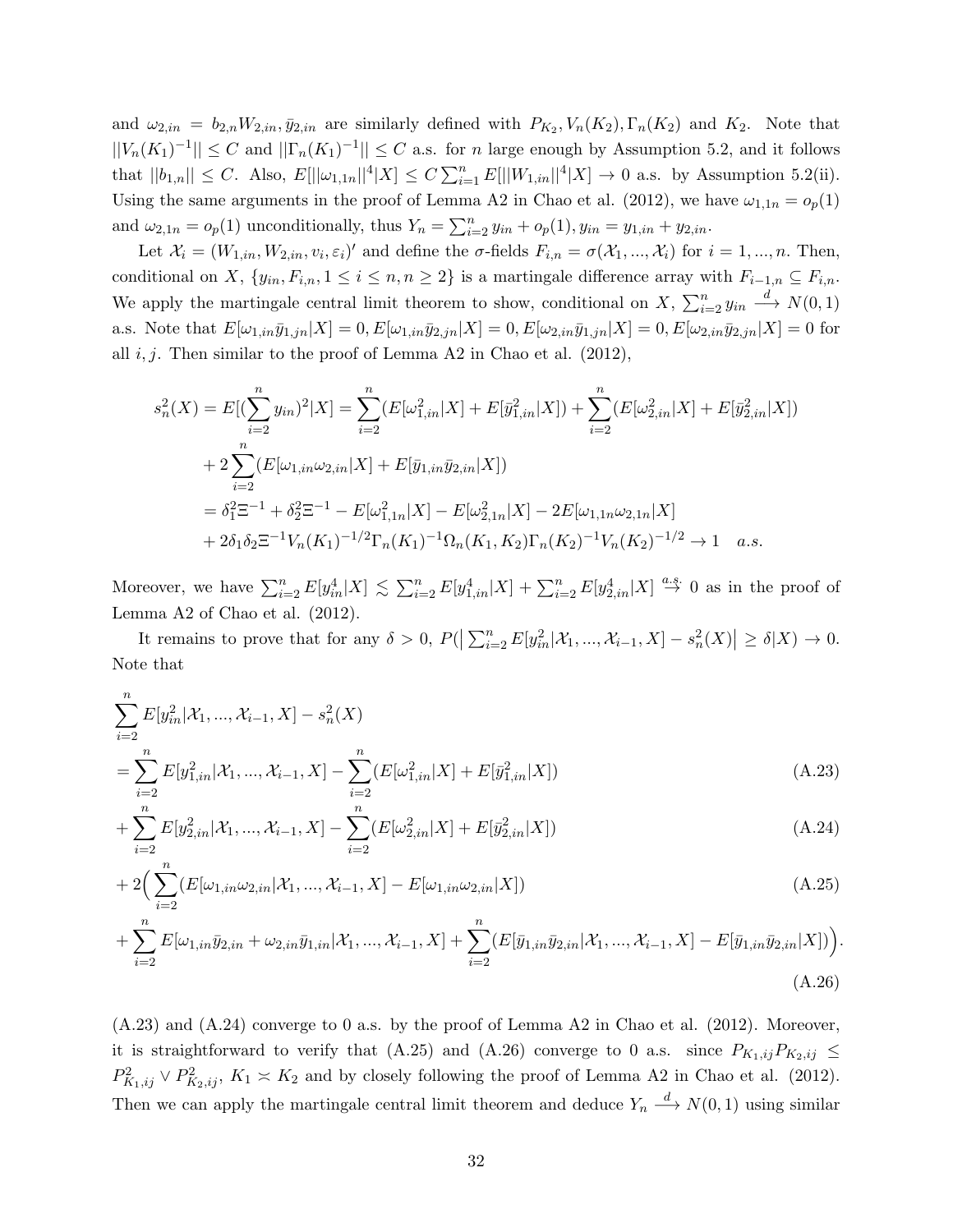arguments to the proof of Lemma A2 in Chao et al. (2012). Coverage results [\(5.6\)](#page-14-2) and [\(5.7\)](#page-14-3) follow by the joint convergence of  $\widehat{T}_n(K, \theta_0)$  with  $\max_{K \in \mathcal{K}_n} |\frac{V_n(K)}{V_n(K)} - 1| = o_p(1), ||\widehat{\Sigma}_n - \Sigma_n|| = o_p(1)$  as  $n, K \to \infty$  under the assumption imposed in Theorem [5.1](#page-14-1) and the Slutzky theorem. This completes the proof.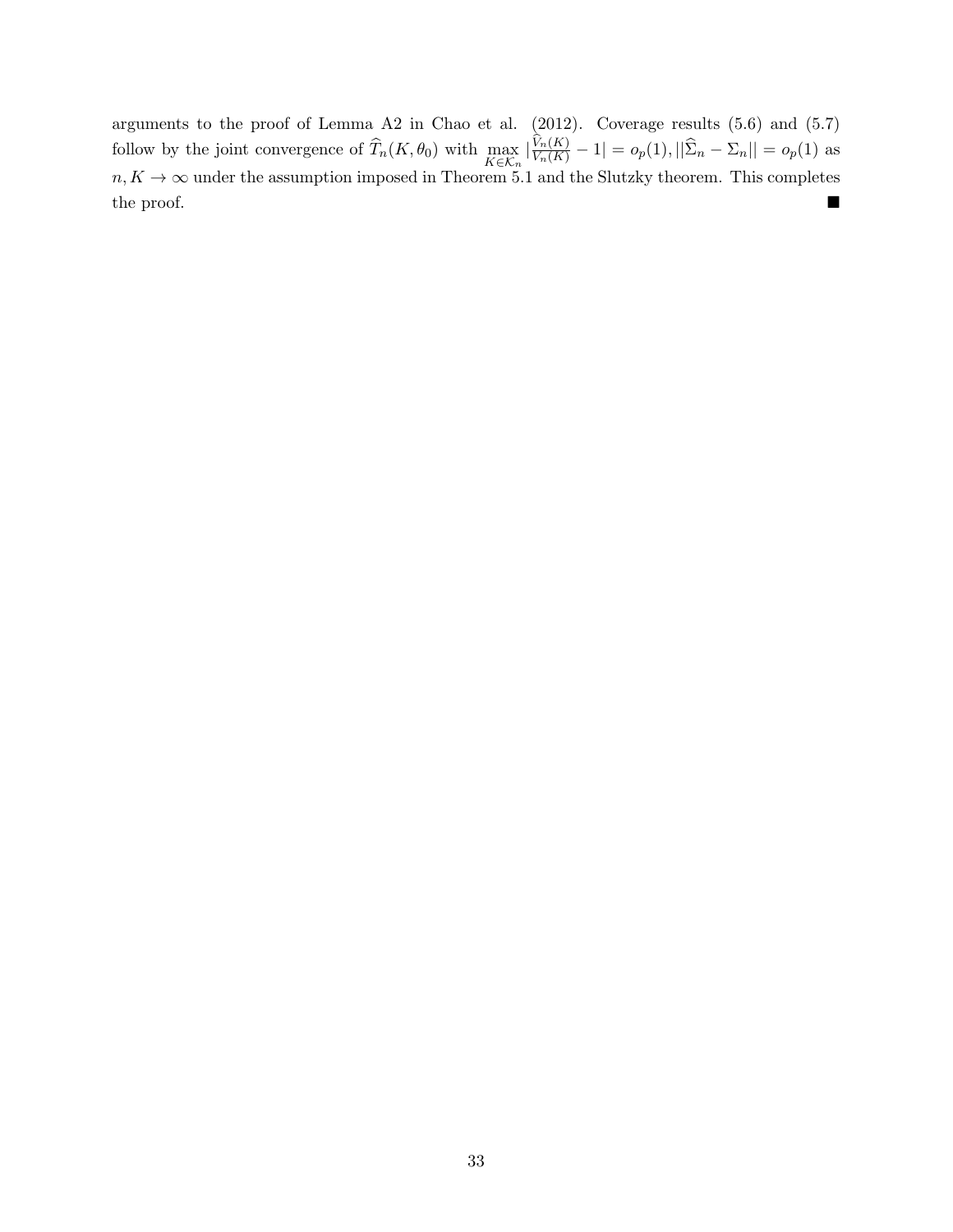## <span id="page-33-1"></span><span id="page-33-0"></span>Appendix B Figures and Tables



Figure 1: Different functions of  $g(x)$  used in simulations (Section [6\)](#page-14-0). Solid lines (Black) are  $g_1(x) = \ln(|6x - 3| + 1)sgn(x - 1/2)$ ; Dashed lines (Green) are  $g_2(x) = \frac{\sin(7\pi x/2)}{1 + 2x^2(\text{sgn}(x) + 1)}$ ; Dotted lines (Blue) are  $g_3(x) = x - 1/2 + 5\phi(10(x - 1/2))$ , where  $\phi(\cdot)$  is the standard normal pdf.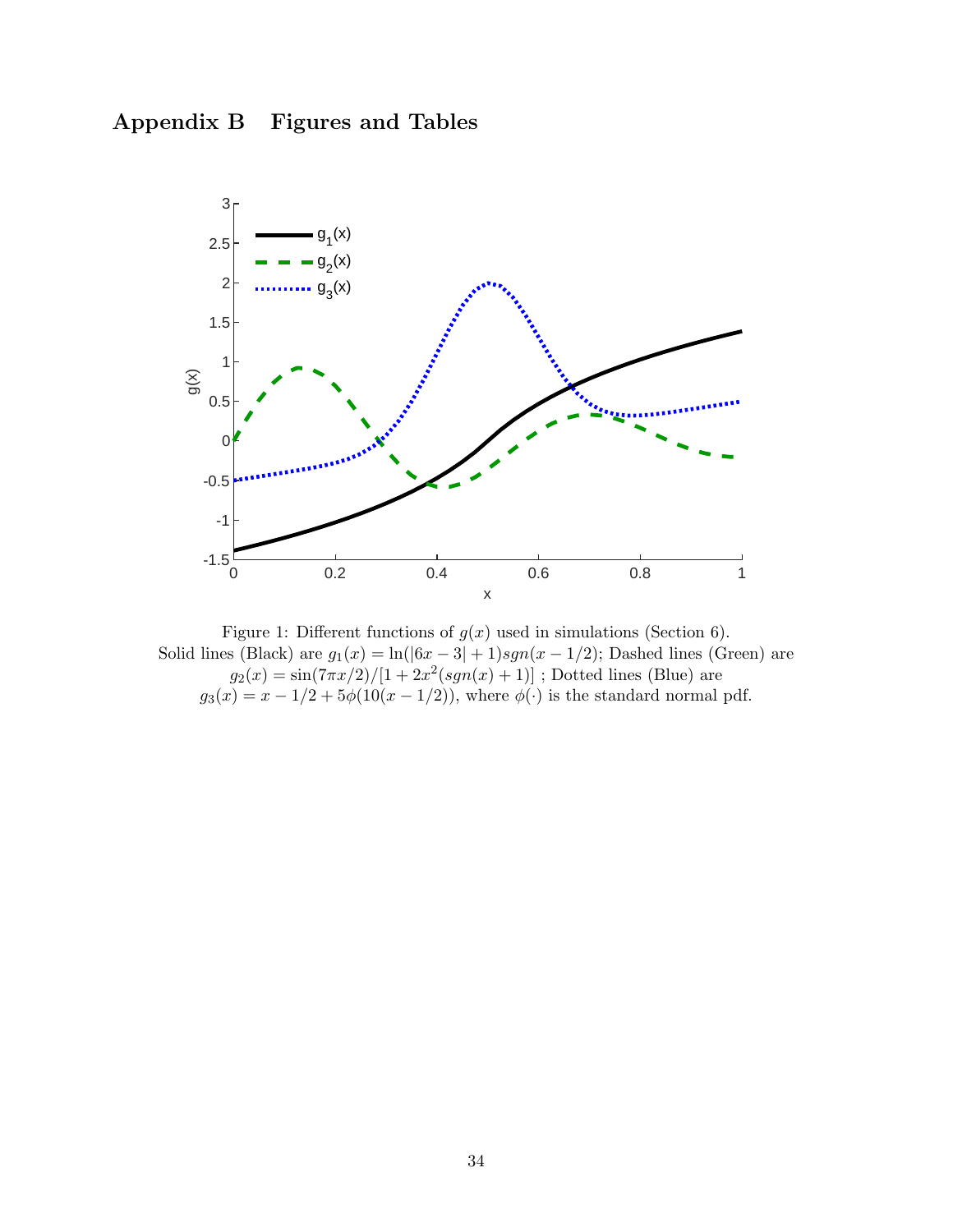<span id="page-34-0"></span>

|                                                                        | Pointwise         |    |                                         |          |            |      |                    |      |                  | Uniform |  |  |
|------------------------------------------------------------------------|-------------------|----|-----------------------------------------|----------|------------|------|--------------------|------|------------------|---------|--|--|
|                                                                        |                   |    | $x = 0.2$ $x = 0.5$ $x = 0.8$ $x = 0.9$ |          |            |      |                    |      |                  |         |  |  |
|                                                                        | COV               | AL | <b>COV</b>                              | $\rm AL$ | <b>COV</b> | AL   | <b>COV</b>         | AL   | COV <sub>1</sub> | AL.     |  |  |
| Model 1: $g_1(x) = \ln( 6x - 3  + 1)sgn(x - 1/2)$                      |                   |    |                                         |          |            |      |                    |      |                  |         |  |  |
| Standard 0.93 0.27                                                     |                   |    | $0.93$ 0.36                             |          | 0.91       | 0.92 | 0.92               | 1.49 | 0.42             | 0.69    |  |  |
| Robust $(\hat{K}_{cy})$ 0.98 0.37 0.98 0.46                            |                   |    |                                         |          | 0.96       |      | $1.14$ 0.95        | 1.76 | 0.97             | - 1.33  |  |  |
| Robust $(\widehat{K}_{\text{cv+}})$ 0.98 0.51 0.98 0.49 0.98           |                   |    |                                         |          |            | 1.51 | 0.97               | 2.08 | 0.98             | 1.42    |  |  |
| Model 2: $g_2(x) = \frac{\sin(7\pi x/2)}{1 + 2x^2(\text{sgn}(x) + 1)}$ |                   |    |                                         |          |            |      |                    |      |                  |         |  |  |
| Standard                                                               | $0.80 \quad 0.28$ |    | 0.93                                    | 0.36     | 0.91       |      | $0.92 \ 0.92$      | 1.49 | 0.27             | 0.69    |  |  |
| Robust $(\widehat{K}_{c_v})$ 0.93 0.37 0.97 0.46 0.96                  |                   |    |                                         |          |            |      | $1.14 \qquad 0.95$ | 1.76 | 0.96             | 1.33    |  |  |
| Robust $(\hat{K}_{\text{cv+}})$ 0.98 0.51 0.98 0.49 0.98               |                   |    |                                         |          |            | 1.51 | 0.97               | 2.08 | 0.98             | -1.42   |  |  |
| Model 3: $g_3(x) = x - 1/2 + 5\phi(10(x - 1/2))$                       |                   |    |                                         |          |            |      |                    |      |                  |         |  |  |
| Standard 0.77 0.29                                                     |                   |    | 0.65                                    | 0.40     | 0.89       | 1.00 | 0.91               | 1.57 | 0.16             | 0.70    |  |  |
| Robust $(\widehat{K}_{c_v})$ 0.88 0.39 0.74 0.50 0.96                  |                   |    |                                         |          |            | 1.23 | 0.95               | 1.85 | 0.75             | - 1.35  |  |  |
| Robust $(\hat{K}_{\text{cv+}})$ 0.98 0.52 0.92                         |                   |    |                                         | 0.53     | 0.98       | 1.52 | 0.97               | 2.06 | 0.97             | 1.44    |  |  |

Table 1: Coverage and Length of Nominal 95% CIs and CBs - Splines

Notes: "Pointwise" reports coverage (COV) and average length (AL) of (1) the standard 95% CI with  $K_{\text{cv}} \in \mathcal{K}_n$ ; (2) robust CI with  $K_{\text{cv}}$ ; (3) robust CI with  $K_{\text{cv}}$ . "Uniform" reports analogous uniform inference results for confidence bands.  $K_{\text{cv}}$  is selected to minimize leaveone-out cross-validation and  $K_{\text{cv+}} = K_{\text{cv}} + 2$ . Using quadratic spline regressions with evenly placed knots.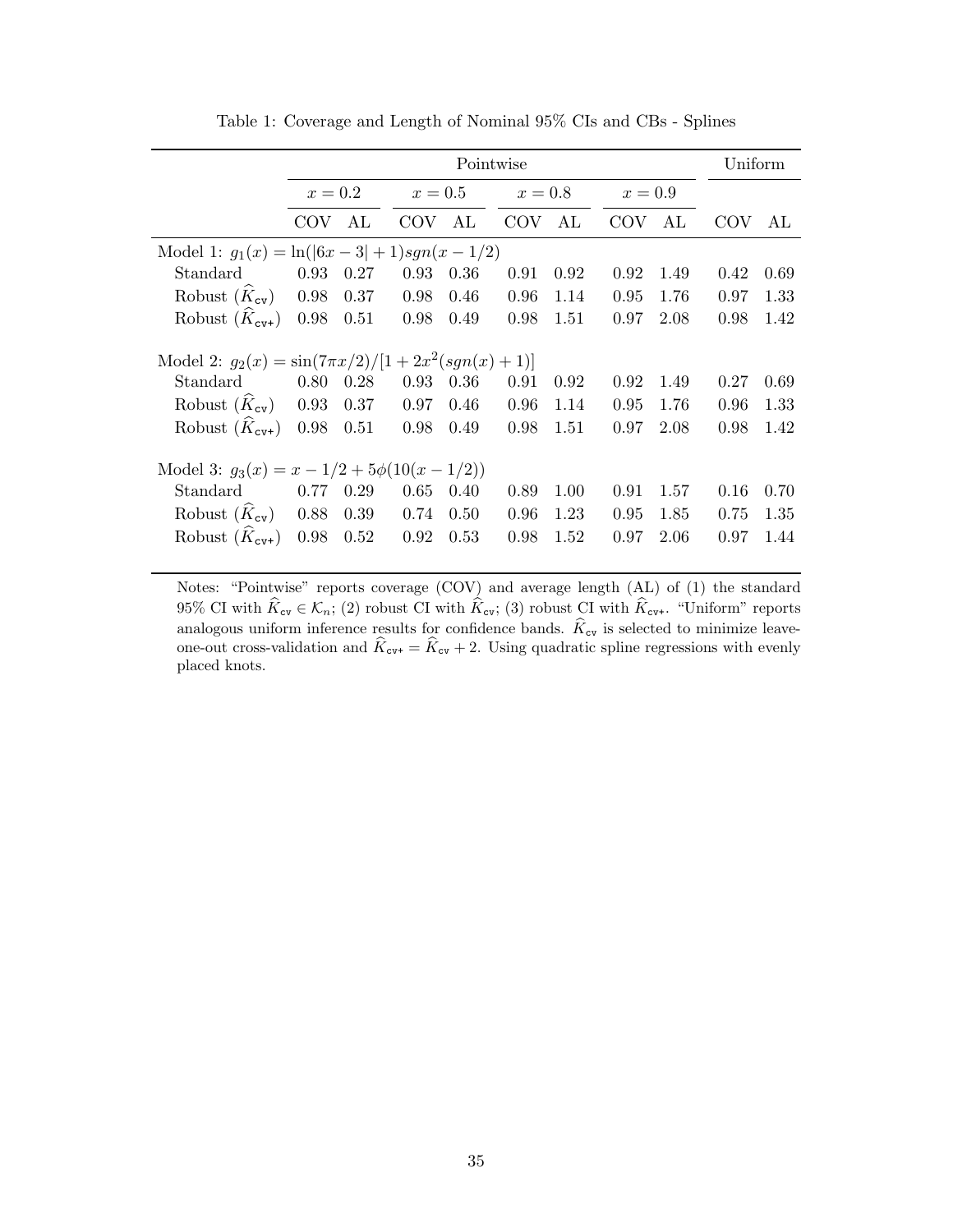| Additional Terms <sup>1</sup>                                                         | CV <sup>2</sup>                                                                     | $\widehat{E}_w$                                                                            | $SE_{\widehat{E}_w}$ | $CI_{\widehat{E}_{av}}(K)$ |  |  |
|---------------------------------------------------------------------------------------|-------------------------------------------------------------------------------------|--------------------------------------------------------------------------------------------|----------------------|----------------------------|--|--|
| $1, y_J, w_J$                                                                         | 0.00472                                                                             | 0.0372                                                                                     | 0.0104               | [0.0168, 0.0576]           |  |  |
| $\Delta y \Delta w$                                                                   | 0.0313                                                                              | 0.0761                                                                                     | 0.0128               | [0.0510, 0.1012]           |  |  |
| $\ell \Delta y$                                                                       | 0.0305                                                                              | 0.0760                                                                                     | 0.0127               | [0.0511, 0.1009]           |  |  |
| $y_{I}^{2}, w_{I}^{2}$                                                                | 0.0323                                                                              | 0.0763                                                                                     | 0.0129               | [0.0510, 0.1016]           |  |  |
| $\Delta y^2, \Delta w^2$                                                              | 0.0369                                                                              | 0.0543                                                                                     | 0.0151               | [0.0247, 0.0839]           |  |  |
| $y_Jw_J$                                                                              | 0.0364                                                                              | 0.0659                                                                                     | 0.0197               | [0.0273, 0.1045]           |  |  |
| $\Delta yw$                                                                           | 0.0350                                                                              | 0.0628                                                                                     | 0.0223               | [0.0191, 0.1065]           |  |  |
| $\ell^2 \Delta y$                                                                     | 0.0364                                                                              | 0.0636                                                                                     | 0.0223               | [0.0199, 0.1073]           |  |  |
| $y_{J}^{3}, w_{J}^{3}$                                                                | 0.0331                                                                              | 0.0845                                                                                     | 0.0275               | [0.0306, 0.1384]           |  |  |
| $\ell \Delta y^2$ , $\ell \Delta w^2$ , $\ell \Delta yw$                              | 0.0263                                                                              | 0.0775                                                                                     | 0.0286               | [0.0214, 0.1336]           |  |  |
| $y_{J}^{2}w_{J}$ , $y_{J}w_{J}^{2}$                                                   | 0.0252                                                                              | 0.0714                                                                                     | 0.0289               | [0.0148, 0.1280]           |  |  |
| MLE estimates                                                                         |                                                                                     | 0.123                                                                                      | 0.0137               |                            |  |  |
| critical values: $\hat{c}_{1-\alpha}(x) = 2.503$ ,                                    | $CI_{\widehat{E}_w}^{\texttt{sup}}(\widehat{K}_{\texttt{cv}}) = [0.0165, 0.0921]^3$ |                                                                                            |                      |                            |  |  |
| $CI_{\widehat{E}_{w}}^{\texttt{sup}}(\widehat{K}_{\texttt{cv+}}) = [0.0166, 0.1152],$ |                                                                                     | $CI_{\widehat{E}_{\ldots}}^{\texttt{sup}}(\widehat{K}_{\texttt{cv++}}) = [0.0070, 0.1186]$ |                      |                            |  |  |

<span id="page-35-0"></span>Table 2: Nonparametric Wage Elasticity of Hours of Work Estimates in Blomquist and Newey (Table 1, 2002). Wage elasticity evaluated at the mean net wage rates, virtual income, and level of hours.

 $1 y$ : non-labor income,  $w$ : marginal wage rates,  $\ell$ : the end point of the segment in a piecewise linear budget set.  $\ell^m \Delta y^p w^q$  denotes  $\sum_j \ell_j^m (y_j^p w_j^q - y_{j+1}^p w_{j+1}^q).$ 

- $2$  CV denotes the cross-validation criteria defined in Blomquist and Newey (2002, p. 2464).  $\hat{K}_{c\text{v}} = K_5$ , the 5th smallest model, is chosen by the cross-
- validation, and let  $K_{\text{cv+}} = K_6$ ,  $K_{\text{cv++}} = K_7$ .<br>
<sup>3</sup>  $CI_{\widehat{E}_w}^{\text{sup}}(K) = \widehat{E}_w(K) \pm \widehat{c}_{1-\alpha}(x) SE_{\widehat{E}_w}(K)$ ,  $CI_{\widehat{E}_w}(K) = \widehat{E}_w(K) \pm \widehat{c}_{1-\alpha}(x) SE_{\widehat{E}_w}(K)$ .  $z_{1-\alpha/2}SE_{\widehat{E}_w}(K)$ .